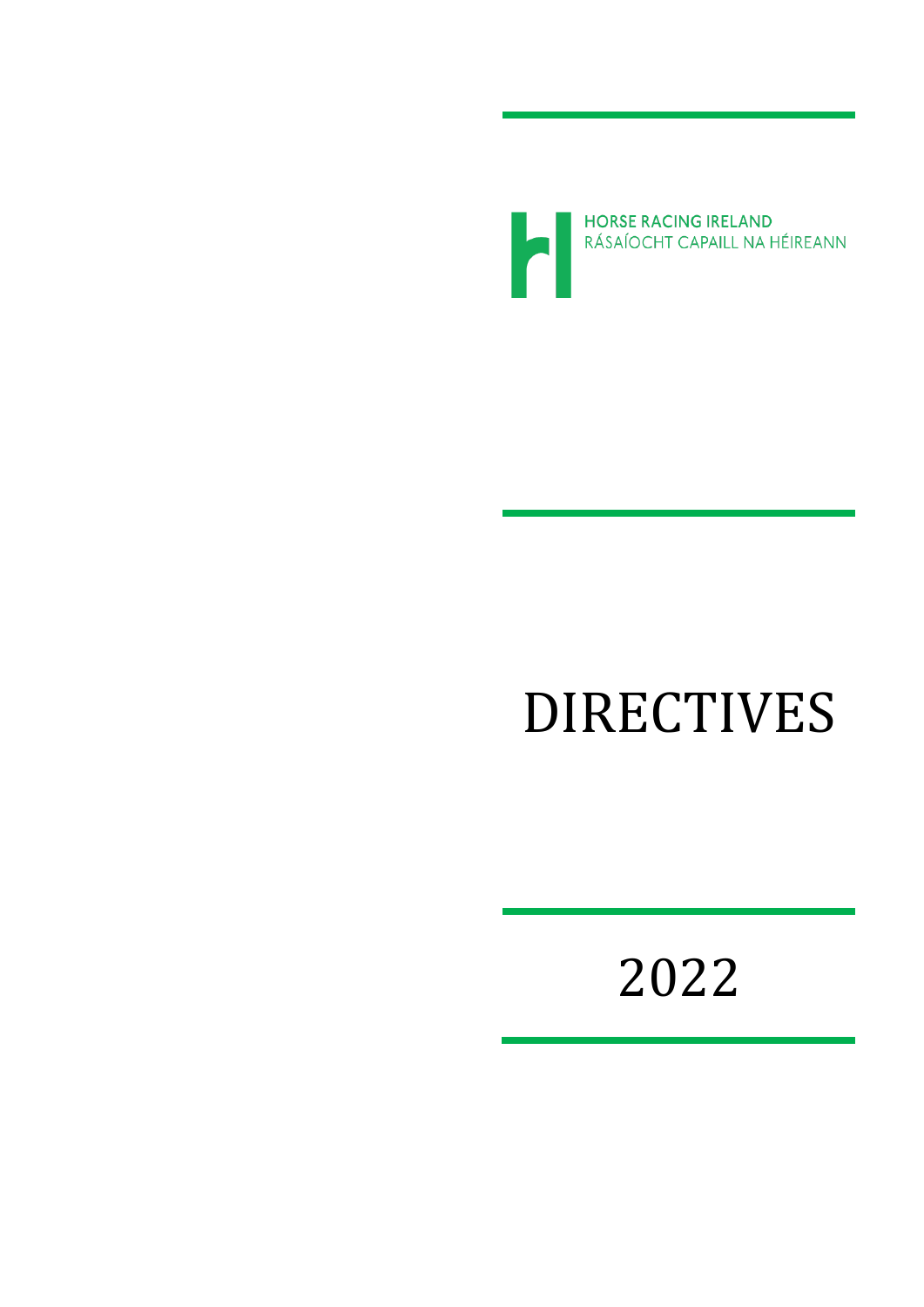| <b>Table of Contents</b> | Page No                                                                                                                                                                                                                                                                                                                                                  |                                                                |  |  |  |
|--------------------------|----------------------------------------------------------------------------------------------------------------------------------------------------------------------------------------------------------------------------------------------------------------------------------------------------------------------------------------------------------|----------------------------------------------------------------|--|--|--|
| <b>INTRODUCTION:</b>     |                                                                                                                                                                                                                                                                                                                                                          | 4                                                              |  |  |  |
| <b>DIRECTIVE 1:</b>      | <b>Race Programmes</b><br><b>Racing Seasons</b><br>1.<br>Flat Race Programmes<br>2.<br><b>National Hunt Race Programmes</b><br>3.<br>4. Mixed Meetings                                                                                                                                                                                                   | 5<br>5<br>5<br>5<br>6                                          |  |  |  |
| <b>DIRECTIVE 2:</b>      | <b>Race Conditions for Flat Handicaps</b><br>1. Top Weight (at entry)<br>2. Raising of Weights (at declarations)<br>3. Alternative Handicap<br>4. Addition of Penalties                                                                                                                                                                                  | 7<br>$\overline{7}$<br>$\overline{7}$<br>8<br>8                |  |  |  |
| <b>DIRECTIVE 3:</b>      | <b>Race Conditions for National Hunt Handicaps</b><br>1. Top Weight (at entry)<br>2. Raising of Weights (at declarations)<br>Alternative Handicap<br>3.<br>4. Addition of Penalties                                                                                                                                                                      | 9<br>9<br>9<br>9<br>10                                         |  |  |  |
| <b>DIRECTIVE 4:</b>      | <b>Race Conditions for I.N.H. Flat Races</b><br>1. Race Conditions<br>2. Weight for Age<br>Qualification<br>3.                                                                                                                                                                                                                                           | 11<br>11<br>11<br>11                                           |  |  |  |
| <b>DIRECTIVE 5:</b>      | <b>Jockeys' Fees</b><br>Jockeys' Fees for Flat Races<br>1.<br>Jockeys' Fees for National Hunt races<br>2.                                                                                                                                                                                                                                                | 12<br>12<br>12                                                 |  |  |  |
| <b>DIRECTIVE 6:</b>      | <b>Weights, Penalties and Allowances</b><br>1. Weights for Flat Races<br>Weights for Steeplechases, Hurdle Races and I.N.H. Flat races<br>2.<br>Penalties<br>3.<br>Allowances<br>4.<br>5. Scale of Weight For Age                                                                                                                                        | 13<br>13<br>13<br>13<br>15<br>15                               |  |  |  |
| <b>DIRECTIVE 7:</b>      | <b>Prize Money</b><br>1. Base Values<br><b>Payment of Prize Money</b><br>2.<br><b>Walk-Overs</b><br>3.<br>Distribution of Prize Money<br>4.<br>Owner and Associated Funds<br>4.1<br><b>Trainer and Associated Funds</b><br>4.2<br>4.3<br>Jockey and Associated Funds<br><b>Licensed Valet</b><br>4.4<br>4.5<br><b>Licensed Agent</b><br>Dead-Heats<br>5. | 16<br>16<br>16<br>16<br>16<br>17<br>18<br>19<br>19<br>19<br>20 |  |  |  |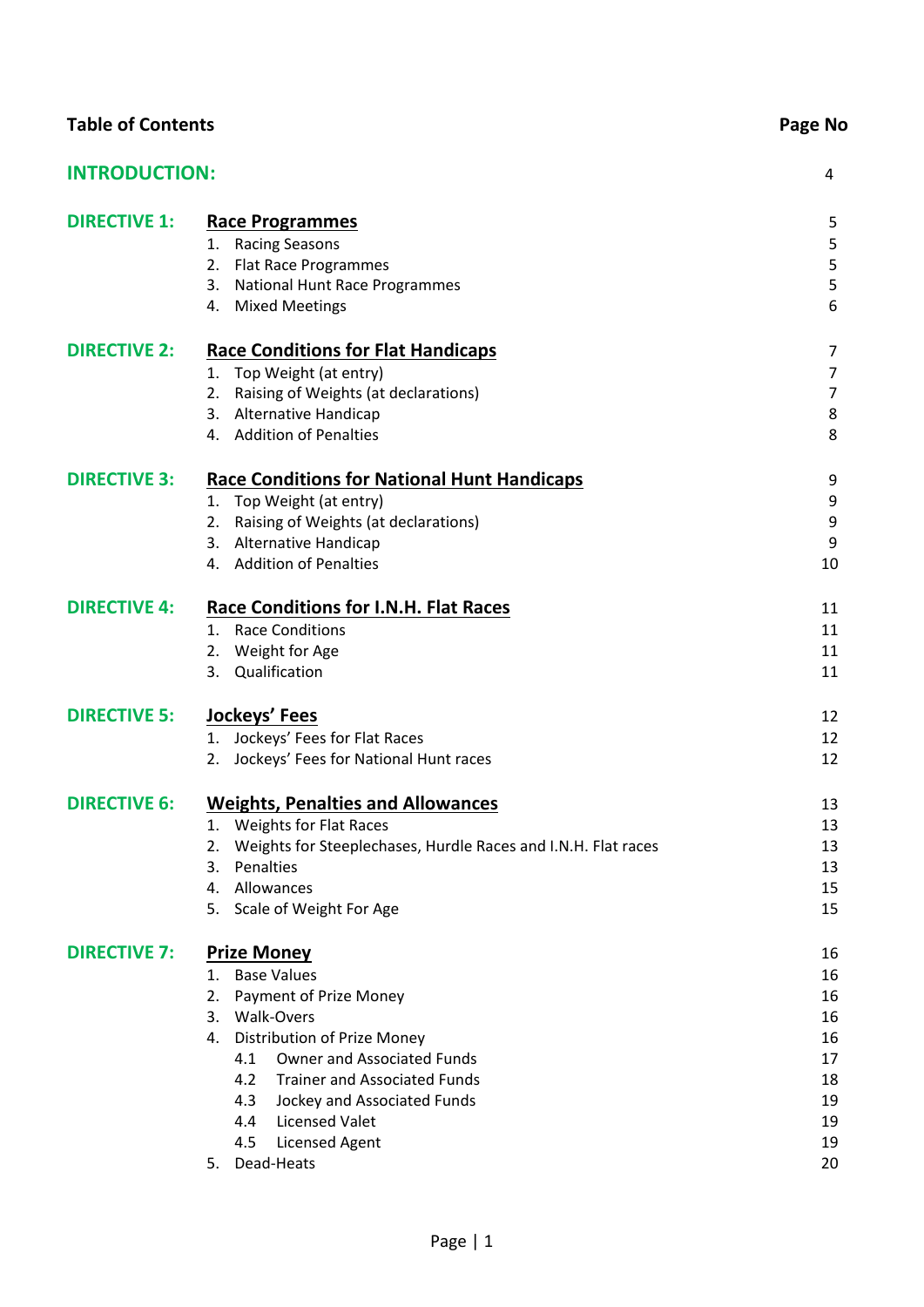| <b>Table of Contents</b> |                                                                                               | Page No  |
|--------------------------|-----------------------------------------------------------------------------------------------|----------|
| <b>DIRECTIVE 8:</b>      | The Forfeit List                                                                              | 21       |
| <b>DIRECTIVE 9:</b>      | <b>Division of Races</b>                                                                      | 22       |
| <b>DIRECTIVE 10:</b>     | <b>Elimination and Balloting out of Horses</b>                                                | 23       |
|                          | 1. In Weight-For-Age Flat Races (excluding Pattern and Listed races)                          | 23       |
|                          | In Weight-For-Age National Hunt Races (excl. Pattern and Listed races)<br>2.                  | 24       |
|                          | Steeplechases (other than Beginners Steeplechases)<br>2.1                                     | 24       |
|                          | <b>Beginners Steeplechases</b><br>2.2                                                         | 25       |
|                          | Hurdles (other than Maiden Hurdles)<br>2.3                                                    | 26       |
|                          | <b>Maiden Hurdles</b><br>2.4                                                                  | 27       |
|                          | I.N.H Flat Races<br>2.5                                                                       | 28       |
|                          | In Flat Handicaps<br>3.                                                                       | 29       |
|                          | 3.1<br>With a Designated Rating band of 65 or less                                            | 29       |
|                          | 3.2<br>In early closing Flat Handicaps                                                        | 30       |
|                          | 3.3<br>In Benchmark Flat Handicaps with a rating of 80 or less<br>In all other Flat Handicaps | 30<br>31 |
|                          | 3.4<br>4. In National Hunt Handicaps                                                          | 31       |
|                          | In Handicap Steeplechases with Designated Rating bands of 102 or less<br>4.1                  | 31       |
|                          | 4.2<br>In Handicap Hurdles with Designated Rating bands of 95 or less                         | 32       |
|                          | In all early closing National Hunt Handicaps<br>4.3                                           | 33       |
|                          | In all other National Hunt Handicaps<br>4.4                                                   | 33       |
|                          | In all Pattern and Listed Races<br>5.                                                         | 34       |
|                          | 5.1<br><b>Flat Races</b>                                                                      | 34       |
|                          | 5.2<br>Steeplechases                                                                          | 34       |
|                          | Hurdles<br>5.3                                                                                | 34       |
|                          | 6. In all Certified Hunter Steeplechases                                                      | 34       |
|                          | <b>Refund of Fees</b><br>7.                                                                   | 35       |
|                          | 8.<br>Reserves                                                                                | 35       |
|                          |                                                                                               |          |
| <b>DIRECTIVE 11:</b>     | <b>Bookage Fees</b>                                                                           | 36       |
| <b>DIRECTIVE 12:</b>     | <b>Registration Fees</b>                                                                      | 37       |
| <b>DIRECTIVE 13:</b>     | <b>Terms of Business - Horse Racing Clients</b>                                               | 38       |
|                          | <b>Account Security</b><br>1.                                                                 | 38       |
|                          | <b>Client Payments</b><br>2.                                                                  | 39       |
|                          | Fees and Charges<br>3.                                                                        | 40       |
|                          | <b>Disputes</b><br>4.                                                                         | 40       |
| <b>DIRECTIVE 14:</b>     | <b>Credit Control</b>                                                                         | 41       |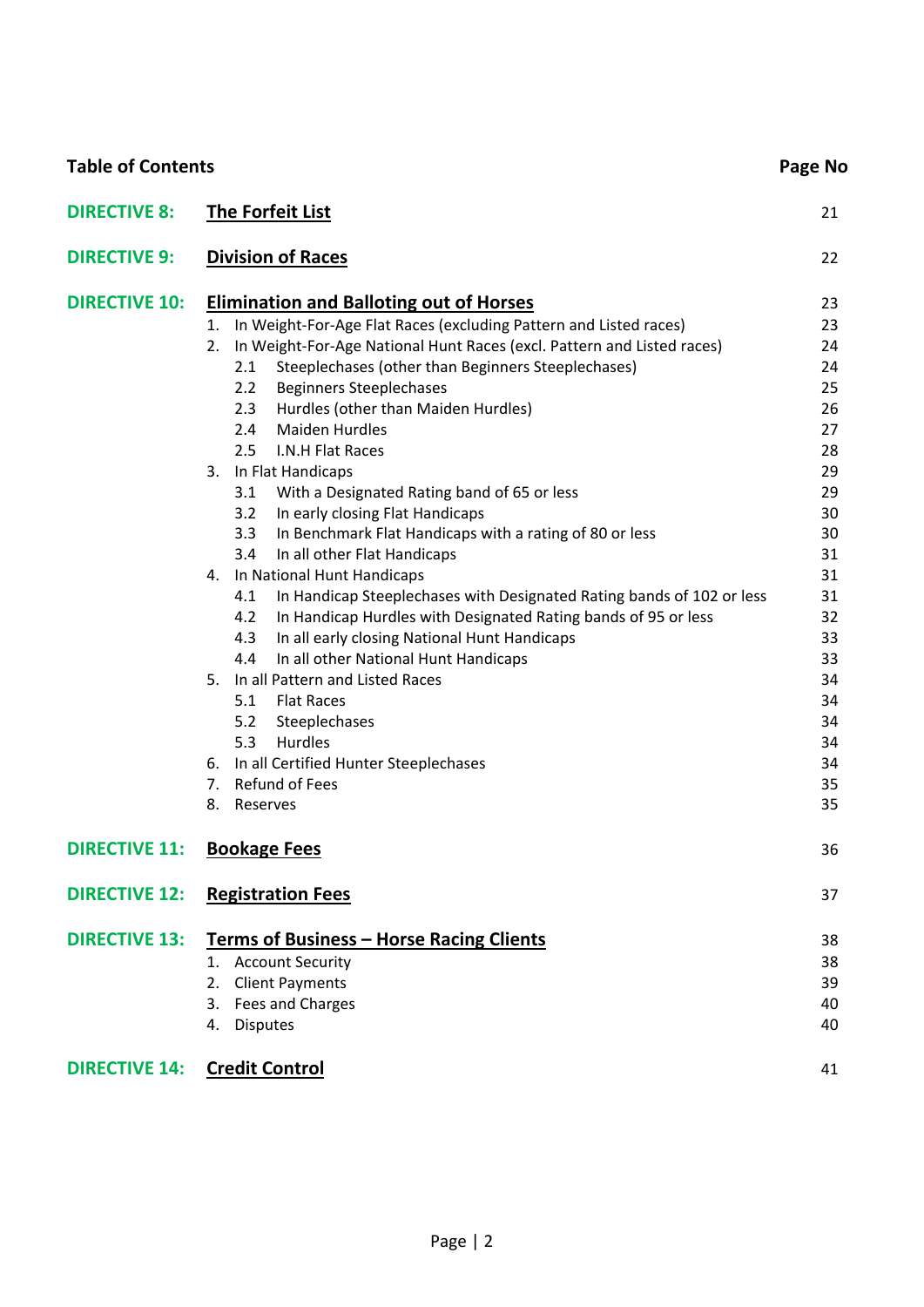| <b>DIRECTIVE 15:</b> | <b>Racehorse Ownership</b>                     | 42 |
|----------------------|------------------------------------------------|----|
|                      | <b>HRI Owner Register</b><br>1.                | 42 |
|                      | Sole Owner Registration<br>2.                  | 43 |
|                      | Partnership Owner Registration<br>3.           | 43 |
|                      | Syndicate Owner Registration<br>4.             | 44 |
|                      | Micro-Share Syndicate Owner Registration<br>5. | 46 |
|                      | Club Owner Registration<br>6.                  | 48 |
|                      | <b>Company Owner Registration</b><br>7.        | 50 |
|                      | Lease Registration<br>8.                       | 51 |
|                      | Lease in a Horse for a Day<br>9.               | 51 |
|                      | 10. Racing Colours                             | 52 |
|                      | 11. Registration of Change of Racing Ownership | 53 |
|                      | 12. Sale with Engagements                      | 54 |
| <b>DIRECTIVE 16:</b> | <b>Horse Registration and Clearance</b>        | 55 |
|                      | HRI Horse Names Register<br>1.                 | 55 |
|                      | <b>Racing Clearance Notification</b><br>2.     | 56 |
|                      | Horses Retired from Racing<br>3.               | 56 |
|                      |                                                |    |
| <b>APPENDIX A:</b>   | Weight For Age Table (Southern Hemisphere)     | 57 |
| <b>APPENDIX B:</b>   | Weight For Age Table (Rules of Racing)         | 58 |
| <b>APPENDIX C:</b>   | Weight For Age Table (I.N.H.S. Rules)          | 59 |
| <b>APPENDIX D:</b>   | Minimum Values 2022                            | 61 |
| <b>APPENDIX E:</b>   | <b>Guide to Prize Money Calculations</b>       | 62 |

**Table of Contents Page No**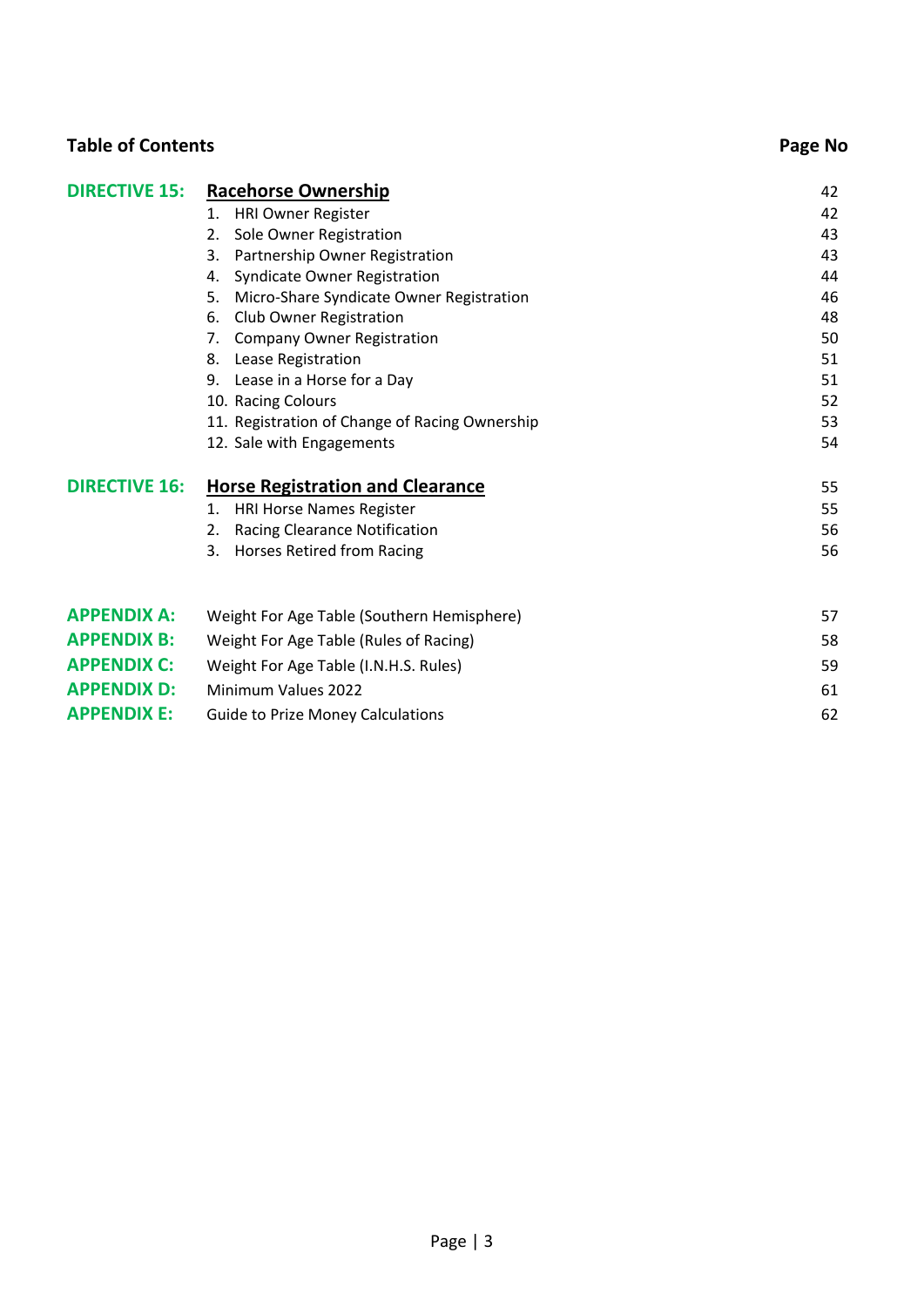#### **INTRODUCTION:**

The Directives which follow are issued under the authority of the Board of Horse Racing Ireland.

Any amendments, additions or deletions to these Directives must be published in two consecutive issues of the Racing Calendar.

The following are the general statutory functions of Horse Racing Ireland concerning these Directives:

- 1. To provide for the overall administration, governance, development and promotion of the Irish horseracing industry including promoting and increasing attendance at authorised racecourses.
- 2. To provide a single structure for the administration and financial management of Irish horseracing.
- 3. The processing of charges and payments to participants in the horseracing industry.
- 4. The provision of registry office services including the following activities:
	- a. Naming of horses, the issuing of horseracing passports and registration of matters relating to racehorses, including the registration of hunter certificates.
	- b. Horse race entries and declarations (other than point-to-point steeplechases).
	- c. Racing calendar publication.
	- d. Stakeholding of race entry funds and prize money for horseraces.
	- e. Registration of racehorse owners including racing colours.
- 5. The allocation of race-fixtures and the setting of race-programmes (other than point-topoint steeplechases).
- 6. The provision, maintenance to a specification agreed by HRI with the Racing Regulatory Body, and operation of mobile track equipment, including starting stalls, photo finish and camera patrol equipment and any other such equipment agreed from time to time between HRI and the Racing Regulatory Body and the provision to the Racing Regulatory Body of photographs, films, sound recordings and other connected materials or data generated by such equipment as required by the Racing Regulatory Body for its examination and use in the enforcement of the Rules of Racing.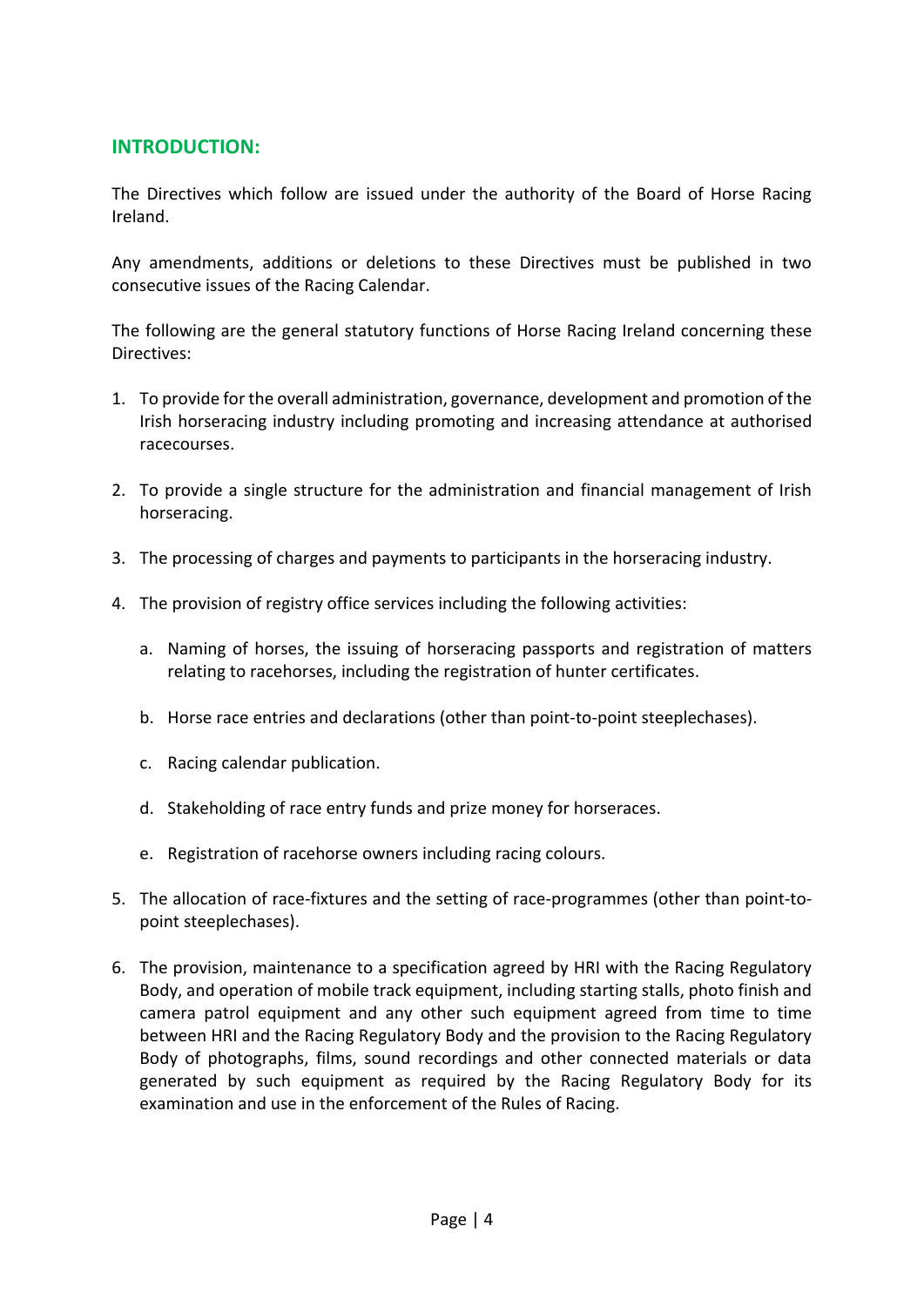#### **Race Programmes:**

Race programmes will be controlled in accordance with the procedures laid out in HRI Directive 1:

#### **1. Racing Seasons**

- a. The 2022/2023 Flat race Winter season shall commence on 9<sup>th</sup> November 2022 and conclude on 24<sup>th</sup> March 2023. The 2022 Flat race Summer season shall commence on 26<sup>th</sup> March and conclude on 6<sup>th</sup> November.
- b. The 2022/2023 National Hunt race season shall commence on 1<sup>st</sup> May 2022 and conclude on 29th April 2023.

#### **2. Flat Race Programmes**

- a. There shall be no race for yearlings.
- b. There shall be no race less than five furlongs unless for course layout reasons as may be approved by the IHRB on exceptional occasions.
- c. There shall be no race more than two and a half miles.
- d. There shall be no race for two year olds at a distance of more than five furlongs before 1 st April.
- e. There shall be no race for two year olds at a distance of more than six furlongs before 1 st May.
- f. There shall be no handicaps for two year olds before  $1<sup>st</sup>$  July.
- g. There shall be no flat race with a minimum qualifying rating less than 47.
- h. Any horse with an official flat rating below 47 will be treated as though rated 47 for qualification and weight purposes.
- i. Horses taking part at race meetings scheduled for Dundalk will race off their "All-Weather" ratings. If a horse has only one handicap rating, this rating will be used for qualifying purposes.

#### **3. National Hunt Race Programmes**

- a. There shall be no steeplechase or I.N.H. Flat race for a horse under four years of age.
- b. There shall be no hurdle race for a horse under four years of age until  $1<sup>st</sup>$  July of the year in which it is three years old.
- c. There shall be no steeplechase, hurdle race or I.N.H. flat race run over a distance of less than two miles unless for course layout reasons as may be approved by the IHRB on exceptional occasions.
- d. There shall be no hurdle race with a minimum qualifying rating less than 80.
- e. In handicap hurdles where horses with an official rating below the minimum qualifying rating are eligible to enter, such horses shall be treated as though rated on the minimum qualifying rating.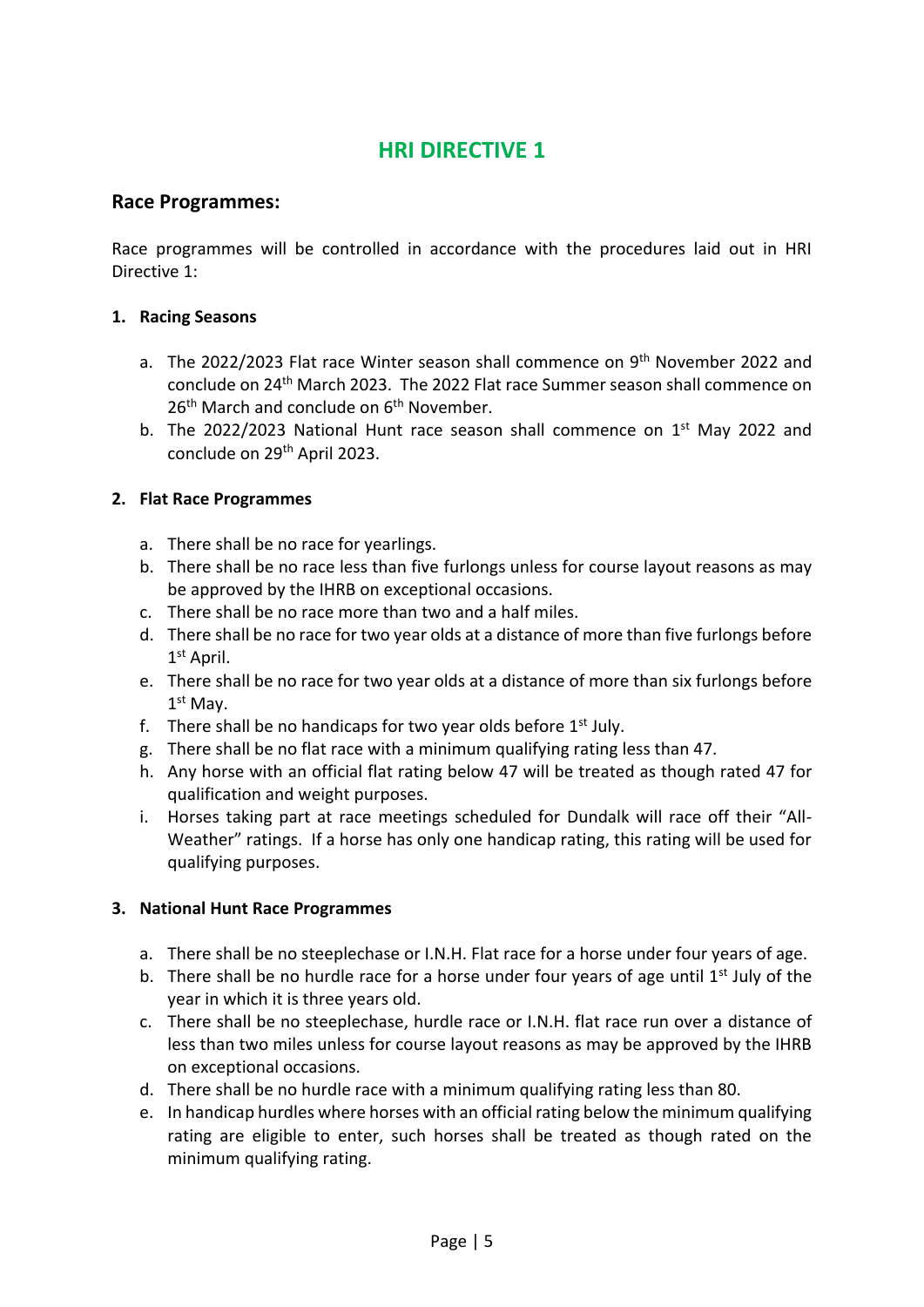#### **4. Mixed Meetings**

- a. A meeting will only be designated as a mixed meeting if it contains a minimum of two races from each code.
- b. A fixture may, with agreement of the HRI Programmes Committee, contain one race under a different code to the rest of the meeting, provided that the race is restricted to either qualified riders or lady riders, but it will not be designated as a mixed meeting.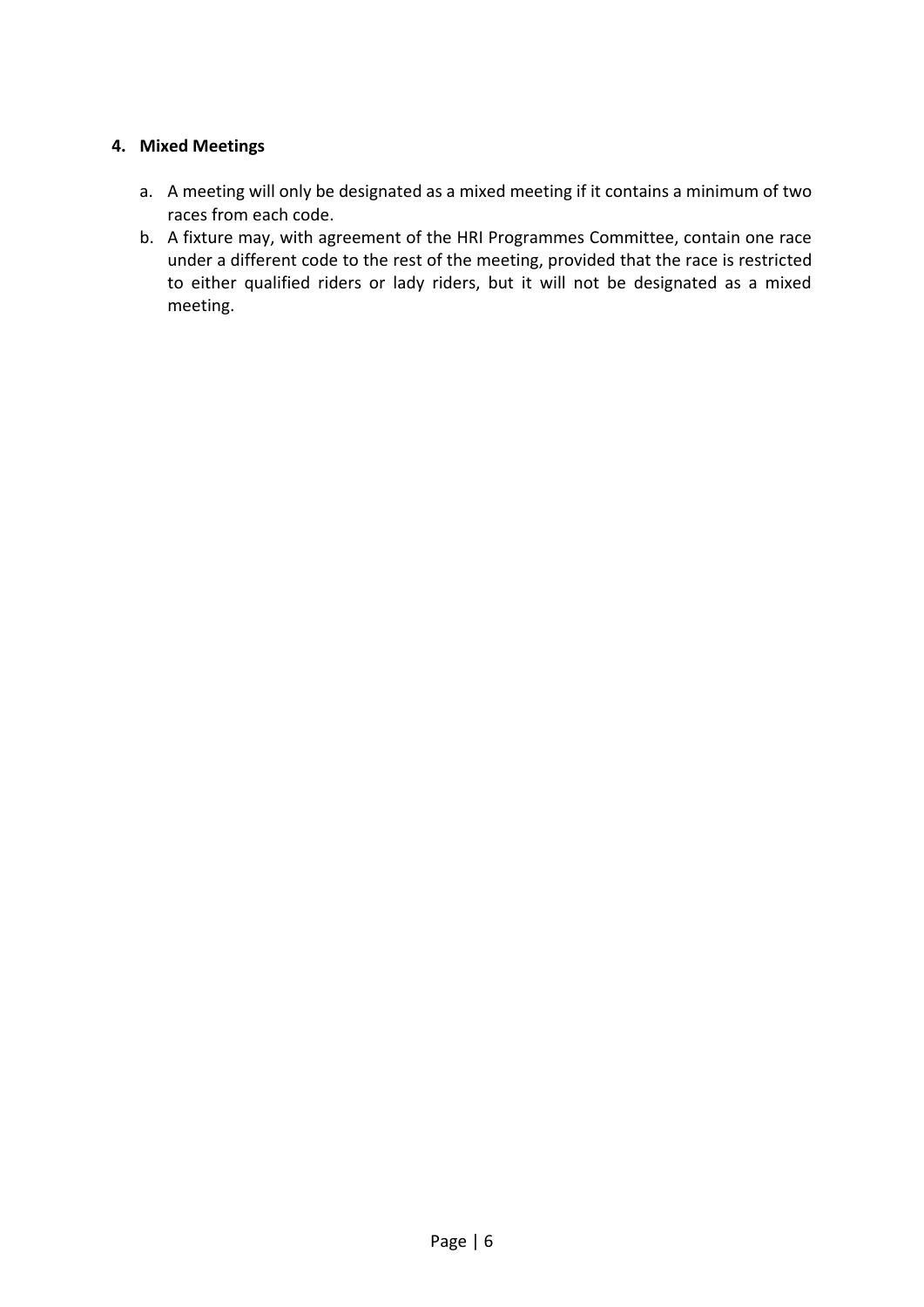#### **Race Conditions for Flat Handicaps:**

The conditions that shall apply for Flat Handicaps are laid out in HRI Directive 2:

#### **1. Top Weight (at entry)**

- a. In Nursery handicaps the top weight at entry shall not be less than 9st 10lb or the top weight stipulated in the conditions of the race.
- b. In handicaps for three years old only, unless otherwise stipulated in the conditions of the race, the top weight at entry shall not be less than 9st 12lb (prior to  $1<sup>st</sup>$  June), 10st  $(1<sup>st</sup>$  June to 31<sup>st</sup> July) or 10st 2lb (on or after 1<sup>st</sup> August).
- c. In handicaps for three years old and upwards, the top weight at entry shall not be less than 10st 2lb or the top weight stipulated in the conditions of the race.
- d. In Benchmark handicaps (handicaps where a certain top rating equals a certain weight e.g. 80 = 9st 12lb, 90 = 10st) the top weight at entry shall not be less than the top weight stipulated in the conditions of the race.

#### **2. Raising of the Weights (at declaration)**

- a. In races for two years old only, unless otherwise stipulated in the conditions of the race, the top weight after declarations shall not be less than 9st 10lb.
- b. In all other races, if the highest weight remaining declared after the time for declarations to the HRI Racing Department is less than the maximum stipulated weight as defined in the conditions of the race and the lowest weight is less than 8st 7lb or the minimum stipulated weight as defined in the conditions of the race, then it shall be raised to the maximum stipulated weight and the weight given to the other horses remaining declared will be raised by an equal amount, except that if the weight adjustment is less at the bottom of the handicap than it is at the top then it shall be raised to 8st 7lb or the minimum stipulated weight and all the other horses remaining declared will be raised by an equal amount. In raising the weights, nothing will be done to alter the relativity of horses' weights as per the original handicap.
- c. In the event of the top weight declared being less than 10st, or the maximum stipulated weight in the conditions of the race, it shall be raised to that weight and all of the other horses declared shall be raised by an equal amount.
- d. All horses still handicapped below 8st 7lb or the minimum stipulated weight as defined in the conditions of the race shall be raised to that weight.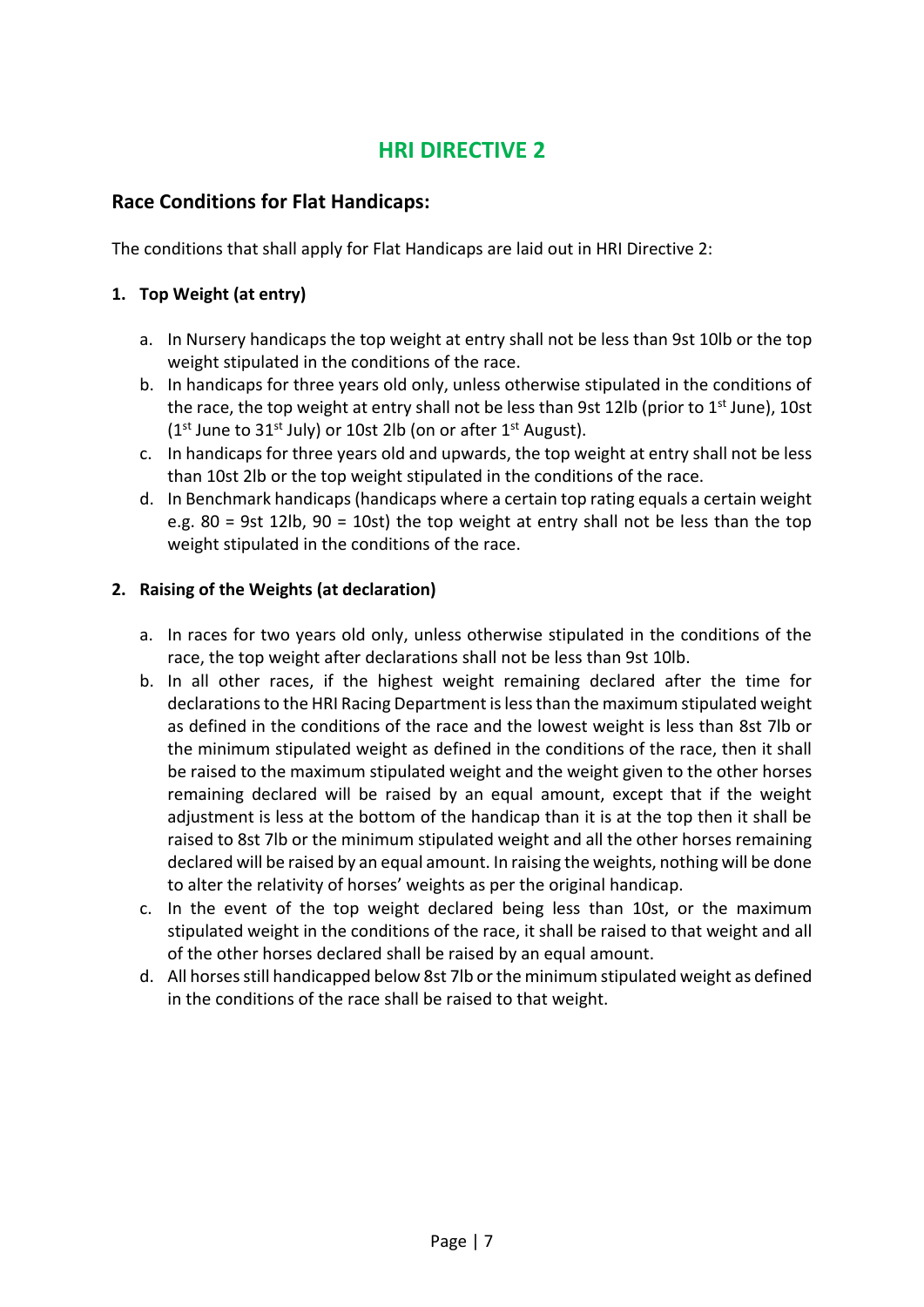#### **3. Alternative Handicap**

This alternative handicap will come into effect in the event of the withdrawal of the top weight in accordance with Rule 194 (iii)(a), provided there was still a horse remaining in the race at close of declarations which was weighted below the minimum weight to be carried in the race following any raising of the weights in accordance with paragraph (vii) and (viii) of Rule 66.

When there is provision in the conditions of a race for the weights to be raised in the event of the top weight being withdrawn on the day of a meeting and when there are horses remaining in the race weighted below the minimum weight to be carried in that race, following any raising of the weights, then the weights shall be re-calculated, omitting the top weight, to form an alternative handicap as follows:

The alternative handicap will only apply when the top weight declared becomes a nonrunner before the deadline for declaration of non-runners has closed (90 minutes before the scheduled off time of the first race). The weight of the lowest weighted horse remaining in the race, prior to any raising of the weights, shall be raised to the minimum stipulated weight to be carried in that race and the weight of all other horses shall be raised by an equal amount provided such weight rise does not lead to the weight of the top weighted horse exceeding 9st 10lb or 9st 7lb in cases of handicaps confined to two year olds. When such circumstances arise then the race shall be re-calculated and the top weighted horse shall be raised to 9st 10lb, or 9st 7lb in cases of handicaps confined to two year olds, and the weight of all other horses shall be raised by an equal amount or to the minimum stipulated weight to be carried in the race.

#### **4. Addition of Penalties**

- a. Penalties incurred by winning after the calculation of the weights and prior to the close of declarations shall be added to the horse's weight as originally published before the raising of the weights in accordance with the subsections above.
- b. Penalties incurred by winning after the time of declaration shall be added to the weight of the horse as published on the racecard. However, if the horse is listed in the racecard as being out of the handicap, the penalty/penalties shall be added to the out of handicap weight (and not the minimum weight published on the racecard).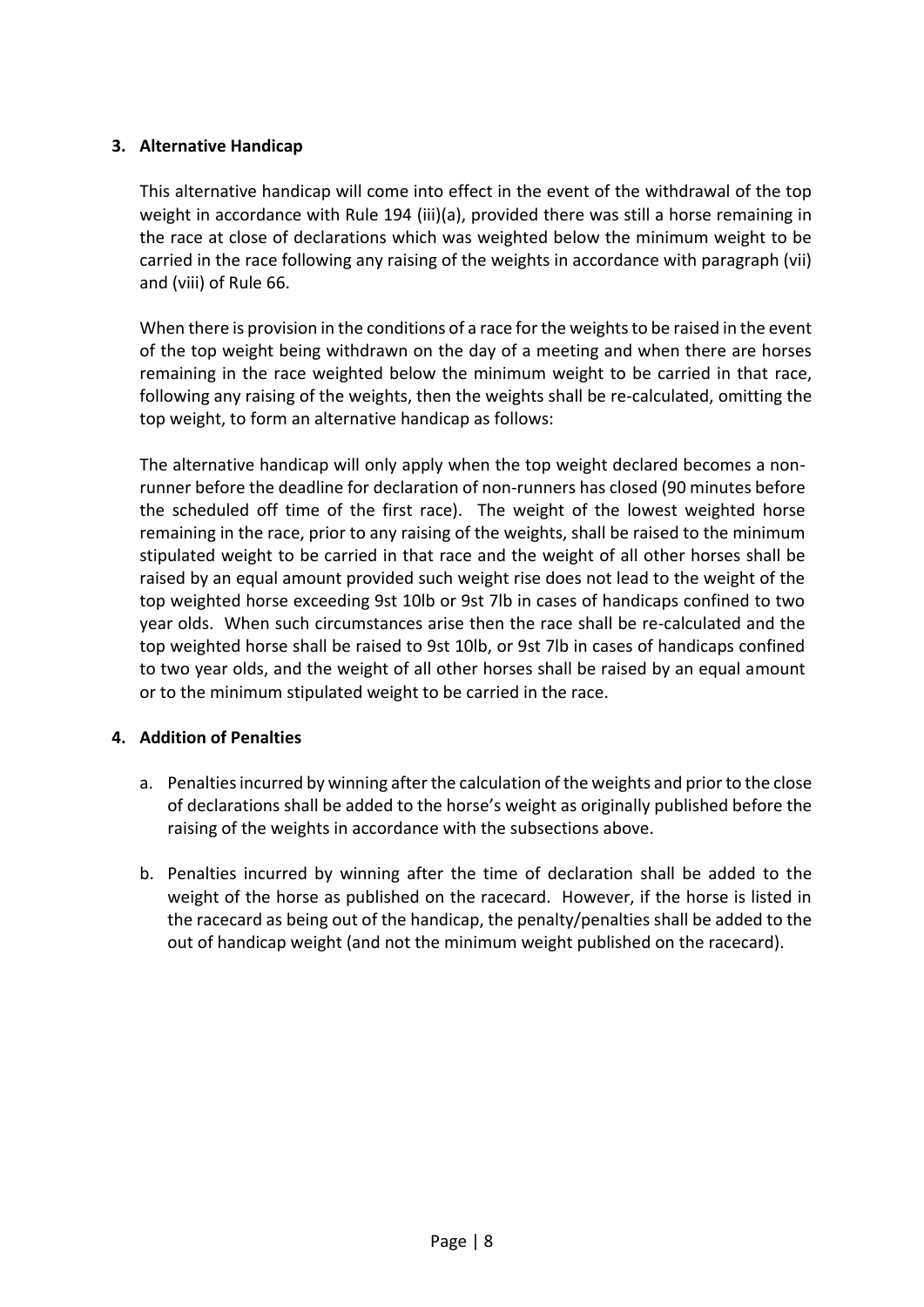#### **Race Conditions for National Hunt Handicaps:**

The conditions that shall apply for National Hunt handicaps are laid out in HRI Directive 3:

#### **1. Top Weight (at entry)**

- a. The top weight shall be 12st, unless otherwise stipulated in the conditions of the race.
- b. In races with a rating band of 140 or more or with no rating band, the top weight shall be 11st 12lb, unless otherwise stipulated in the conditions of the race, although when no top weight is stipulated the handicapper may at his discretion and in the fairest allocation of the weights increase the top weight beyond 11st 12lb.
- c. In Benchmark Handicaps (handicaps where a certain top rating equals a certain weight e.g. 116 = 11st 12lb, 123 = 11st 12lb) the top weight at entry shall not be less than the top weight stipulated in the conditions of the race.

#### **2. Raising of the Weights (at declaration)**

- a. If the highest weight remaining declared after the time for declarations to the HRI Racing Department is less than 12st or, in the case of a race with no rating band or a rating band of 140 or more, is less than 11st 12lb or the maximum stipulated weight as defined in the conditions of the race and the lowest weight is less than 10st or the minimum stipulated weight as defined in the conditions of the race, then it shall be raised to 12st or, in the case of a race with no rating band or a rating band of 140 or more, to 11st 12lb or the maximum stipulated weight, and the weight given to the other horses remaining declared will be raised by an equal amount, except that if the weight adjustment is less at the bottom of the handicap than it is at the top then it shall be raised to 10st or the minimum stipulated weight and all the other horses remaining declared will be raised by an equal amount. In raising the weights, nothing will be done to alter the relativity of horses' weights as per the original handicap.
- b. In the event of the top weight declared being less than 11st 12lb, or the maximum stipulated weight in the conditions of the race, it shall be raised to that weight and all of the other horses declared shall be raised by an equal amount.
- c. All horses still handicapped below 10st or the minimum stipulated weight as defined in the conditions of the race shall be raised to that weight.

#### **3. Alternative Handicap**

This alternative handicap will come into effect in the event of the withdrawal of the top weight in accordance with Rule 194 (iii)(a), provided there was still a horse remaining in the race at close of declarations which was weighted below the minimum weight to be carried in the race following any raising of the weights in accordance with paragraph (vii) and (viii) of Rule 66.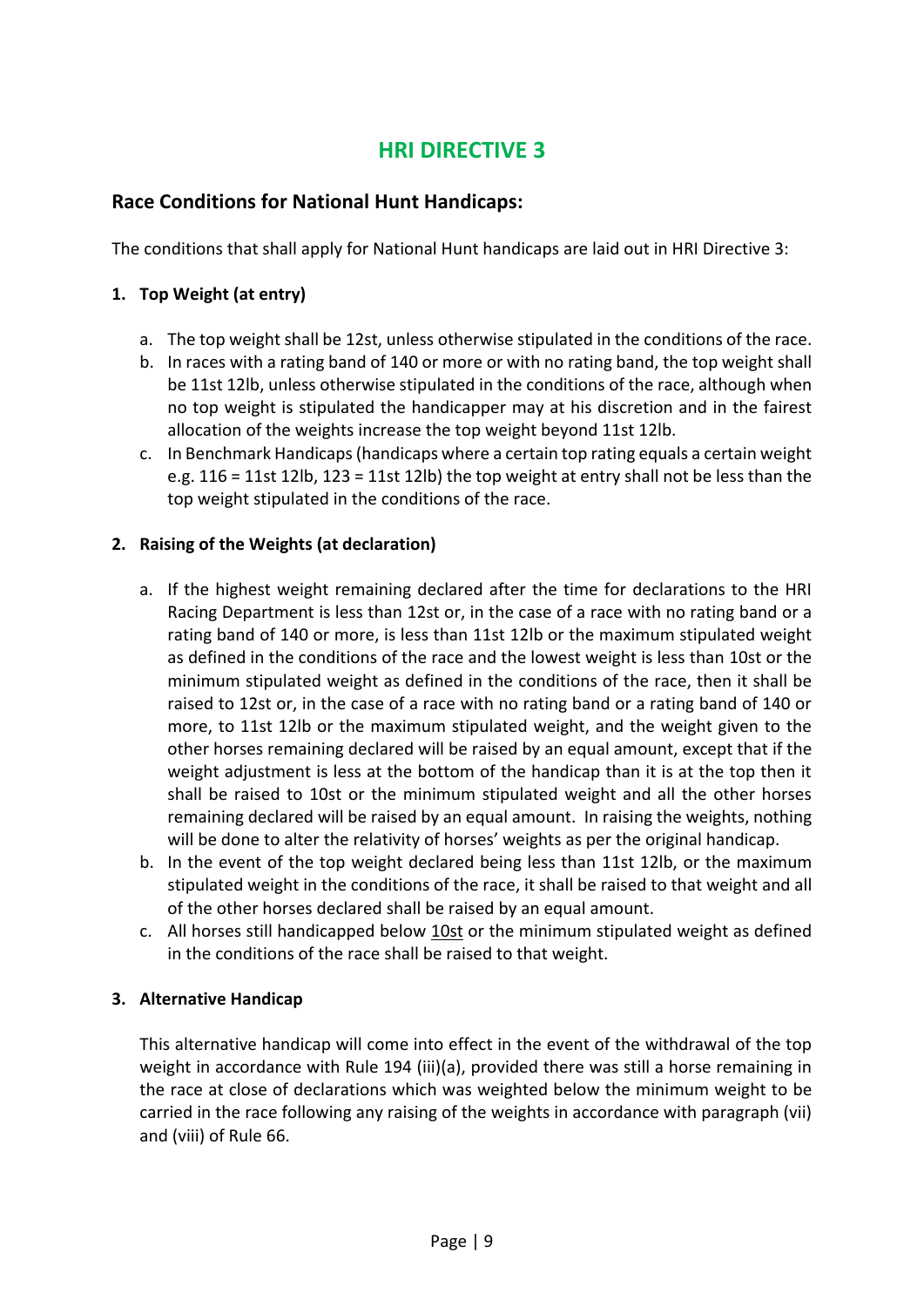When there is provision in the conditions of a race for the weights to be raised in the event of the top weight being withdrawn on the day of a meeting and when there are horses remaining in the race weighted below the minimum weight to be carried in that race, following any raising of the weights, then the weights shall be re-calculated, omitting the top weight, to form an alternative handicap as follows:

The alternative handicap will only apply when the top weight declared becomes a nonrunner before the deadline for declaration of non-runners has closed (90 minutes before the scheduled off time of the first race). The weight of the lowest weighted horse remaining in the race, prior to any raising of the weights, shall be raised to the minimum stipulated weight to be carried in that race and the weight of all other horses shall be raised by an equal amount provided such weight rise does not lead to the weight of the top weighted horse exceeding 11st 9lbs. When such circumstances arise, then the race shall be re-calculated and the top weighted horse shall be raised to 11st 9lbs and the weight of all other horses shall be raised by an equal amount or to the minimum stipulated weight to be carried in the race.

#### **4. Addition of Penalties**

- a. Penalties incurred by winning after the calculation of the weights and prior to the close of declarations shall be added to the weight of the horse as originally published before the raising of weights in accordance with the subsections above.
- b. Penalties incurred by winning after the time of declaration shall be added to the weight of the horse as published on the racecard. However, if the horse is listed in the racecard as being out of the handicap, the penalty/penalties shall be added to the out of handicap weight (and not the minimum weight published on the racecard).
- c. Penalties incurred by winning after the time of declaration shall be added to the weight of the horse as published on the racecard. However, if the horse is listed in the racecard as being out of the handicap, the penalty/penalties shall be added to the out of handicap weight (and not the minimum weight published on the racecard).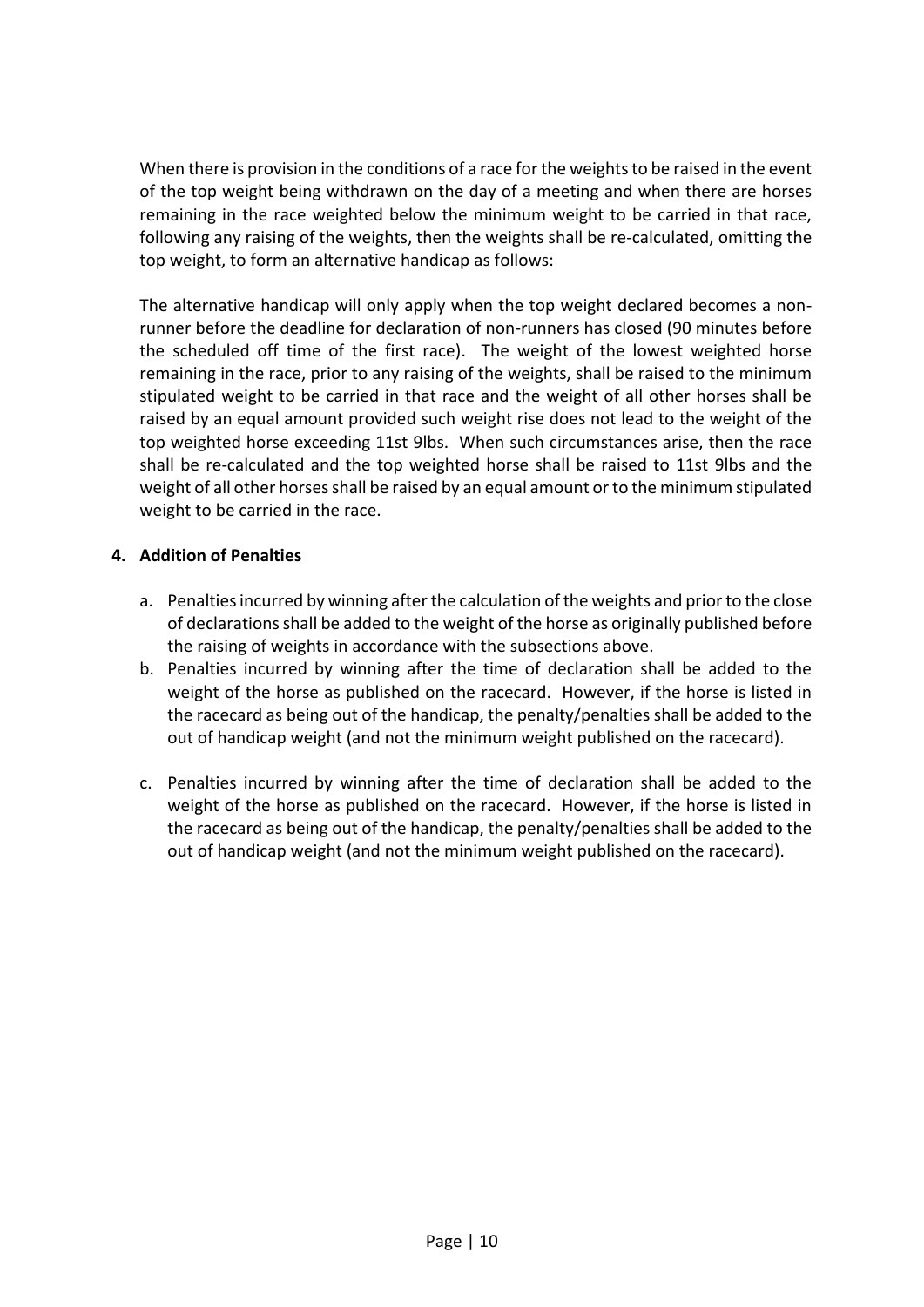#### **Race Conditions for I.N.H. Flat Races:**

The conditions that shall apply for I.N.H. Flat Races are laid out in HRI Directive 4:

#### **1. Race Conditions**

- a. No race shall be programmed over a distance less than two miles unless for course layout reasons as may be approved by the IHRB on exceptional occasions.
- b. No race shall be programmed for a horse under four years of age.

#### **2. Weight for Age**

a. The scale of Weight For Age shall be the same as that for hurdle races as set out in Appendix C.

#### **3. Qualification**

A horse shall not be qualified to start for an I.N.H. flat race if:

- a. It has run in a Flat race or Steeplechase.
- b. It has run in a Hurdle race as a three year old.
- c. It has run in more than two Hurdle races.
- d. It has won a Hurdle race.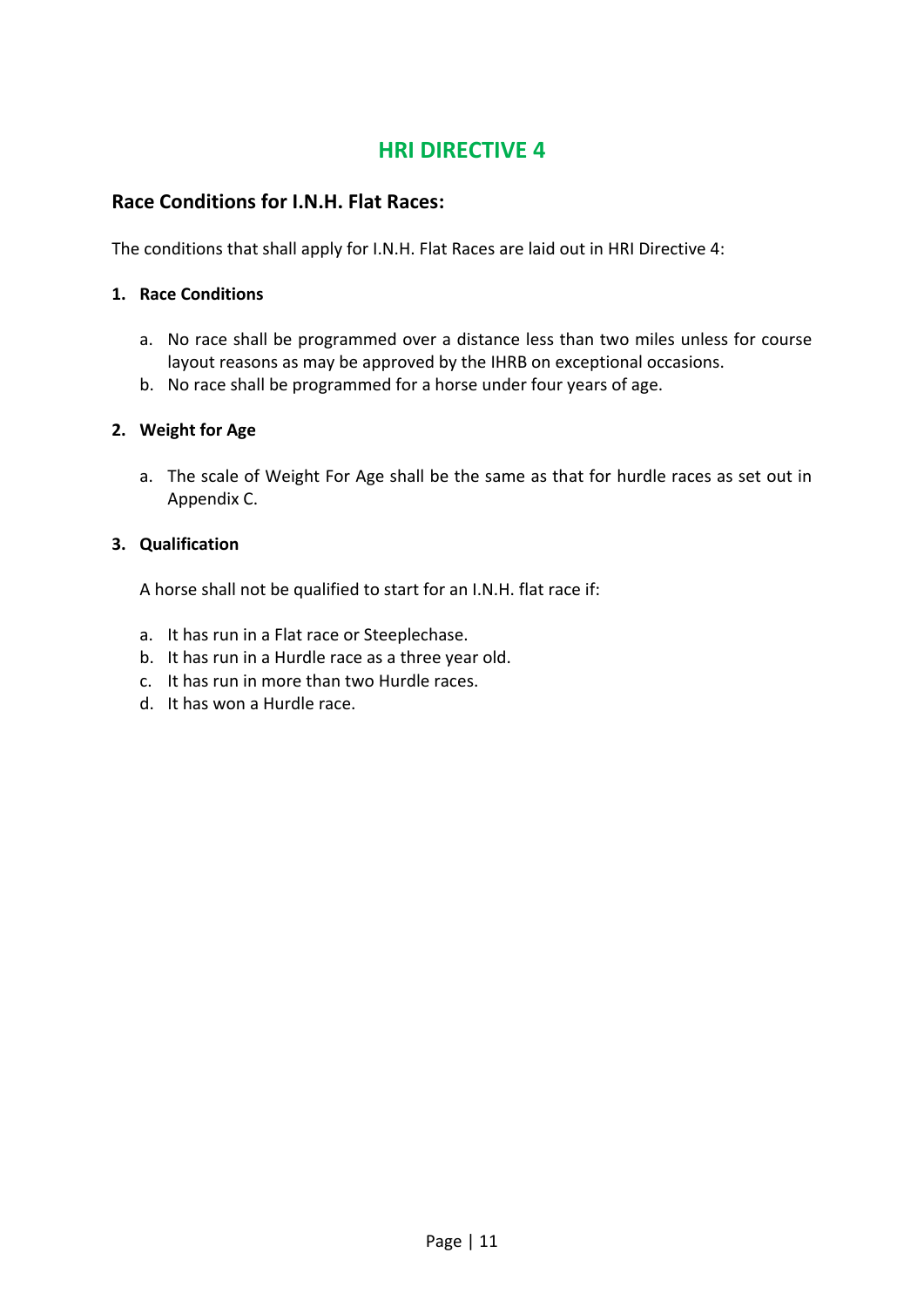#### **Jockey Fees:**

The payments in relation to Jockeys' fees are laid out in HRI Directive 5:

#### **1. Jockeys' Fees for Flat races**

- a. In the absence of special agreement with the IHRB, the fee shall be €175.00 (subject to VAT where applicable) at the time of publication and no further charge except for expenses shall be allowed.
- b. All Jockeys' fees shall be paid to the Stakeholder at the same time as the Stakes.
- c. In the case of a dead-heat each jockey shall be paid a winning fee.
- d. For each horse ridden by a professional jockey the owner shall pay to the Stakeholder €1.50 to be applied as a contribution to the Jockeys' Accident Fund Company Limited by Guarantee and every Jockey shall contribute €7.67 for each mount. Any alteration to these contributions shall only be arrived at with the agreement of the Racing Regulatory Body.
- e. For the benefit of the Irish Jockeys Pension Trust 2% from the Riding Fee is deducted and this is then paid to the Irish Jockeys Pension Trust.
- f. For the benefit of the Irish Jockeys Association 2.0% from the Riding Fee is deducted and this is then paid to the Irish Jockeys Association Company Limited by Guarantee.

#### **2. Jockeys' Fees for National Hunt Races**

- a. In the absence of special agreement with the IHRB, the fee shall be €200.00 (subject to VAT where applicable) at the time of publication and no further charge except for expenses shall be allowed.
- b. All Jockeys' fees shall be paid to the Stakeholder at the same time as the Stakes.
- c. In the case of a dead-heat each Jockey shall be paid a winning fee.
- d. For each horse ridden by a professional Jockey the owner shall pay to the Stakeholder €1.50 to be applied as a contribution to the Jockeys' Accident Fund Company Limited by Guarantee, and every Jockey shall contribute €9.21 for each mount. Any alteration to these contributions shall only be arrived at with the agreement of the Racing Regulatory Body.
- e. For the benefit of the Irish Jockeys Pension Trust 2% from the Riding Fee is deducted and this is then paid to the Irish Jockeys Pension Trust.
- f. For the benefit of the Irish Jockeys Association 2.0% from the Riding Fee is deducted and this is then paid to the Irish Jockeys Association Company Limited by Guarantee.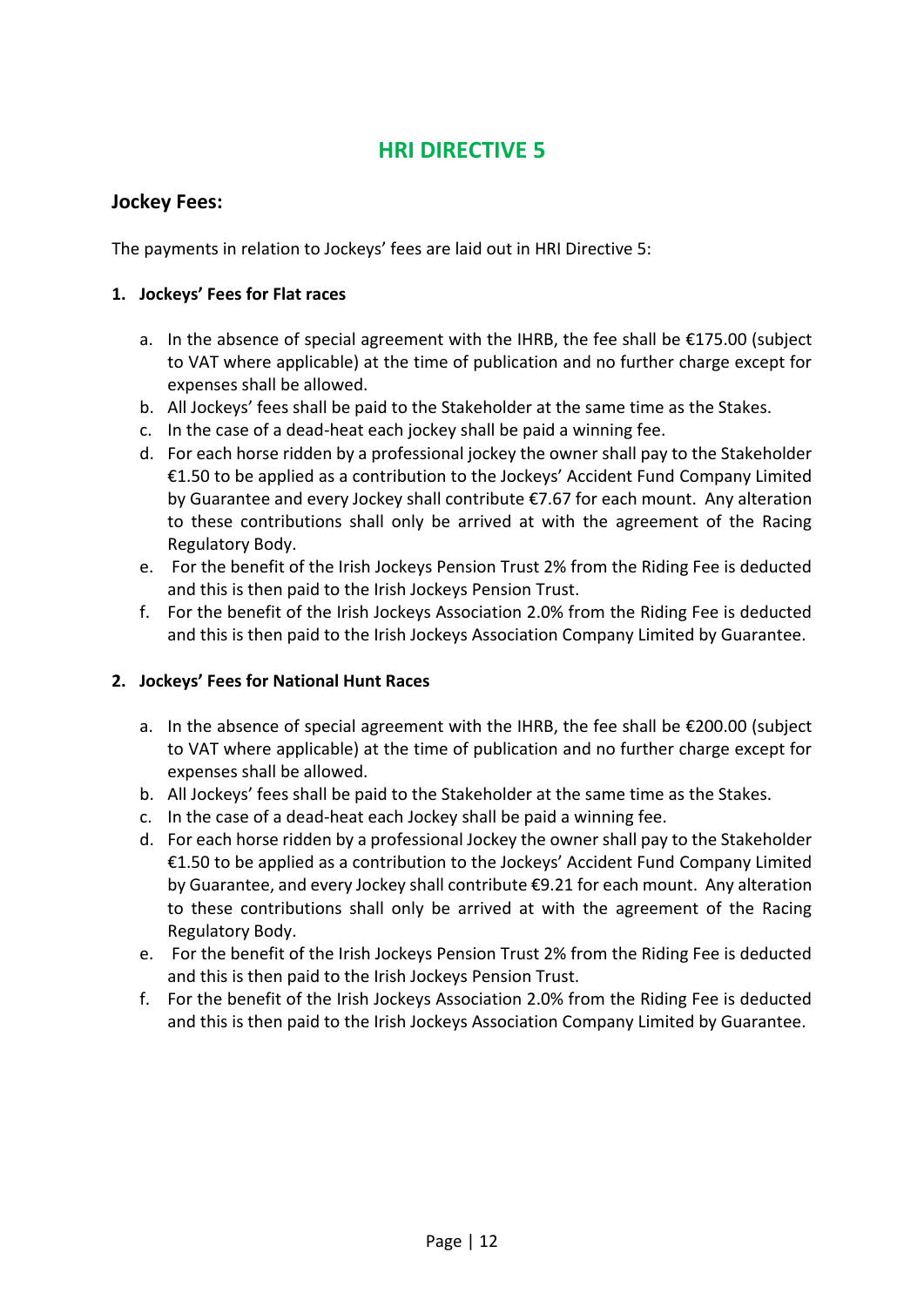#### **Weights, Penalties and Allowances:**

The weights, penalties and allowances to be carried as part of the race (handicap) conditions are laid out in HRI Directive 6:

#### **1. Weights for Flat Races**

- a. No horse shall carry less than 8st 7lb in a Flat race, except when a rider's allowance is claimed.
- b. No horse shall carry less than 8st 7lb in a Weight For Age flat race, handicaps excluded, except when a rider's allowance is claimed.

#### **2. Weights for Steeplechases, Hurdle Races and I.N.H. Flat races**

- a. No horse shall carry less than 10st in a Steeplechase or Hurdle race handicap, except when a rider's allowance is claimed.
- b. No horse shall carry less than 10st in a Steeplechase or Hurdle race, or in a I.N.H. Flat race, except when a rider's allowance is claimed. (as above).

#### **3. Penalties**

- a. In estimating the amount a horse has won in any one or more races, account shall only be taken of winning prize money, gained by it for its owner. Cups and trophies, or any monies gained from Matches, Private Sweepstakes, bonus schemes or any other source by its owner, trainer, rider, stable or breeder shall not be taken into account.
- b. In the case of a dead-heat for first place, account shall be taken only of the amount of which the horse has gained, after the prize assessed in accordance with this Directive has been divided in accordance with Directive 7(5).
- c. No account shall be taken of any deduction under Directive 7(4).
- d. In all cases the horse's own stake or entrance fee shall be deducted from the amount. Such stake or entrance fee shall be calculated as if the horse was entered at the first entry stage.
- e. No cognisance shall be taken of Second Entry fees or Supplementary Entry Fees or of any other deductions made. Any conversion to Euro shall be calculated in accordance with the Exchange Rates published by Horse Racing Ireland in the Irish Racing Calendar applicable to the year in which the prize money was won.
- f. Penalties for winning a fixed sum shall be understood to mean for winning it in one race, unless specified to the contrary.
- g. Extra weight shall not be incurred in respect of matches or private sweepstakes and any horse so doing shall not be debarred on that account from claiming any allowance or from taking part in any race.
- h. Penalties are not cumulative unless so declared by the conditions of the race.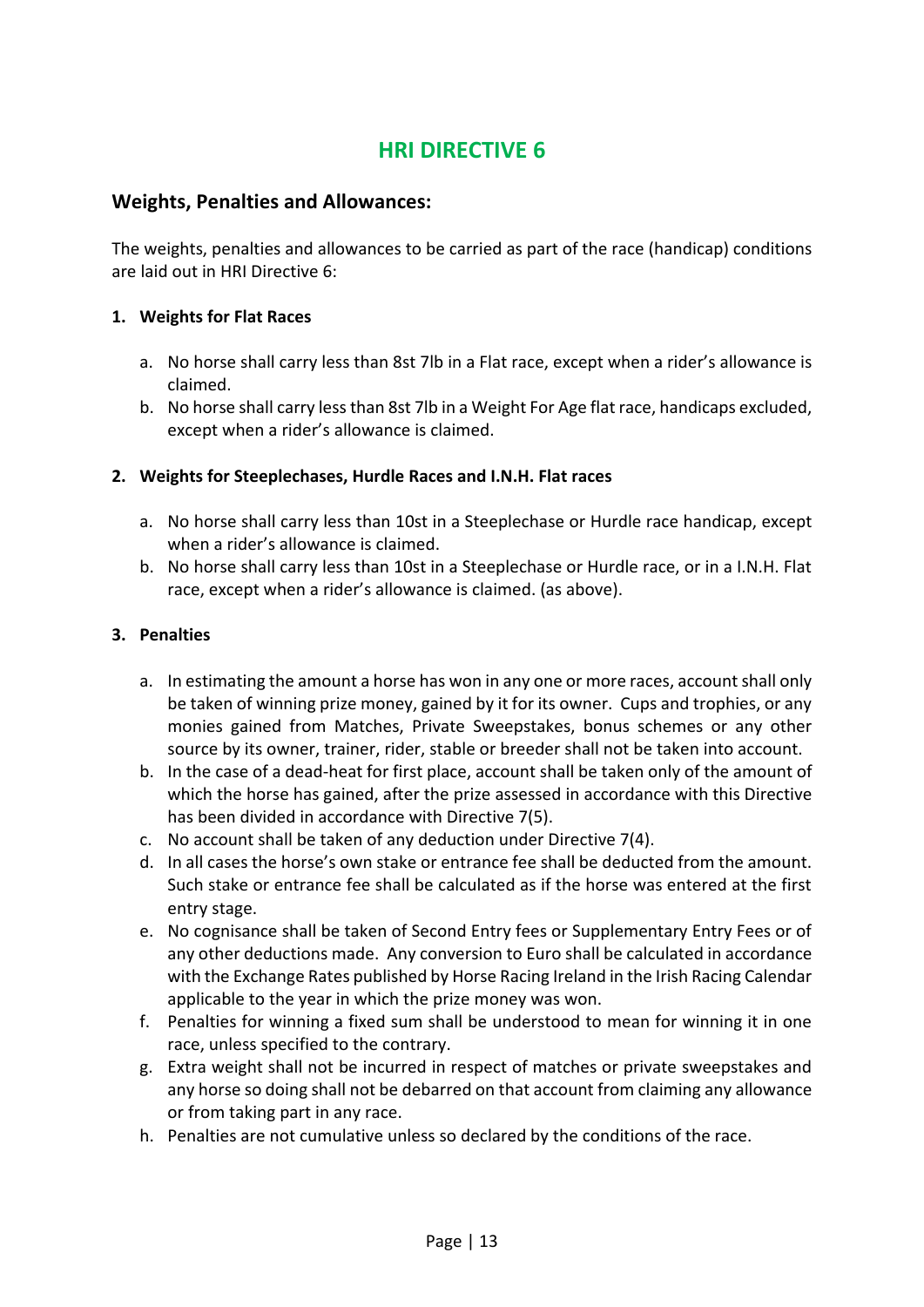#### **i. Penalties in Handicap Flat Races**

- In all normal closing handicap flat races, horses shall carry 7lb extra for each flat race won after the calculation of the handicap.
- In all early closing handicap flat races, horses shall carry 7lb extra for each flat race won after the calculation of the handicap.

#### **j. Penalties in Handicap Hurdle Races**

- In all normal closing handicap hurdle races, horses shall carry 7lb extra for each hurdle race won after the calculation of the handicap.
- In all early closing handicap hurdle races or in normal closing handicap hurdle races with an advertised value of €30,000 or more, horses shall carry any penalty or penalties which may be allotted by the Handicapper for each hurdle race won after calculation of the handicap.

#### **Penalties in Handicap Steeplechase Races**

- In all normal closing handicap steeplechase races, horses shall carry 7lb extra for each steeplechase race won after the calculation of the handicap.
- **·** In all early closing handicap steeplechases or in normal closing handicap steeplechases with an advertised value of €30,000 or more, horses shall carry any penalty or penalties which may be allotted by the Handicapper for each steeplechase won after calculation of the handicap.
- k. Winnings shall include all prizes, including a walk over, but shall only refer to the winner of a race. Winnings in flat races shall apply to all flat races at a recognised meeting in any country except:
	- Private Sweepstakes or Matches in any country
	- I.N.H flat races and flat races run under the Steeplechasing Rules of any recognised Turf Authority
- l. All penalties and allowances shall be calculated according to the amount of the value of each race as reported in the Irish Racing Calendar and pending such publication, the valuation to be determined in accordance with Directive 6(3) (a) to (e) and unless otherwise stated in the conditions of the races shall be calculated up to the time of starting.
- m. In Flat races, the assessments for qualification, penalties and allowances for races published in the International Cataloguing Standards Book are as follows:

For countries: whose major races are published in Part I only or in both Part 1 and Part II:

Races will be regarded as Pattern races of the Group or Grade indicated.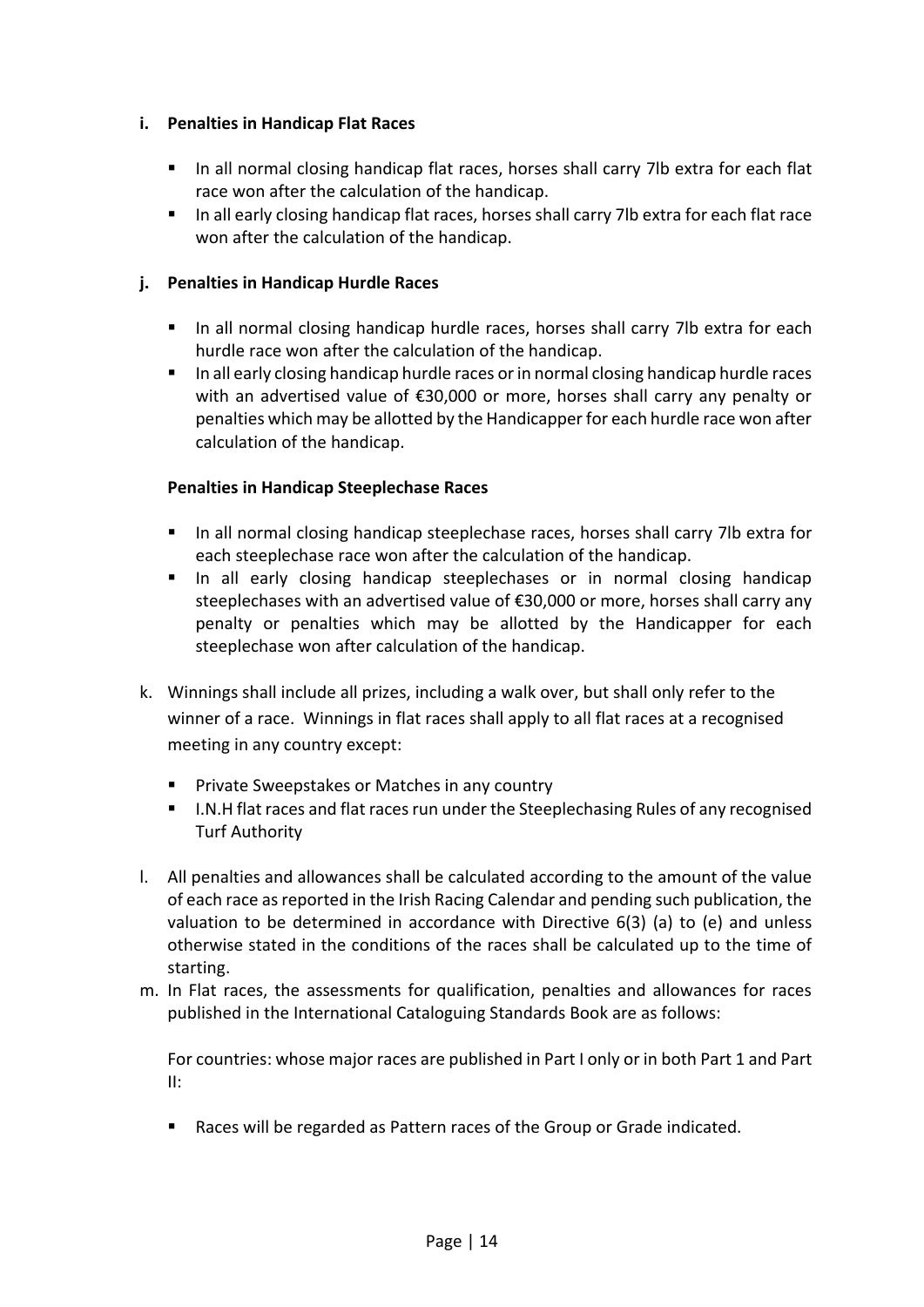▪ If no Group or Grade is indicated, races will be regarded as Listed races.

For countries whose major races are published in Part II only:

Races will be regarded as Listed races, whatever the indicated Group or Grade.

For countries whose major races are published in Part III or who do not have races published in the International Cataloguing Standards Book:

- Only races as indicated as being Group 1 or Grade 1 races will be regarded as Listed races.
- n. For the purpose of determining race qualification or any penalty to be carried, a horse which in Great Britain has won a Grade 3 Handicap Steeplechase or Handicap Hurdle Race shall be regarded as having won a Grade A Handicap Steeplechase or Handicap Hurdle Race.
- o. If in the conditions of a race a fixed penalty has to be carried for winning a race, horses running a dead-heat for such race shall carry the penalty fixed as if the race has been won outright.

#### **4. Allowances**

- a. Allowances are cumulative unless otherwise specified.
- b. In all Flat races other than Handicaps, allowances as shown in Appendix A may be claimed for horses foaled between July  $1<sup>st</sup>$  and December  $31<sup>st</sup>$  in the Southern Hemisphere. These allowances may only be claimed at the time of entry and to make such a claim the name of the horse in the entry must be followed by "Southern Hemisphere Allowance Xlb".
- c. No horse shall receive allowance of weight or be relieved from extra weight for having been beaten in one or more races, provided that this Directive shall not prohibit maiden allowances or allowances to horses that have not won within a specified time, or races of a specified value or distance.

#### **5. Scale of Weight for Age**

- a. The Scale of Weight For Age, which appears as Appendix B, is published as a guide when framing the conditions of Weight For Age Flat races.
- b. The Scale of Weight For Age, which appears as Appendix C, is published as a guide when framing the conditions of Weight For Age Steeplechases and Hurdle Races. The Scale for I.N.H. Flat races is the same as that for Hurdle races.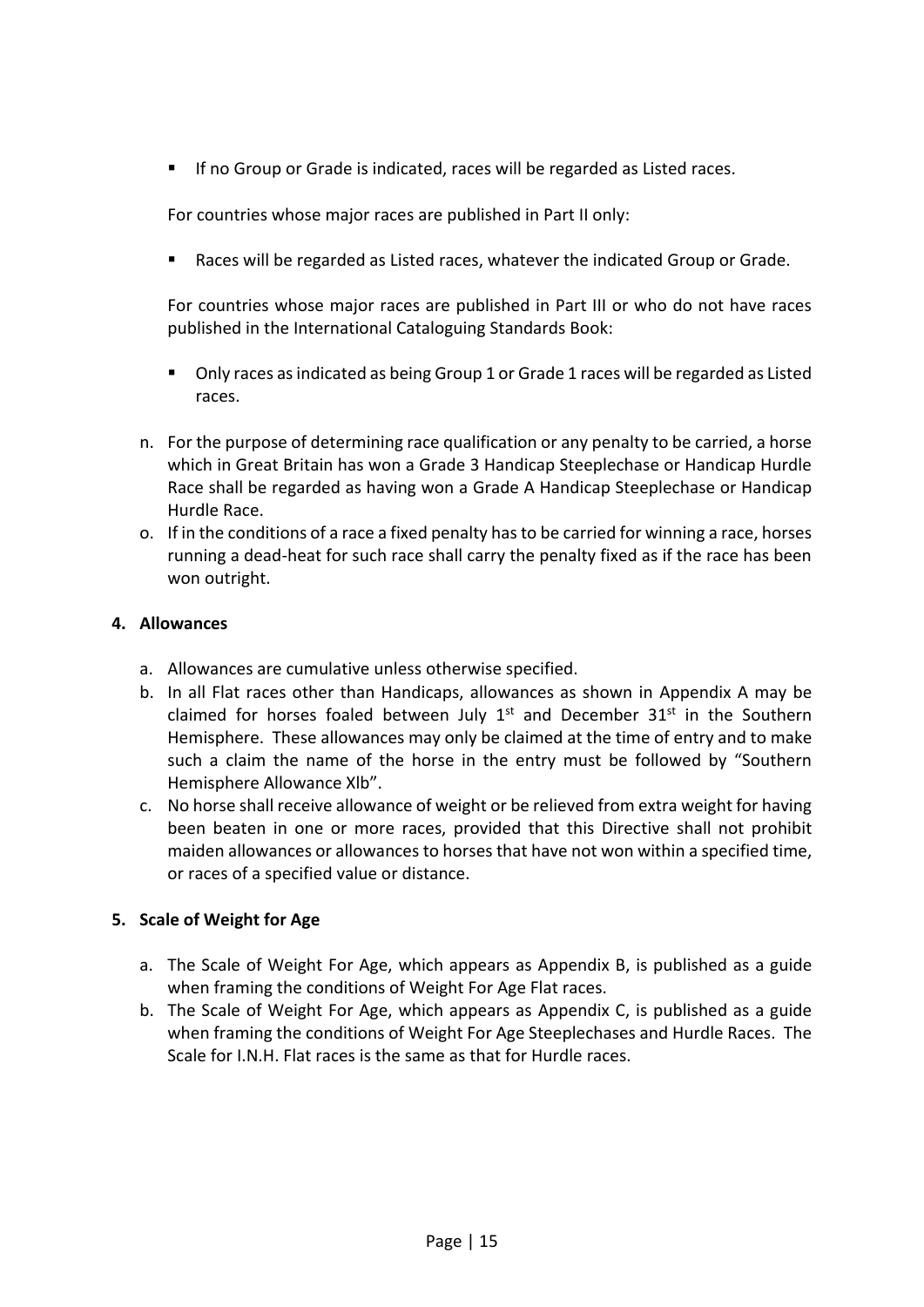#### **Prize Money:**

The payment and distribution of prize money are laid out in HRI Directive 7.

Any alteration to the constituent part of the deductions from prize money set out in Section 4 below will be arrived at after consultation with the Racing Regulatory Body, and any alteration to the deductions for the charitable Funds administered or jointly administered by the Racing Regulatory Body (Jockeys Emergency Fund, Qualified Riders Accident Fund) will only be arrived at with the agreement of the Racing Regulatory Body.

#### **1. Base Values**

a. The prize money minimum values for each race type are laid out in Appendix D.

#### **2. Payment of Prize Money**

- a. In all races the Stakeholder shall be responsible for paying the advertised value in accordance with the conditions of the races run at each meeting subject to the provisions of Directive 9 Division of Races in respect of the division of races.
- b. If a race be never run or be void, stakes, forfeits, entrance money and bookage fees will be returned.

#### **3. Walk-Overs**

a. When a cup or any prize money subject to Section 4(a) is advertised to be run for, it shall be given even in the event of a walk-over.

#### **4. Distribution of Prize Money (see Appendix E)**

- a. Any money or prize which, by the conditions, is to go to the horse placed second or in any lower place shall revert to the Stakeholder if the winner has walked over or no horse has been placed second or in any lower place.
- b. No prize shall be given to any but the first six horses placed except as specified in the conditions of the race.
	- In all races value less than €100,000 the owner of the winner shall receive 60%, the owner of the second shall receive 20%, the owner of the third 10%, the owner of the fourth 5%, the owner of the fifth 3% and the owner of 6<sup>th</sup> 2% of the value of the race.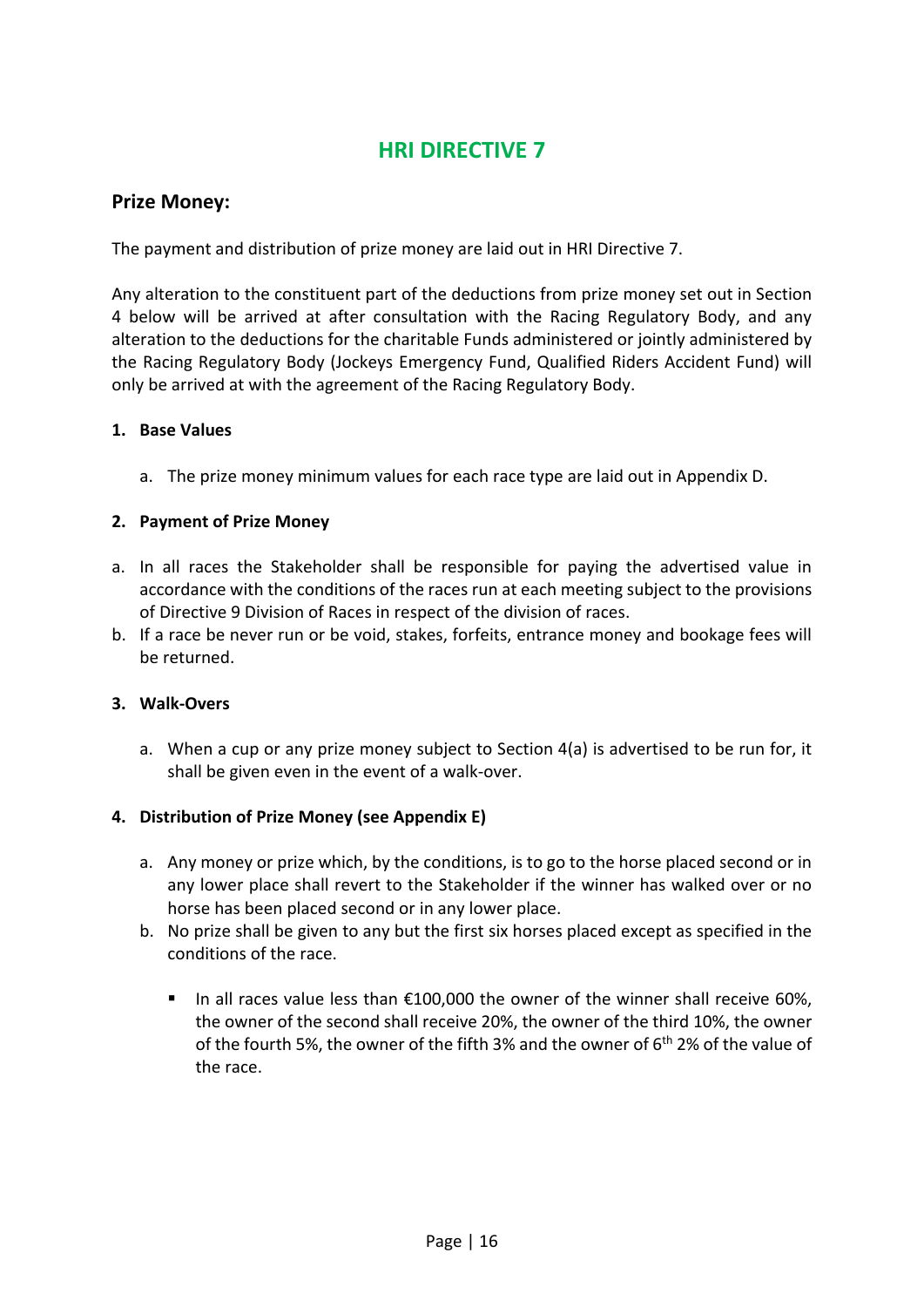■ In all races value €100,000 or more where prize money is paid to more than six places the owner of the second shall receive a sum of 20%, the owner of the third 10%, the owner of the fourth 5%, the owner of the fifth 3% and the owner of the sixth 2% of the value of the race.

#### **4.1 Owner and Associated Funds**

- a. The Gross Prize Money won by an Owner (**A**) represents the total Prize Money won in accordance with the requirements of Directive 7 (4) prior to any deductions.
- b. The Cost to Run (**B**), used to determine the Gross Gain to an Owner, shall in all cases be calculated as if the horse was entered at the first entry stage. No cognizance shall be taken of Second Entry Fees or Supplementary Entry Fees.
- c. The Gross Gain to the Owner (**C**) shall be calculated as the Gross Prize Money less the Cost to Run.
- d. For the benefit of the Stable Employees Bonus Scheme (**D**) 3.0% of the Gross Prize Money won will be deducted from the Owner of which:
	- ➢ 1.7% (of **D**) will be paid to the IHRB (**D1**).
	- ➢ 3.5% (of **D**) will be paid to the Irish Stable Staff Association (ISSA) where the horse is trained in Ireland (**D2**).
- e. For the benefit of the Irish Stable Staff Association (ISSA) (**E**) 0.1% of the Gross Prize Money won will be deducted from the Owner where the horse is trained in Ireland.
- f. For the benefit of the Jockey Emergency Fund (JEF) (**F**) 1.0% of the Gross Prize Money won will be deducted from the Owner.
- g. The Net Gain to the Owner (**G**) shall be calculated as the Gross Gain to the Owner (**C**) less the cumulative total of the deductions made for the benefit of the Stable Employees Bonus Scheme (**D**), the Irish Stable Staff Association (**E**) and the Jockey Emergency Fund (**F**). In order to calculate the Net Gain (**G**) these deductions will be applied to all winning Owners with one exception; if the horse is foreign trained the ISSA deduction of 0.1% (**E**) is not included in the calculation as this deduction will not apply.
- h. For the benefit of the Trainer and Associated funds (**H**) 10% of the Net Gain to the Owner (**G**).
- i. For the benefit of the Jockey and Associated funds **(J)** 10% of the Net Gain to the Owner (**G**).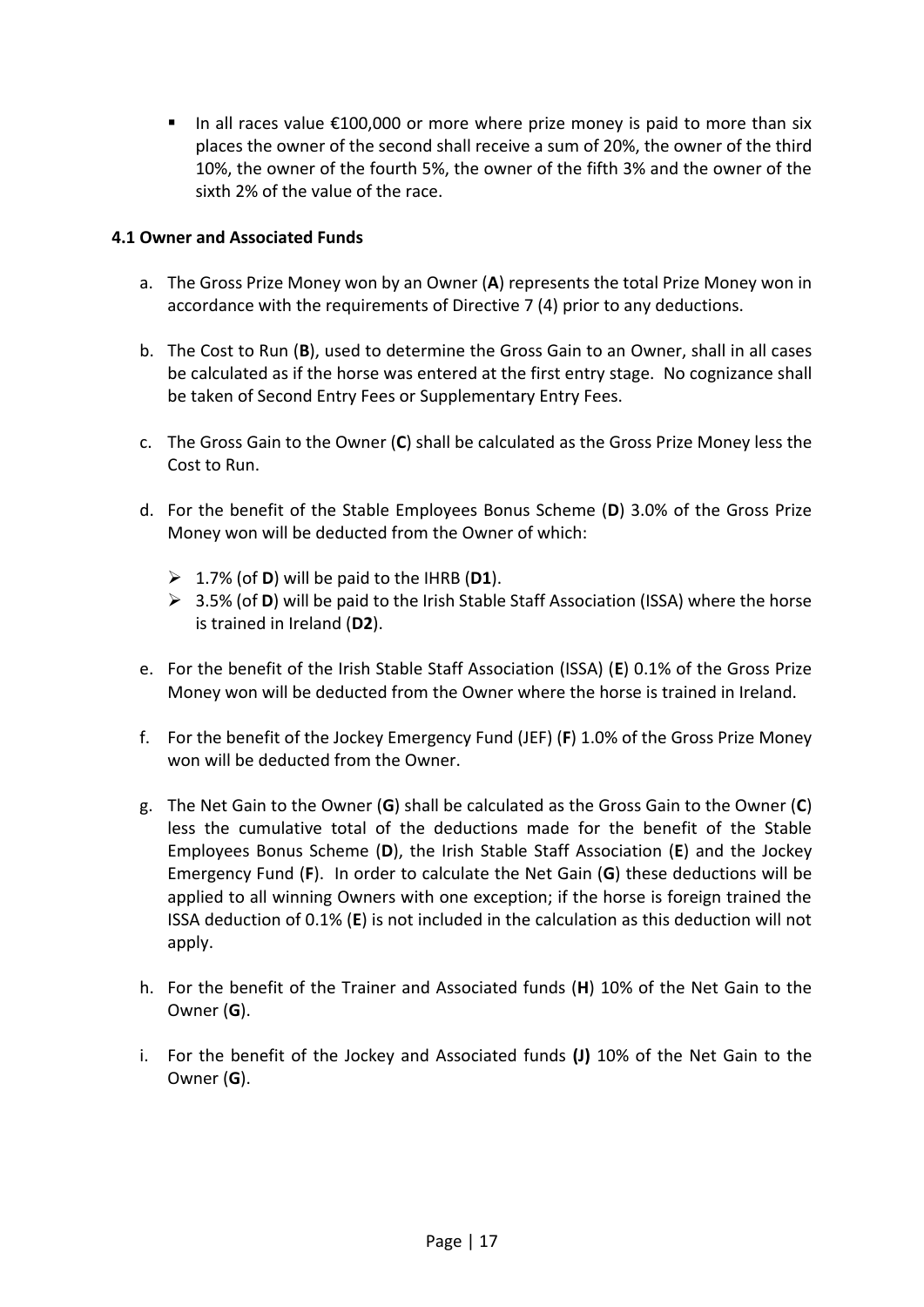#### **4.2 Trainer and Associated Funds**

For the benefit of the Trainer and Associated Funds (**L**) 10% of the Owners Net Gain (**G**) is debited from the Owner **(H**). This sum will then be distributed as follows:

- a. 14.6% of the net amount (**L**) will be transferred to Funds to be administered by the Racing Regulatory Body and the Irish Racehorse Trainers Association. This will be distributed as follows:
	- ➢ 13.0% of the net amount (**L**) will be for the benefit of persons employed in racing stables (**M**).
	- ➢ 1.6% of the net amount (**L**) will assist in the funding of a Benevolent Fund, to include Death in Service Benefit, for members of the Irish Racehorse Trainers Association (**M1**).
- b. 5.4% of the net amount (**L**) will be transferred to Funds to be administered by Horse Racing Ireland and the Irish Racehorse Trainers Association. This will be distributed as follows:
	- ➢ 5.0% of the net amount (**L**) will assist in the funding of the Racing Academy and Centre of Education (**M2**).
	- ➢ 0.2% of the net amount (**L**) will assist in the funding of the Blue Cross (**M3**).
	- ➢ 0.2% of the net amount (**L**) will assist in the funding of the Irish Horse Welfare Trust (**M4**).
- c. 1.0% of the net amount (**L**) will be transferred for the benefit of the Irish Racehorse Trainers Association Marketing Fund (**N**).
- d. The remaining 79% of the net amount (**L**) will be distributed as follows contingent upon the type of Licence to Train held by the Trainer:

Where the Trainer of the horse holds a Licence to Train under the Rules of Racing and/or INHS Rules:

- ➢ 3.0% of the net amount (**L**) will be transferred for the benefit of the Irish Racehorse Trainers Association (**O**).
- ➢ 76% of the net amount (**L**) remaining will be transferred to the Trainer of the horse (**P**).

OR

Where the Trainer of the horse holds a Restricted Licence, Hunter Chase Licence or Licence to Train under the Rules of any other recognised Turf Authority:

➢ 79% of the net amount (**L**) remaining will be transferred to the Trainer of the horse (**P**).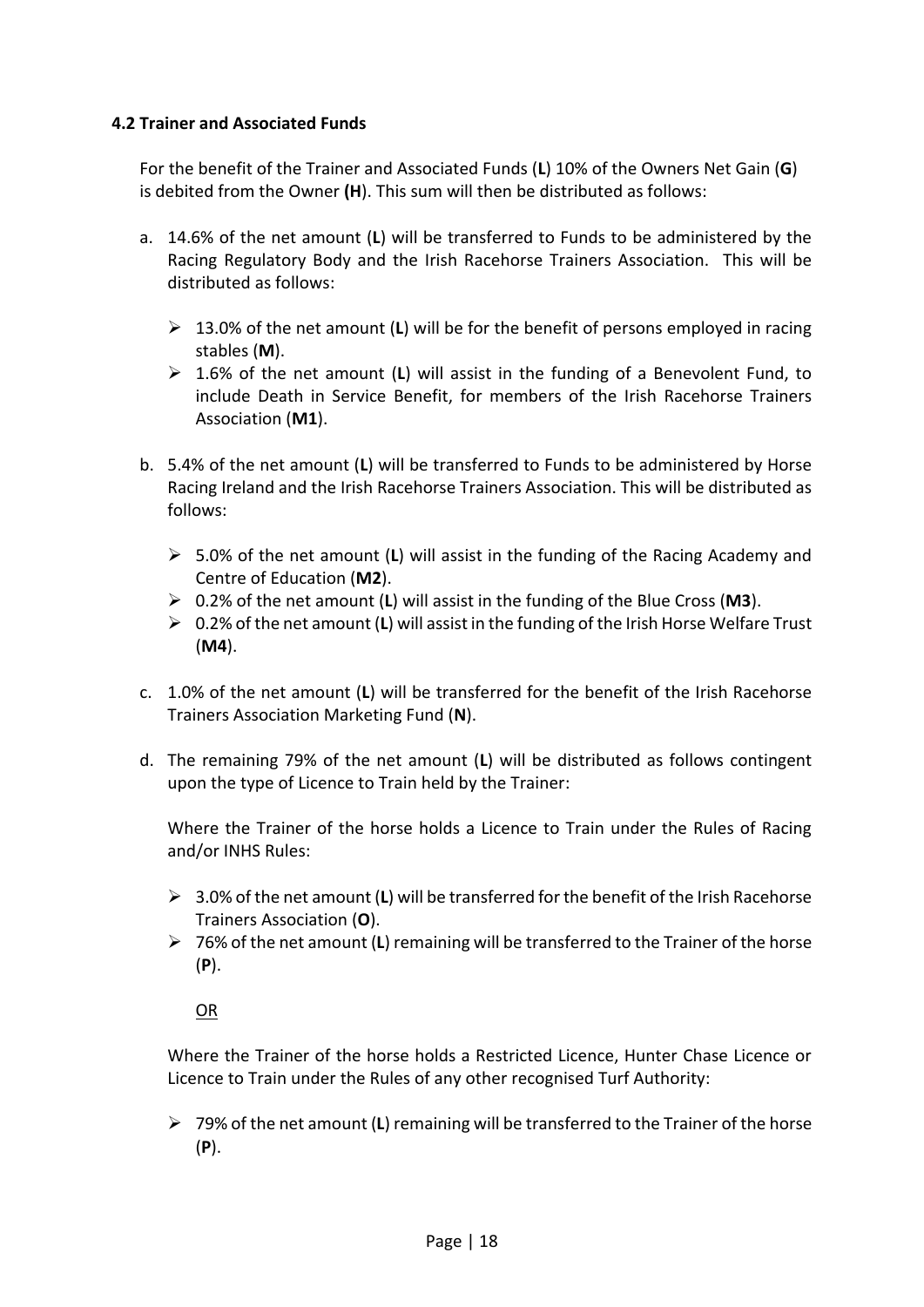#### **4.3 Jockey and Associated Funds**

For the benefit of the Jockey and Associated Funds (**Q**) 10% of the Owners Net Gain (**G**) Is debited from the Owner (**J**). From this sum:

- a. 2% (of **Q**) will be transferred to the Irish Jockeys Pension Trust (**R1**). The Irish Jockeys Pensions Trust is administered jointly by the Stewards of the Racing Regulatory Body and the Irish Jockeys Association Company Limited by Guarantee.
- b. 2.0% (of **Q**) will be transferred to the Irish Jockeys Association Company Limited by Guarantee for the provision of career ending insurance for professional jockeys. **(R)**

The net amount remaining (**S**) will then be distributed as follows:

- c. 11% of the net amount (**S**) is transferred to the Irish Jockeys Pension Trust (**T**). 9% of the net amount (**S**) is transferred to the Irish Jockeys Trust (**T1**). These funds are for the benefit of licensed jockeys (other than those temporarily licensed) and are administered jointly by the Stewards of the Racing Regulatory Body and the Irish Jockeys' Association Company Limited by Guarantee.
- d. 80% of the net amount (**S**) will be transferred to the jockey who rode the horse (**U**). From the net amount transferred to the Jockey deductions will be made for the benefit of a Licensed Valet and/or Licensed Agent where applicable (as set out in sections (d) Licensed Valet and (e) Licensed Agent).

#### **4.4 Licensed Valet**

a. 1.5% of the net amount received by the Jockey (**U**) will be deducted from the Jockey (**V**) and will be transferred for the benefit of the licensed Valet of the rider winning the prize money (**Y**). This transfer will be made on the provision the rider has lodged the appropriated authorisation appointing a Jockeys' Valet with the Irish Horseracing Regulatory Board.

#### **4.5 Licensed Agent**

10% of the net amount received by the Jockey (**U**), having deducted any transfers made to a licensed Valet (**V**), will be deducted from the Jockey (**W1**) and will be transferred for the benefit of the licensed Agent of the rider winning the prize money (**Z**). This transfer will be made on the provision the rider has lodged the appropriate authorisation appointing the Agent with the Irish Horseracing Regulatory Board.

Where the Agent is registered for VAT, a deduction will also be made from the Jockey at the applicable VAT rate (**W2**) and will be transferred to the Agent (**AA**).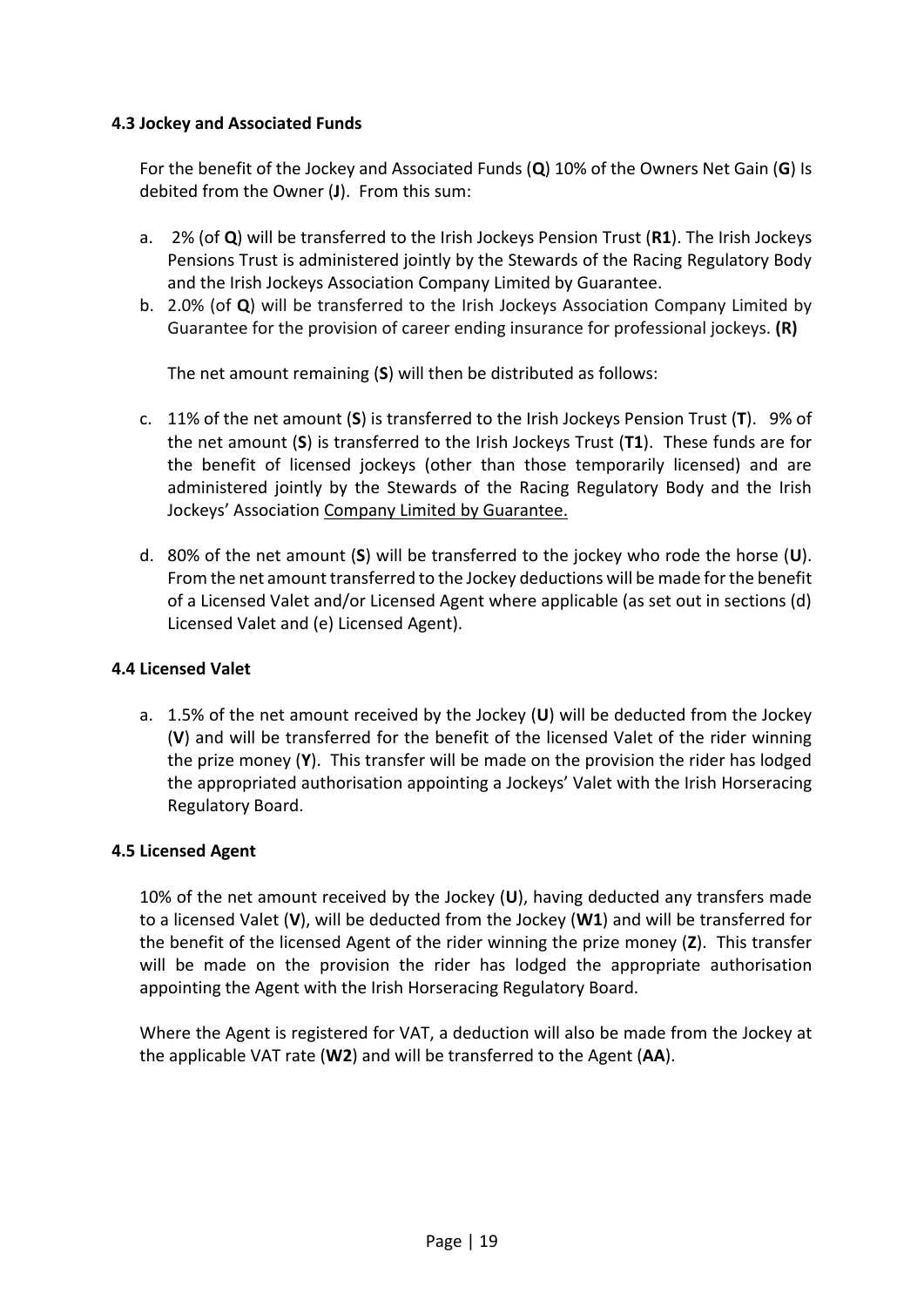- **4.6** In a race for Professional Jockeys where the rider of the winner or a placed horse is a Qualified Rider, deductions shall be made as in Sections (a) Owner and Associated Funds and (b) Trainer and Associated Funds but, in place of those under section (c) Jockey and Associated Funds, those amounts shall be credited to the Jockey's Accident Fund Company Limited by Guarantee. 2.0% will be deducted for use by the Industry Services Fund from the sum to be credited to the Jockeys' Accident Fund Company Limited by Guarantee.
- **4.7** The deduction in Sections (c) Jockey and Associated Funds in favour of the Irish Jockeys Trust and the Irish Jockeys Pension Trust shall not however be made when a Qualified Rider wins or is placed in a race for Professional Jockeys on a horse the property of the rider, his wife, son, daughter, father, mother, brother or sister or grandparents or owned in partnership between such persons.
- **4.8** In races confined to Qualified Riders, Ladies' Races and I.N.H. Flat races, the percentage deduction for the Trainer an Associated Funds shall be made as in Section (b) and no further deduction shall be made unless the rider of the winner or a placed horse in an I.N.H. Flat race is a professional jockey, in which case deductions shall be made as in Sections (c) for the Jockey and Associated Funds, (d) for the Licensed Valet and (e) for the Licensed Agent.

#### **5. Dead-Heats**

- a. Each horse that divides a prize for first place shall be deemed a winner for penalties (see Directive 6).
- b. When two horses run a dead-heat for first place all prizes to which the first and second horses would be entitled shall be divided equally between them, and this principle shall be observed in dividing the prizes whatever the number of dead-heaters and whatever the place for which the dead-heat is run.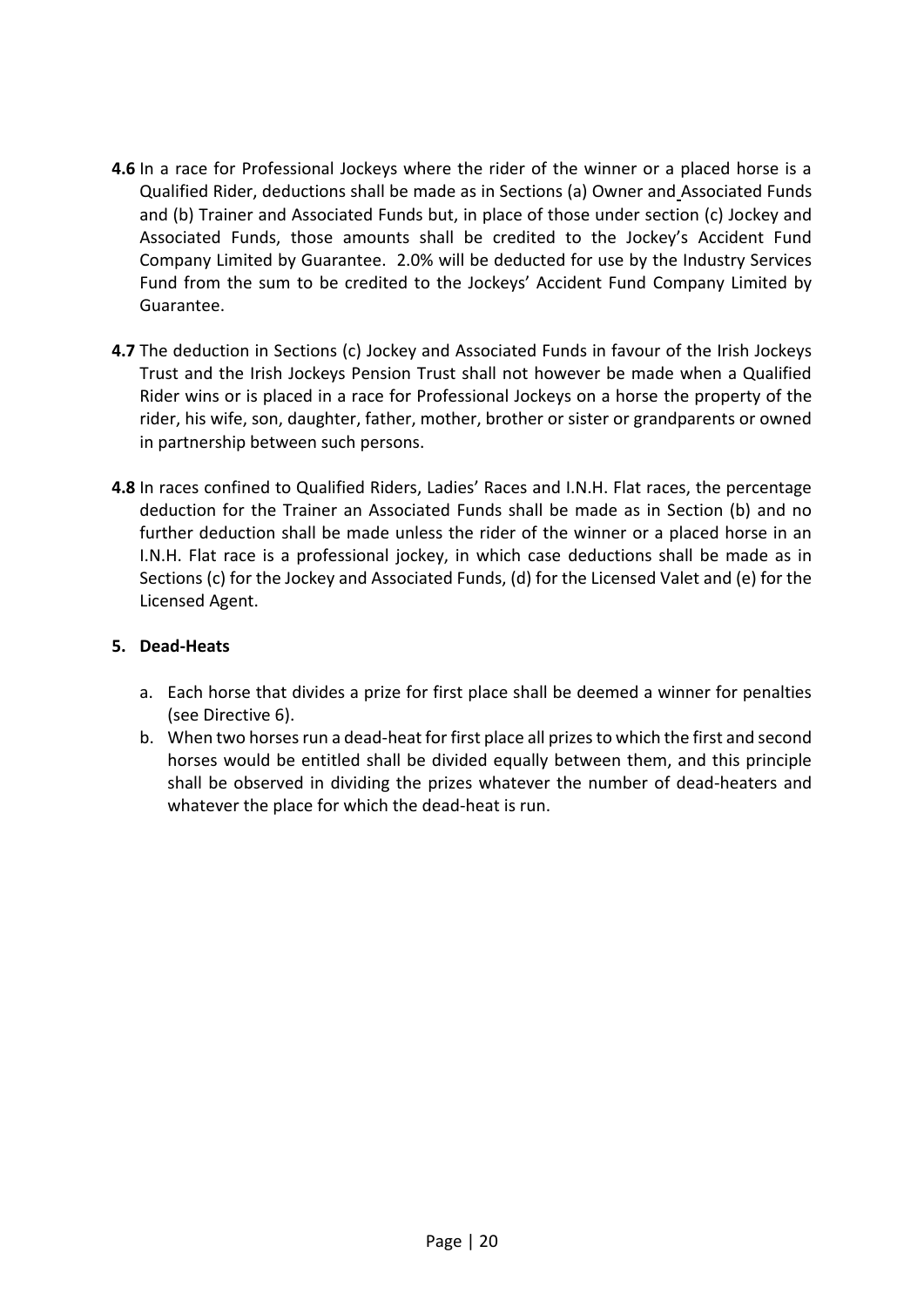#### **The Forfeit List:**

The Forfeit List shall be operated in accordance with the procedures laid out in HRI Directive  $8.$ 

- a. The Forfeit List shall be kept at HRI and shall be published at least twice annually in the Irish Racing Calendar. It shall include all arrears which have been notified by the Stakeholder of any recognised meeting in Ireland, or as otherwise provided under the Rules of Racing/IHRB or any amount otherwise due to HRI or unpaid Foal Levy due to HRI as advised by Weatherbys Ireland, and shall state the name or names of the persons or Companies from whom the horses in respect of which the same are due. "Arrears" or "amounts due" which have been so published must either be paid direct to HRI or notification that they have been duly paid must be received by HRI from some recognised Turf Authority or Weatherbys Ireland and, until so paid or until such notification has been received, such persons or Companies shall not be removed from the Forfeit List.
- b. Where a person or Company is prevented from entering or starting a horse for any race without paying arrears for which they would not otherwise be liable, they may, by settling the arrears, enter or start the horse and place the arrears in The Forfeit List as due to themselves.
- c. So long as the name of a person is in The Forfeit List or so long as the name of a person is in the Official Forfeit List published by the recognised Turf Authority of any country, he is a Disqualified Person. The registration of any Recognised Company whose name is in the Forfeit List shall be cancelled.
- d. Any owner having signed a training agreement between a trainer and themselves may be entered in the Forfeit List if they are found to have defaulted on this agreement.
- e. For the avoidance of doubt, "any amount otherwise due" to HRI includes, but is not limited to, any foal levy due to HRI.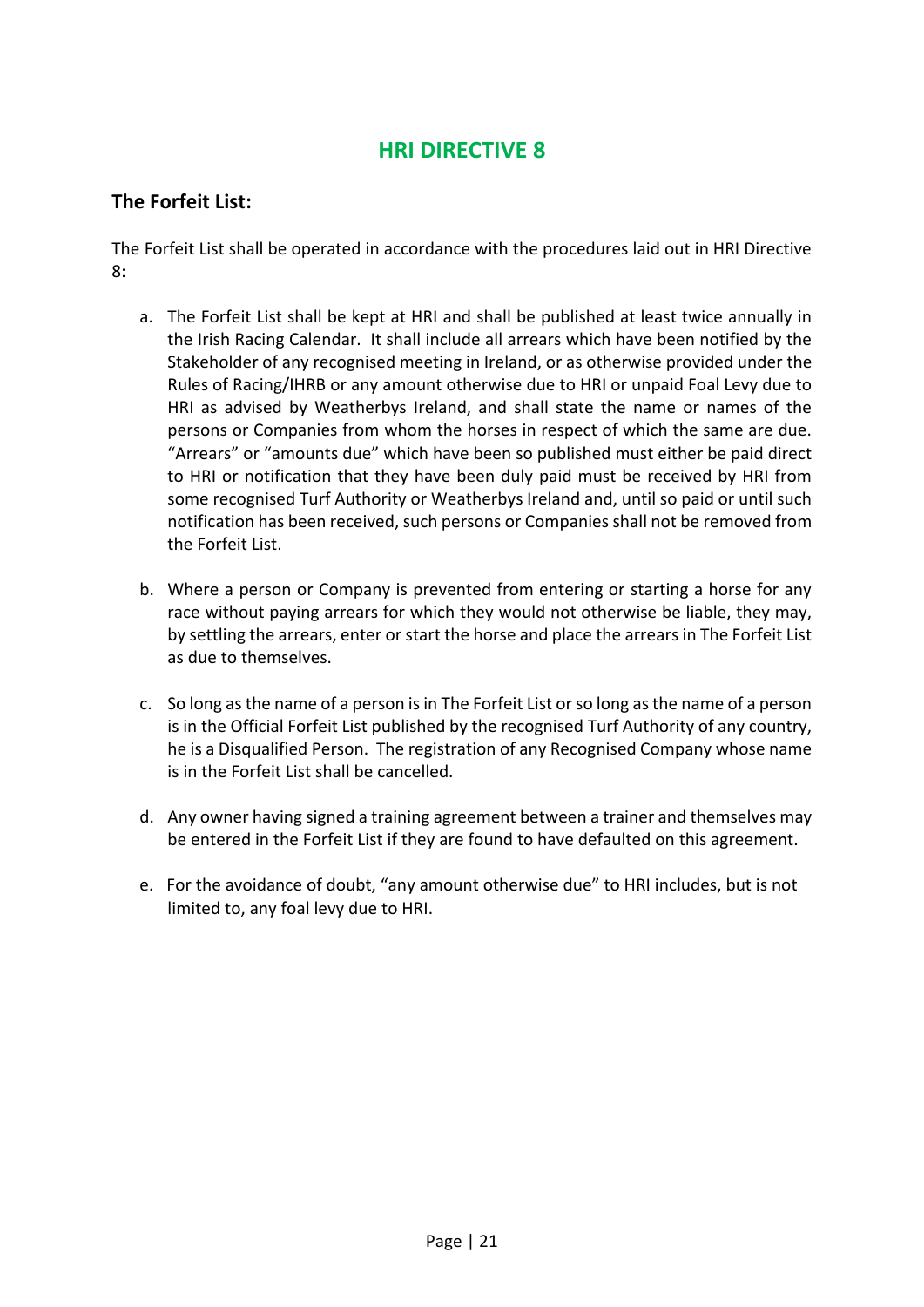#### **Division of Races:**

The Division of Races shall be operated in accordance with the procedures laid out in HRI Directive 9:

- a. HRI may at their discretion order that any race shall be divided at any time appointed by them prior to the time at which the names of the runners should be declared for such a race.
- b. When a race is divided, HRI shall divide the number of horses left in the race at the time appointed for its division into two or more divisions, each of which shall, as far as is possible, contain an equal number of horses.

When a race is divided, the following provisions shall be observed:

- $\triangleright$  If an owner or trainer shall have two or more horses declared as runners or left in the race at the time at which the division is being made, such horses shall, so far as is possible, be placed in different divisions of the race.
- $\triangleright$  The remainder of the horses declared as runners for the race or left in at the time at which the division is being made shall be divided between the different divisions of the race.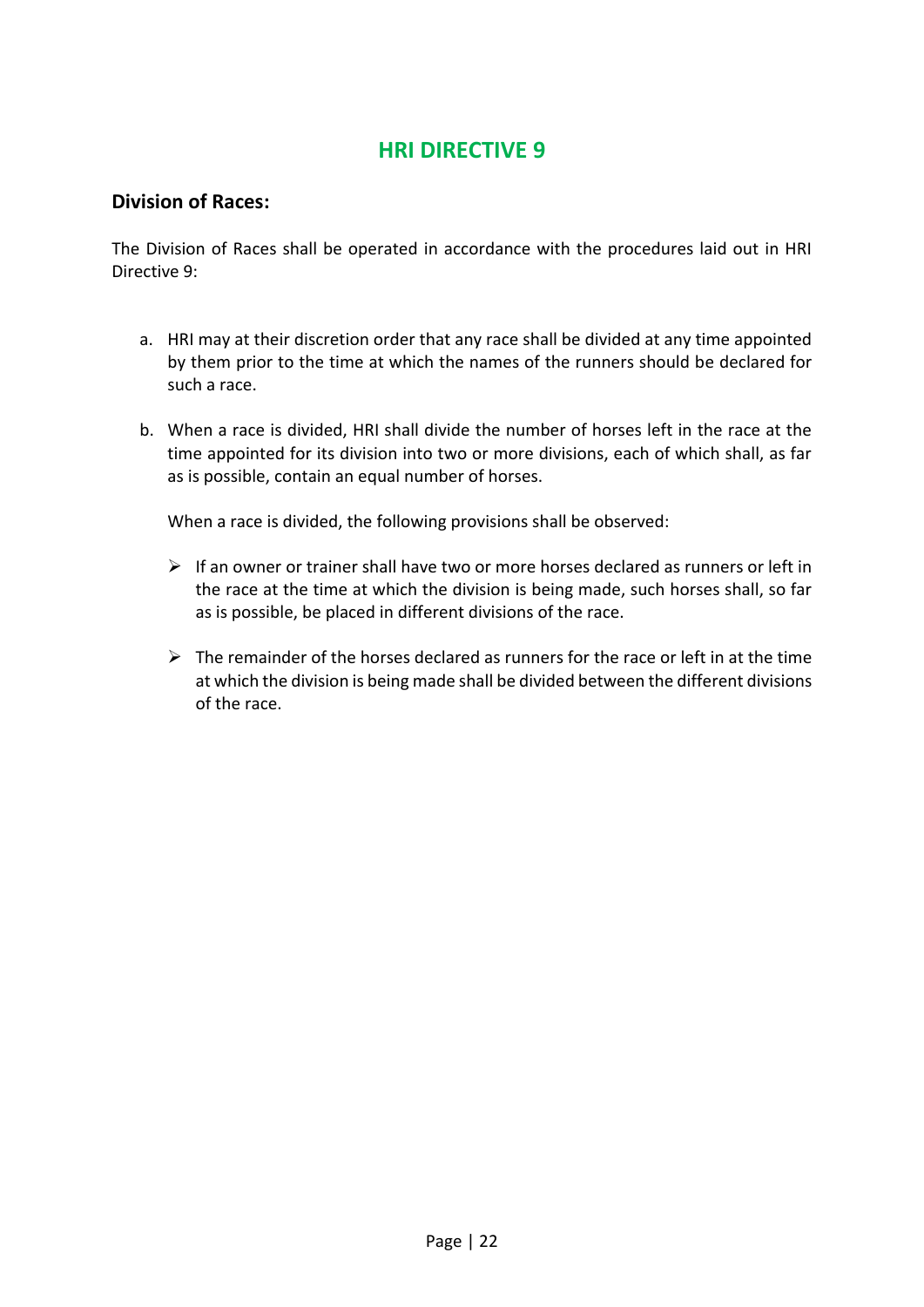#### **Elimination and Balloting out of Horses:**

Where the number of horses declared exceeds the number permitted to run in the race, HRI shall reduce the number of declared runners to the recommended limit by ballot or elimination in accordance with the criteria laid out in HRI Directive 10:

In all normal closing races only performances up to the closing of entries will be taken into account when determining protection from balloting/elimination. In early closing races performances up to the final forfeit stage will be taken into account when determining balloting/elimination. Balloting or elimination at the overnight declaration stage will take place among those horses which are liable for ballot/elimination. Horses with the lowest ballot/elimination numbers will be the first to get into a race.

#### **1. In Weight For Age Flat Races (excluding Pattern and Listed Races)**

Protection from balloting will operate in the following order:

- a. Horses which have won a Flat race run under the Rules of any Recognised Turf Authority and which do not have an official Flat rating in Ireland.
- b. Horses which have won a Flat race run under the Rules of any Recognised Turf Authority and which have an official Flat rating in Ireland of 80 or more (70 or more during the Flat race Winter Season), the highest rating affording the greatest protection.
- c. Horses which have an official Flat rating in Ireland of 80 or more (70 or more during the Flat race Winter Season), the highest rating affording the greatest protection.
- d. Horses placed  $2^{nd}$ ,  $3^{rd}$ ,  $4^{th}$  or  $5^{th}$  in either of their last two completed Flat races run in Ireland and which do not have an official Flat rating in Ireland.
- e. Horses which have won a Flat race run under the Rules of any Recognised Turf Authority and which have an official Flat rating in Ireland of 60 or more, the highest rating affording the greatest protection.
- f. Horses placed  $2^{nd}$ ,  $3^{rd}$ ,  $4^{th}$  or  $5^{th}$  in either of their last two completed Flat races run in Ireland and which have an official Flat rating in Ireland of 60 or more, the highest rating affording the greatest protection.
- g. Horses which have not completed in a Flat race run in Ireland.
- h. Horses which have completed three, four or five times in Flat races run in Ireland and do not have an official Flat rating in Ireland.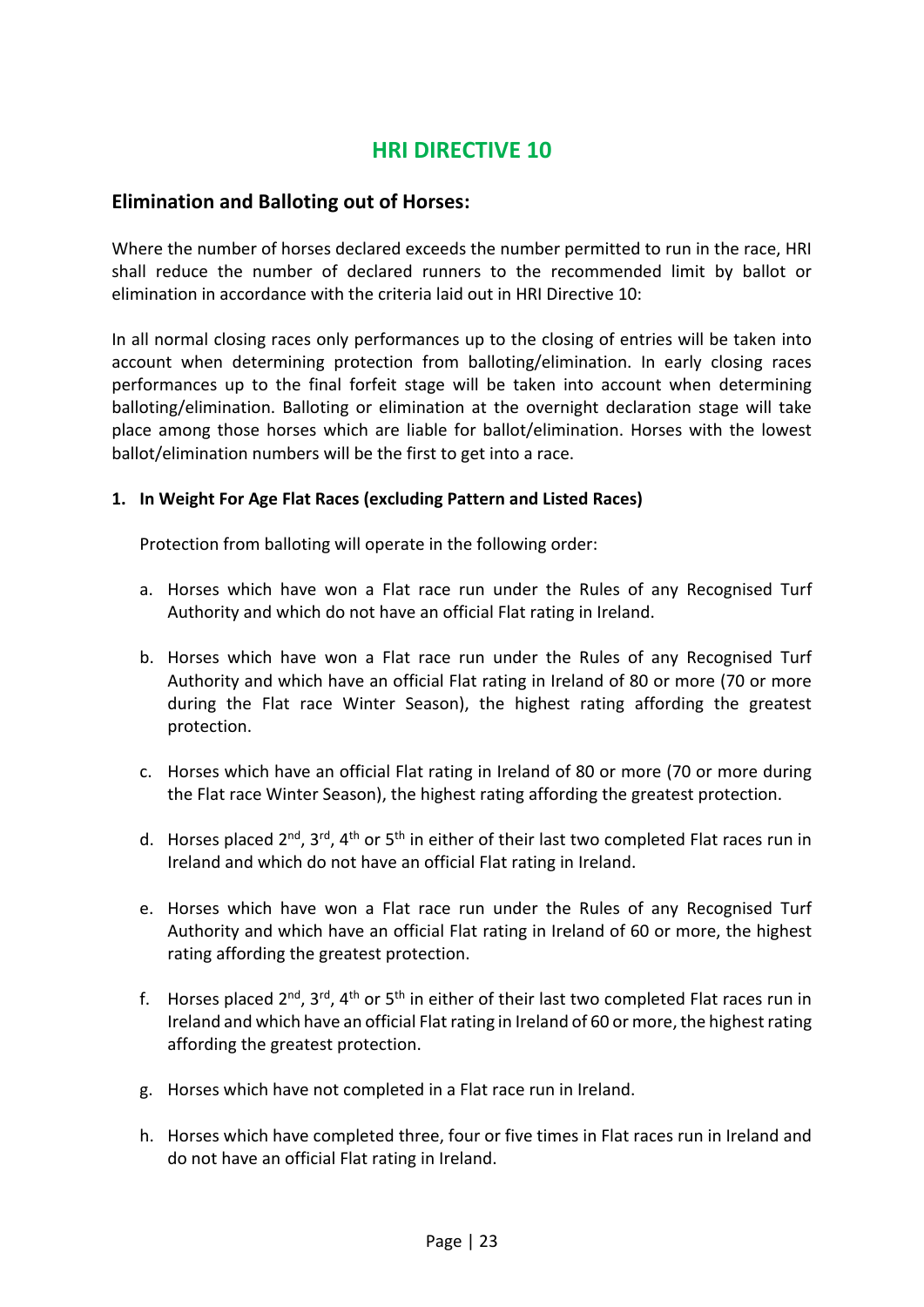- i. Horses which have completed less than three times in Flat races run in Ireland.
- j. Horses which have the highest official Flat rating in Ireland below 80 at time of entry (below 70 during the Flat race Winter Season), the highest rating affording the greatest protection.
- k. Horses which have completed six or more times in Flat races run in Ireland and do not have an official Flat rating in Ireland.

Note: When protection is equal, horses previously balloted/eliminated from a Flat race in Ireland, on or subsequent to 180 days prior to the date of the preliminary ballot will be protected from balloting/elimination first, the latest ballot/elimination date at the time of the preliminary ballot stage affording greatest protection. If it is necessary to ballot among horses with equal protection, such ballot will in the first place afford the greatest protection to those horses which have not run in a Flat race in Ireland since  $1<sup>st</sup>$  June 2020 for the greatest number of days at the closing of entries and thereafter will be random. For the purposes of Section (1) above, 'pulled up' will be considered a completed run.

#### **2. In Weight For Age National Hunt Races (excluding Pattern/Listed Races)**

#### **2.1 Steeplechases (other than Beginners Steeplechases)**

- a. Horses which have won a Grade 1, 2 or 3 Weight For Age National Hunt race run under the Rules of any Recognised Turf Authority.
- b. Horses which have won a Steeplechase run under the Rules of any Recognised Turf Authority and which do not have an official Steeplechase rating in Ireland.
- c. Horses which have won a Steeplechase run under the Rules of any Recognised Turf Authority and which have an official Steeplechase rating in Ireland, the highest rating affording the greatest protection.
- d. Horses which have an official Steeplechase rating in Ireland of 115 or more, the highest rating affording the greatest protection.
- e. Horses which have won a Hurdle race, an I.N.H. Flat race or a National Hunt Flat race run under Rules of any Recognised Turf Authority and which were placed  $2^{nd}$ ,  $3^{rd}$ ,  $4^{th}$ or 5<sup>th</sup> in either of their last two completed Steeplechases run in Ireland.
- f. Horses which have won a Hurdle race run under the Rules of any Recognised Turf Authority and which have completed in less than three Steeplechases run in Ireland.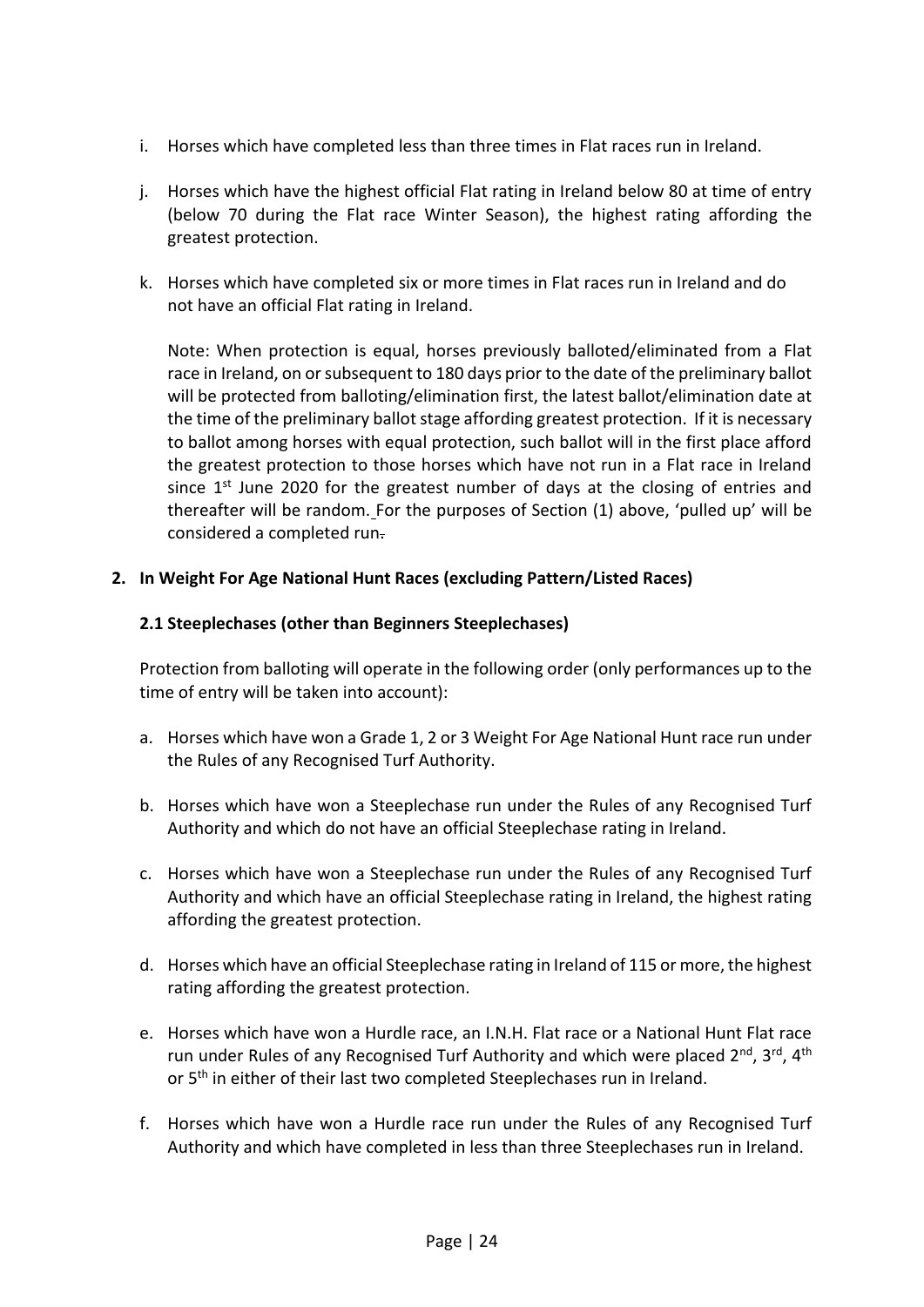- g. Horses which have won an I.N.H. Flat race or a National Hunt Flat race under the Rules of any Recognised Turf Authority and which have completed in less than three Steeplechases run in Ireland.
- h. Horses placed 2<sup>nd</sup> 3<sup>rd</sup>, 4<sup>th</sup>, or 5<sup>th</sup> in either of their last two completed Steeplechases run in Ireland.
- i. Horses which have completed in three or more Steeplechases run in Ireland and to which the handicapper is not prepared to allocate an official Steeplechase rating in Ireland.
- j. Horses which have completed less than three times in steeplechases run in Ireland.
- k. Horses which have the highest official Steeplechase rating in Ireland below 115 at time of entry, the highest rating affording the greatest protection.

Note: When protection is equal, horses previously balloted/eliminated from a Steeplechase run under I.N.H.S. Rules, on or subsequent to 180 days prior to the date of the preliminary ballot will be protected from balloting first, the latest ballot/elimination date at the time of the preliminary ballot stage affording greatest protection. If it is necessary to ballot among horses of equal protection, such ballot will be random. For the purposes of Section (2.1) above, 'pulled up' will be considered a completed run.

#### **2.2 Beginners Steeplechases**

- a. Horses which have won a Grade 1, 2 or 3 Weight for Age National Hunt race run under the Rules of any Recognised Turf Authority and which have completed in less than three Steeplechases run in Ireland.
- b. Horses which have an official Steeplechase rating in Ireland of 115 or more, the highest rating affording the greatest protection.
- c. Horses placed  $2^{nd}$ ,  $3^{rd}$ ,  $4^{th}$  or  $5^{th}$  in either of their last two completed weight-for-age Steeplechases run in Ireland.
- d. Horses which have won a Hurdle race run under the Rules of any Recognised Turf Authority and which have completed in less than three Steeplechases run in Ireland.
- e. Horses which have won a I.N.H. Flat race or a National Hunt Flat race under the Rules of any Recognised Turf Authority and which have completed in less than three Steeplechases run in Ireland.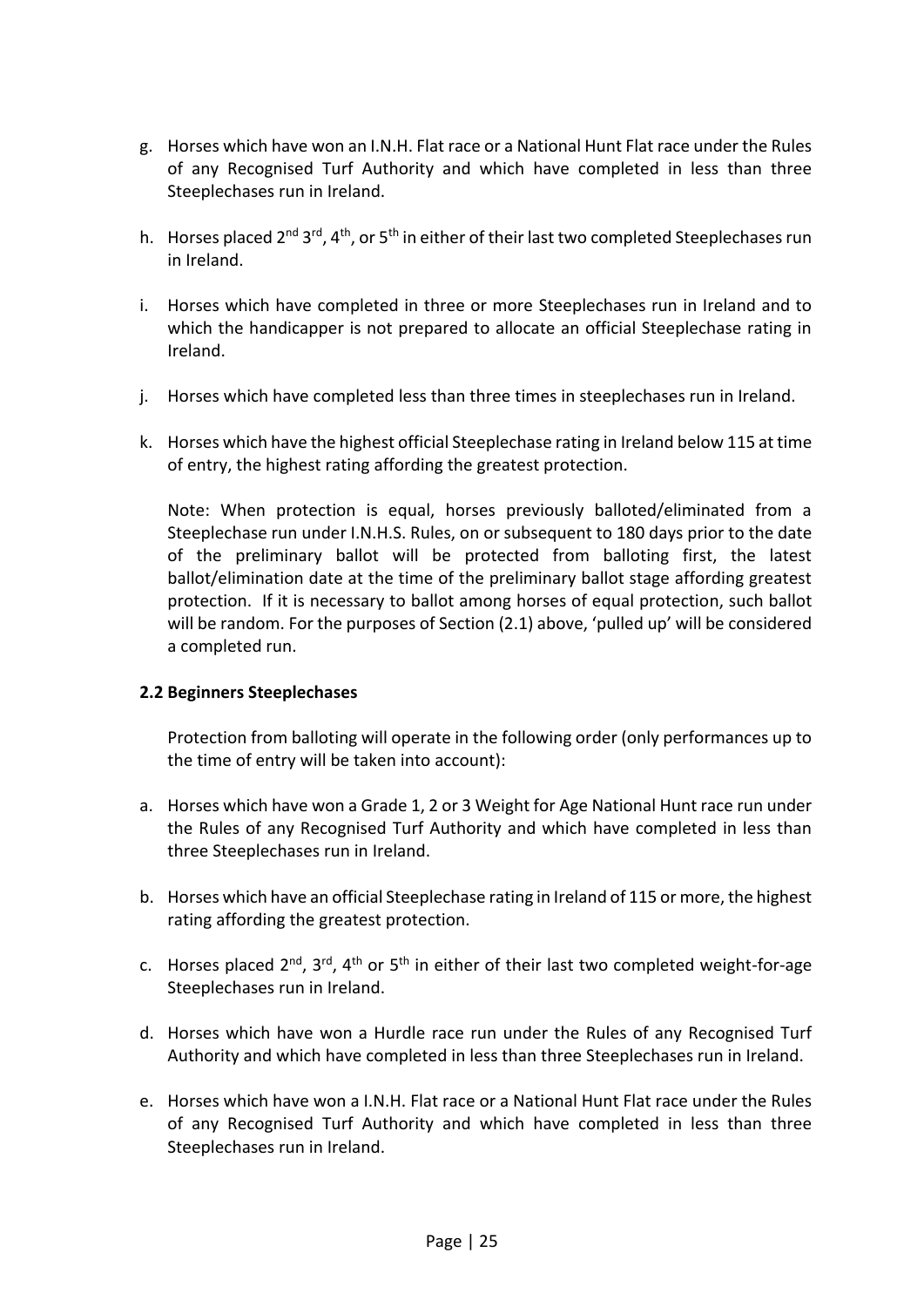- f. Horses which have completed in two, three or four Steeplechases run in Ireland and to which the handicapper is not prepared to allocate an official Steeplechase rating in Ireland.
- g. Horses which have completed less than three times in Steeplechases run in Ireland.
- h. Horses which have the highest official Steeplechase rating in Ireland below 115 at time of entry, the highest rating affording the greatest protection.
- i. Horses which have completed five or more times in Steeplechases run in Ireland and do not have an official Steeplechase rating in Ireland.

Note: When protection is equal, horses previously balloted/eliminated from a Steeplechase run under I.N.H.S. Rules, on or subsequent to 180 days prior to the date of the preliminary ballot will be protected from balloting first, the latest ballot/elimination date at the time of the preliminary ballot stage affording greatest protection. If it is necessary to ballot among horses of equal protection, such ballot will be random. For the purposes of Section (2.2) above, 'pulled up' will be considered a completed run.

#### **2.3 Hurdles (other than Maiden Hurdles)**

- a. Horses which have won a Grade 1, 2 or 3 Weight For Age National Hunt race or a Group 1, 2 or 3 Flat race run under the Rules of any Recognised Turf Authority.
- b. Horses which have won a Hurdle race run under the Rules of any Recognised Turf Authority and which do not have an official Hurdle rating in Ireland.
- c. Horses which have won a Hurdle race run under the Rules of any Recognised Turf Authority and which have an official Hurdle rating in Ireland, the highest rating affording the greatest protection.
- d. Horses which have won a Flat race, an I.N.H. Flat race or a National Hunt Flat race run under the Rules of any Recognised Turf Authority and which were placed 2nd, 3rd, 4th or 5th in either of their last two completed hurdle races run in Ireland.
- e. Horses which have won an I.N.H. Flat race or a National Hunt Flat race run under the Rules of any Recognised Turf Authority and which have completed in less than three hurdle races run in Ireland.
- f. Horses which have an official Hurdle rating in Ireland of 105 or more, the highest rating affording the greatest protection.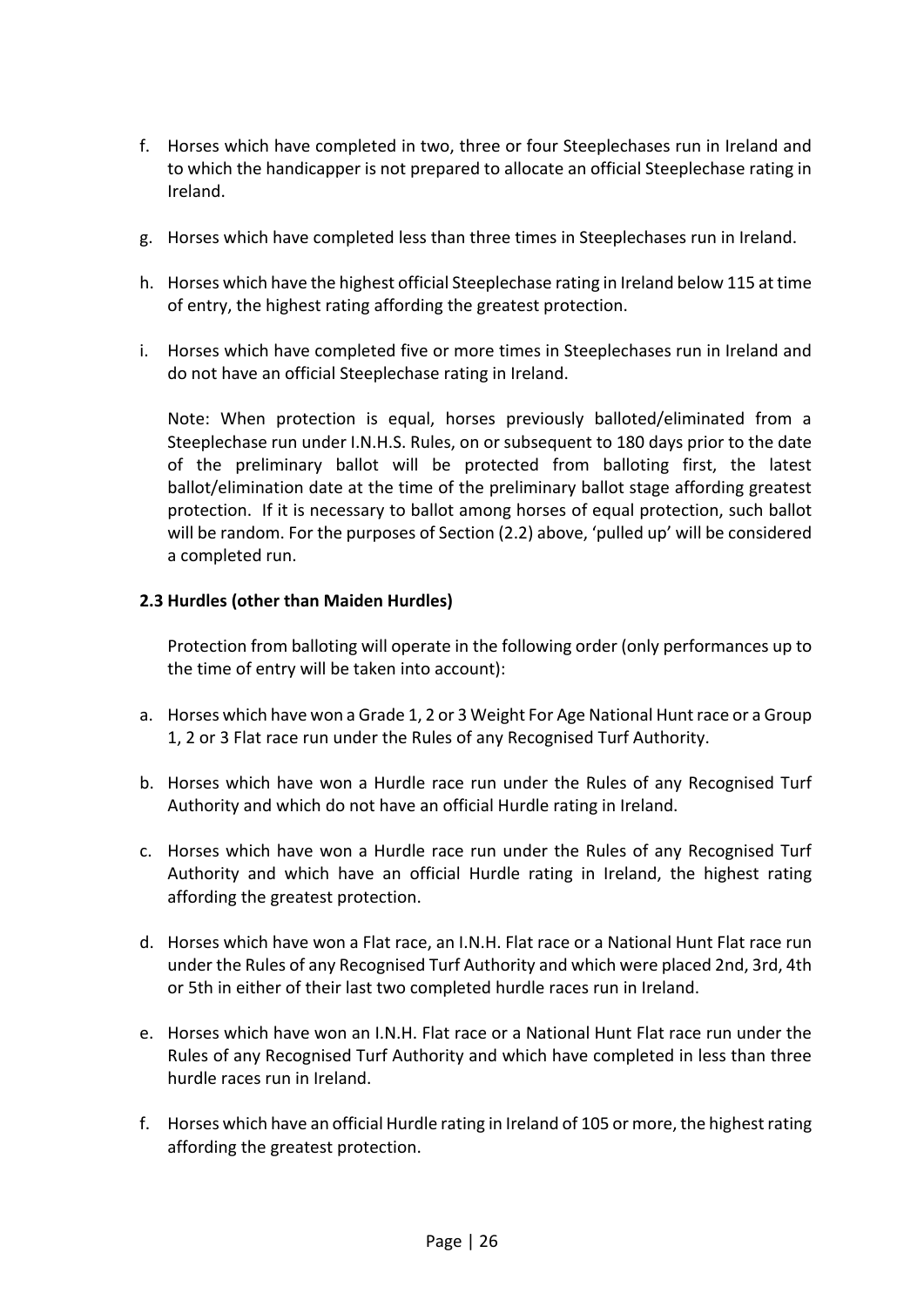- g. Horses placed 2nd, 3rd, 4th, or 5th in either of their last two completed Hurdle races run in Ireland.
- h. Horses which have won a Flat race run under the Rules of any Recognised Turf Authority on or subsequent to January  $1<sup>st</sup>$  of the year previous to the current year and which have completed in less than three hurdle races run in Ireland.
- i. Horses which have won a Flat race run under the Rules of any Recognised Turf Authority and which have completed in less than three Hurdle races run in Ireland.
- j. Horses which have completed in three or more Hurdle races run in Ireland and to which the handicapper is not prepared to allocate an official Hurdle rating in Ireland.
- k. Horses which have completed less than three times in Hurdle races run in Ireland.
- l. Horses which have the highest official Hurdle rating in Ireland below 105 at time of entry, the highest racing affording the greatest protection.

Note: When protection is equal, horses previously balloted/eliminated from a Hurdle Race run under I.N.H.S. Rules, on or subsequent to 180 days prior to the date of the preliminary ballot will be protected from balloting first, the latest ballot/elimination date at the time of the preliminary ballot stage affording greatest protection. If it is necessary to ballot among horses of equal protection, such ballot will be random. For the purposes of Section (2.3) above 'pulled up' will be considered a completed run.

#### **2.4 Maiden Hurdles**

- a. Horses which have won a Grade 1, 2 or 3 Weight for Age National Hunt race or a Group 1, 2 or 3 Flat race run under the Rules of any Recognised Turf Authority and which have completed in less than three Hurdle races run in Ireland.
- b. Horses which have an official Hurdle rating in Ireland of 115 or more at the time of entry (105 from  $1<sup>st</sup>$  May to 30<sup>th</sup> September), the highest rating affording the greatest protection.
- c. Horses placed  $2^{nd}$ ,  $3^{rd}$ ,  $4^{th}$  or  $5^{th}$  in either of their last two completed weight-for-age Hurdle races run in Ireland.
- d. Horses which have won an I.N.H Flat race or a National Hunt Flat race run under the Rules of any Recognised Turf Authority and which have completed in less than three Hurdle races run in Ireland.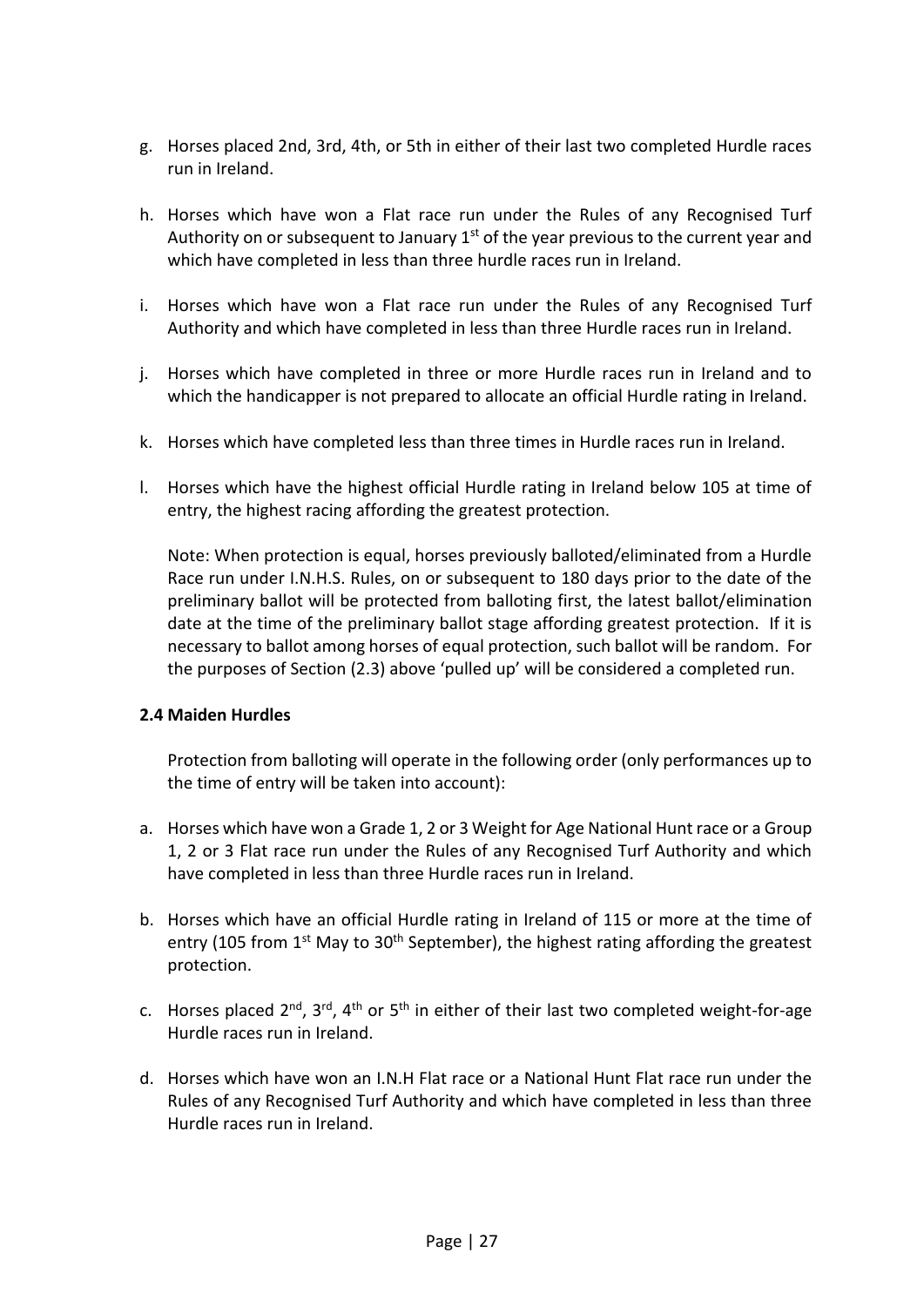- e. Horses which have won a Flat race run under the Rules of any Recognised Turf Authority and which have completed in less than three Hurdle races run in Ireland.
- f. Horses which have completed in three, four or five Hurdle races run in Ireland and to which the handicapper is not prepared to allocate an official Hurdle rating in Ireland.
- g. Horses which have completed less than three times in Hurdle races run in Ireland.
- h. Horses which have the highest official Hurdle rating in Ireland below 115 at time of entry (105 from  $1<sup>st</sup>$  May to 30<sup>th</sup> September), the highest rating affording the greatest protection.
- i. Horses which have completed six or more times in Hurdle races run in Ireland and do not have an official Hurdle rating in Ireland.

Note: When protection is equal, horses previously balloted/eliminated from a Hurdle race run under I.N.H.S. Rules, on or subsequent to 180 days prior to the date of the preliminary ballot will be protected from balloting first, the latest ballot/elimination date at the time of the preliminary ballot stage affording greatest protection. If it is necessary to ballot among horses of equal protection, such ballot will be random. For the purposes of Section (2.4) above, 'pulled up' will be considered a completed run.

#### **2.5 I.N.H. Flat Races**

Protection from balloting/elimination will operate in the following order:

- a. Horses which have won an I.N.H. Flat race or a National Hunt Flat race run under the Rules of any recognised Turf Authority.
- b. Horses placed  $2^{nd}$ ,  $3^{rd}$ ,  $4^{th}$  or  $5^{th}$  in either of their last two completed runs in Irish National Hunt Flat races.
- c. Horses which have completed less than three times in I.N.H. Flat races run in Ireland.

Note: When protection is equal, horses previously balloted/eliminated from an I.N.H. Flat Race in Ireland, on or subsequent to 180 days prior to the date of the preliminary ballot will be protected from balloting first, the latest ballot/elimination date at the time of the preliminary ballot stage affording greatest protection. If it is necessary to ballot among horses of equal protection, such ballot will be random. For the purposes of Section (2.5) above, 'pulled up' will be considered a completed run.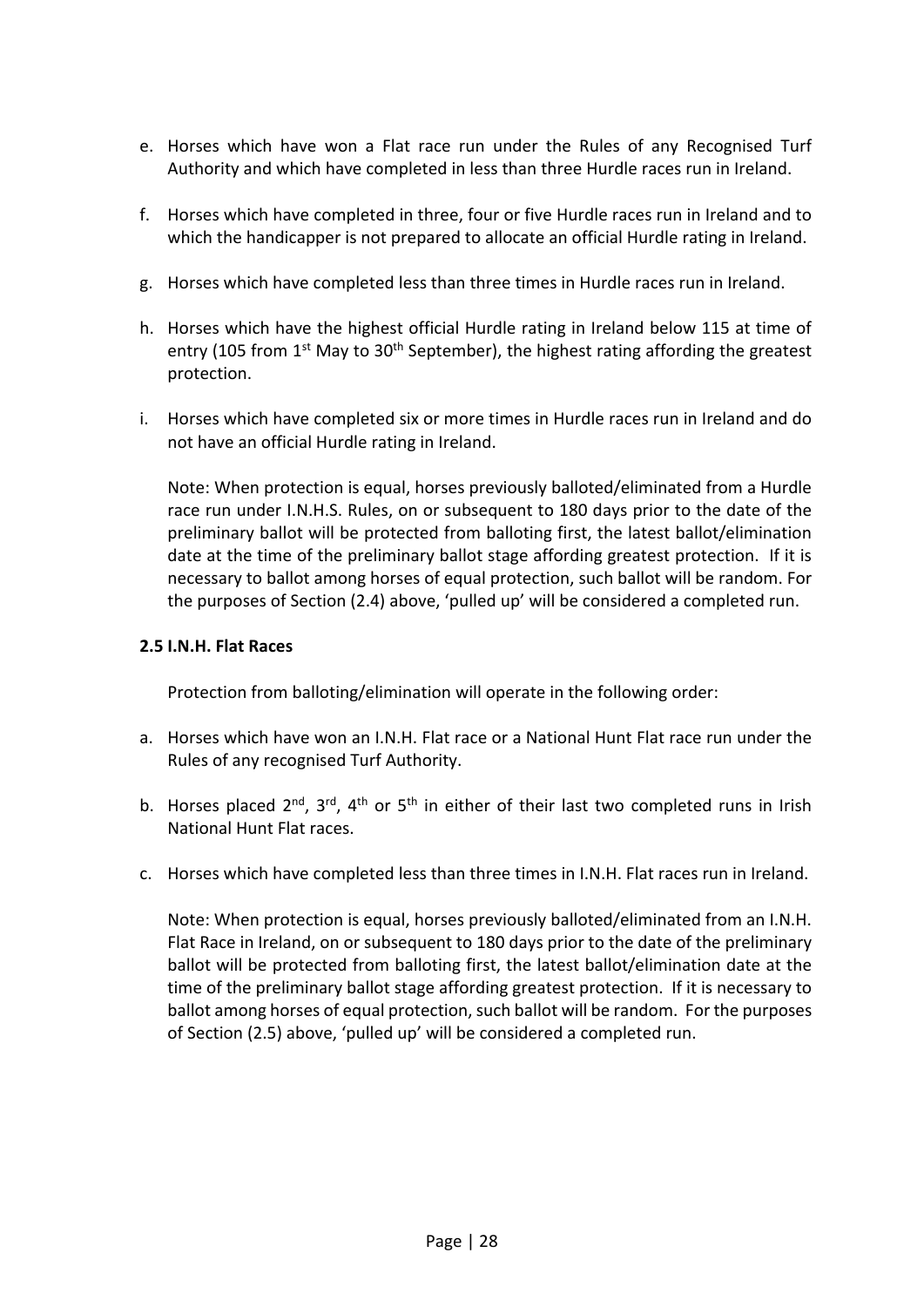#### **3. In Flat Handicaps**

#### **3.1 With a designated rating band of 65 or less**

By elimination first of those horses with an official flat rating below 40, the highest rating affording the greatest protection.

Protection from balloting/elimination will then operate in the following order (only performances up to the time of entry will be taken into account):

- a. Horses placed 1st,  $2^{nd}$  or 3rd on their last completed run in a Flat race run in Ireland, on or subsequent to 1st January of the year previous to the current year. If it is necessary to ballot among horses of equal protection, such ballot will be random.
- b. Horses previously balloted/eliminated from a Flat Handicap run in Ireland, on or subsequent to 180 days prior to the date of the preliminary ballot with a designated rating band of 65 or less and within the same distance category (indicated below) of the race to be balloted. The latest ballot/elimination date at the time of the preliminary ballot stage affording the greatest protection.

In all of the above, if it is necessary to ballot among horses of equal protection, such ballot will in the first place afford the greatest protection to those horses which have not run in a Flat race in Ireland since 1<sup>st</sup> June 2020 for the greatest number of days at the closing of entries and thereafter will be random.

The relevant distance categories are as follows:

- $\triangleright$  Sprint (5 furlongs to less than 7 furlongs).
- $\triangleright$  Mile (7 furlongs to 9 furlongs).
- $\triangleright$  Intermediate (9 furlongs 1yds to 12 furlongs).
- $\triangleright$  Long (12 furlongs 1yds or more).

Note: For the purposes of Section (3.1) above 'pulled up' will be considered a completed run.

Notwithstanding the above and in the interest of permitting as many horses as possible a reasonable opportunity to run in flat handicaps with a maximum rating band of 65 or less, horses will lose their provisional ballot status which:

- $\triangleright$  are declared to run but not a reserve in any flat race scheduled to be run in Ireland up to and including the day after that fixed for the closing of declarations.
- $\triangleright$  since the time of entry for such a race, have run in a flat race in Ireland without being placed 1st, 2nd or 3rd
- $\triangleright$  since the time of entry for such race, have run more than once in a flat race in Ireland or have run once and are declared to run but not a reserve in any flat race scheduled to be run in Ireland up to and including the day after that fixed for the closing of declarations.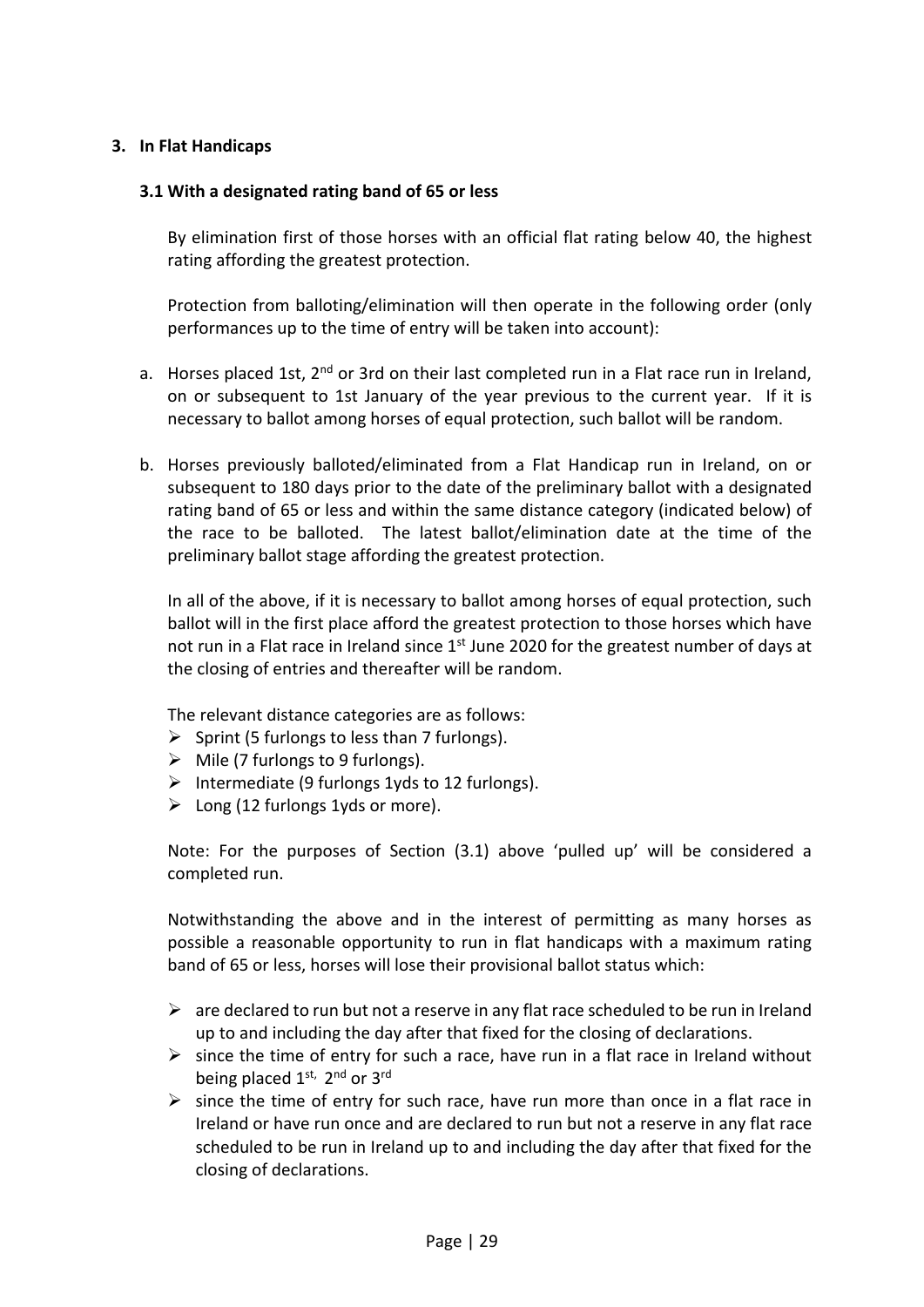In any of these circumstances, such re-ballot will afford the greatest protection to those horses with the greatest number of days since their last run in a flat race in Ireland at the closing of declarations and, when such protection is equal, horses with the highest rating will be afforded the greatest protection.

#### **3.2 In early closing Flat Handicaps**

By ballot among or elimination of the lowest weighted horses which are out of the handicap after any penalties have been applied at the final forfeit stage. If this fails to reduce the number to the recommended limit a further ballot or elimination will take place among the remaining horses, with the elimination of the lowest rated horses after any penalties have been applied to the horses ratings in the race at the final forfeit stage. If it is necessary to ballot among horses of equal protection, such ballot will be random.

#### **3.3 In Benchmark Flat Handicaps with a Rating of 80 or less**

A Benchmark Handicap is a handicap where a rating is set as the top weight but horses with higher ratings can enter and run carrying extra weight (example: 80=10st, 75=9st 12lb, 70= 10st etc.)

In a Benchmark Handicap with a rating of 80 or less, balloting will apply in the following order:

 $\triangleright$  By elimination first of those horses with an official flat rating below 40, the highest rating affording the greatest protection. If it is necessary to ballot among horses of equal protection, such ballot will be random.

Protection from balloting/elimination will then operate in the following order:

- a. Horses rated 1lb or 2lb above the benchmark rating will have first protection (e.g. in an 80 Benchmark Handicap, horses rated 82 and 81 have first protection with 82 the first to be protected).
- b. By ballot or elimination of the horses rated at the Benchmark or lower, down to the minimum stipulated weight in the conditions of the race, with elimination first of the lowest rated horses but before any penalties have been applied.
- c. Horses rated 3lbs or more above the Benchmark rating in ascending rating order (e.g. in an 80 Benchmark Handicap, for horses rated 83 and above, the horse rated 83 will be afforded the greatest protection).
- d. By ballot among or elimination of the lowest weighted horses which are out of the handicap but before any penalties have been applied.

Note: In all cases, if it is necessary to ballot among horses of equal protection, such ballot will be random.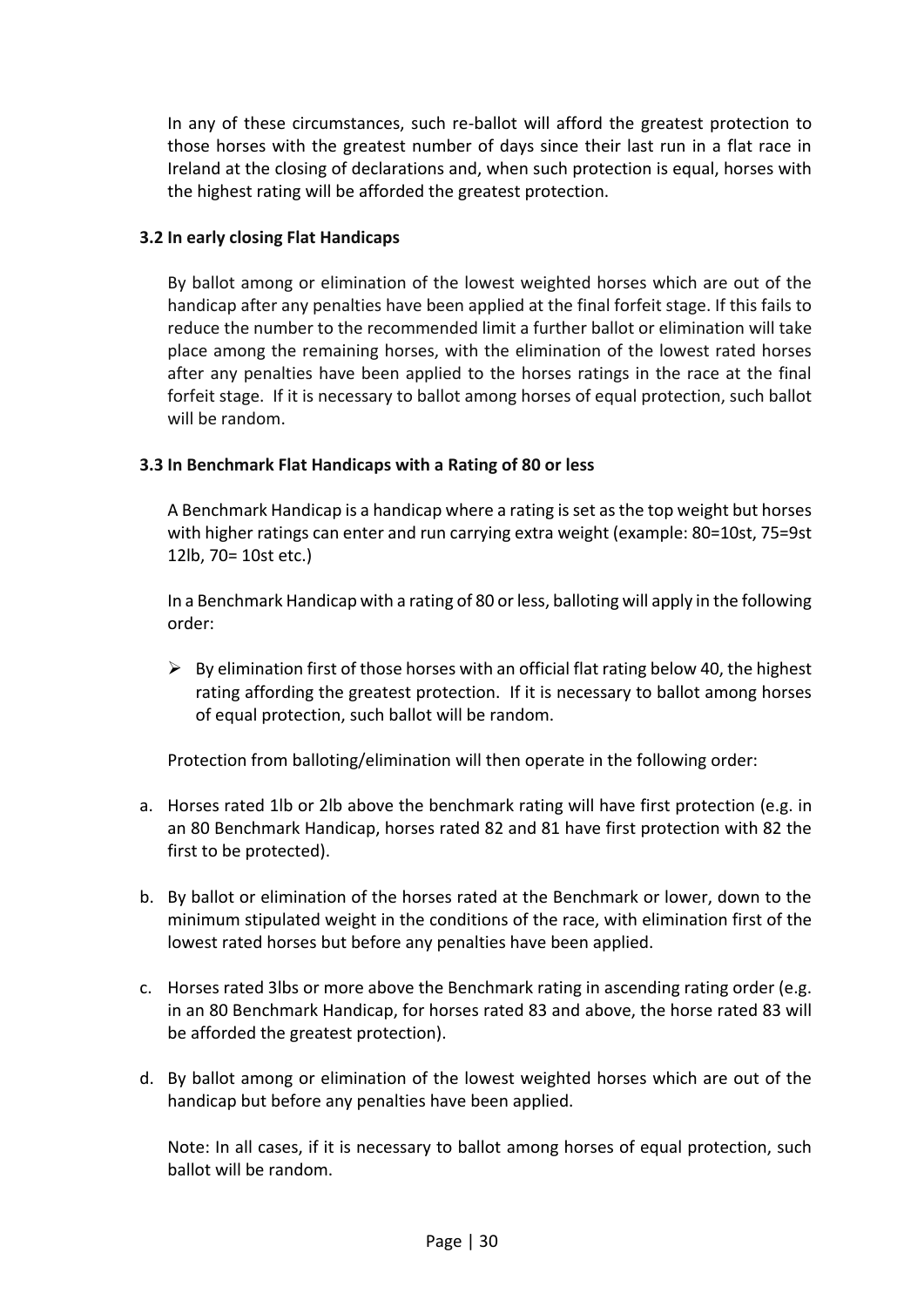#### **3.4 In all other Flat Handicaps**

- $\triangleright$  By elimination first of those horses with an official flat rating below 40, the highest rating affording the greatest protection. If it is necessary to ballot among horses of equal protection, such ballot will be random.
- $\triangleright$  By ballot among or elimination of the lowest weighted horses which are out of the handicap but before any penalties have been applied. If this fails to reduce the number to the recommended limit a further ballot or elimination will take place among the remaining horses, with the elimination of the lowest rated horses but before any penalties have been applied. Note: If it is necessary to ballot among horses of equal protection, such ballot will be random.

#### **4. In National Hunt Handicaps**

#### **4.1 In Handicap Steeplechases with designated rating bands of 102 or less**

In the case of Steeplechases, by elimination first of the lowest weighted horses which are out of the handicap at time of entry but before any penalties have been applied. If it is necessary to ballot among horses of equal protection, such ballot will be random.

Protection from balloting/elimination will then operate in the following order (only performances up to the time of entry will be taken into account):

- $\triangleright$  Horses placed 1<sup>st</sup>, 2<sup>nd</sup> or 3<sup>rd</sup> on their last run in a Steeplechase run in Ireland, on or subsequent to  $1<sup>st</sup>$  January of the year previous to the current year.
- ➢ Horses previously balloted/eliminated from a Handicap Steeplechase run in Ireland with a designated rating band of 102 or less and within the same distance category (indicated below) of the race to be balloted on or subsequent to 180 days prior to the date of the preliminary ballot, the latest ballot/elimination date at the time of the preliminary ballot stage affording greatest protection.

In all of the above, if it is necessary to ballot among horses of equal protection, such ballot will in the first place afford the greatest protection to those horses which have not run in a Steeplechase in Ireland since 22<sup>nd</sup> June 2020 for the greatest number of days at the closing of entries and thereafter will be random.

The relevant distance categories are as follows:

- $\geq 2$  Miles (or such a lesser distance which for course layout reasons as may be approved by the IHRB on exceptional occasions) to less than 2 miles and 4 furlongs.
- $\geq$  2 Miles and 4 furlongs or more.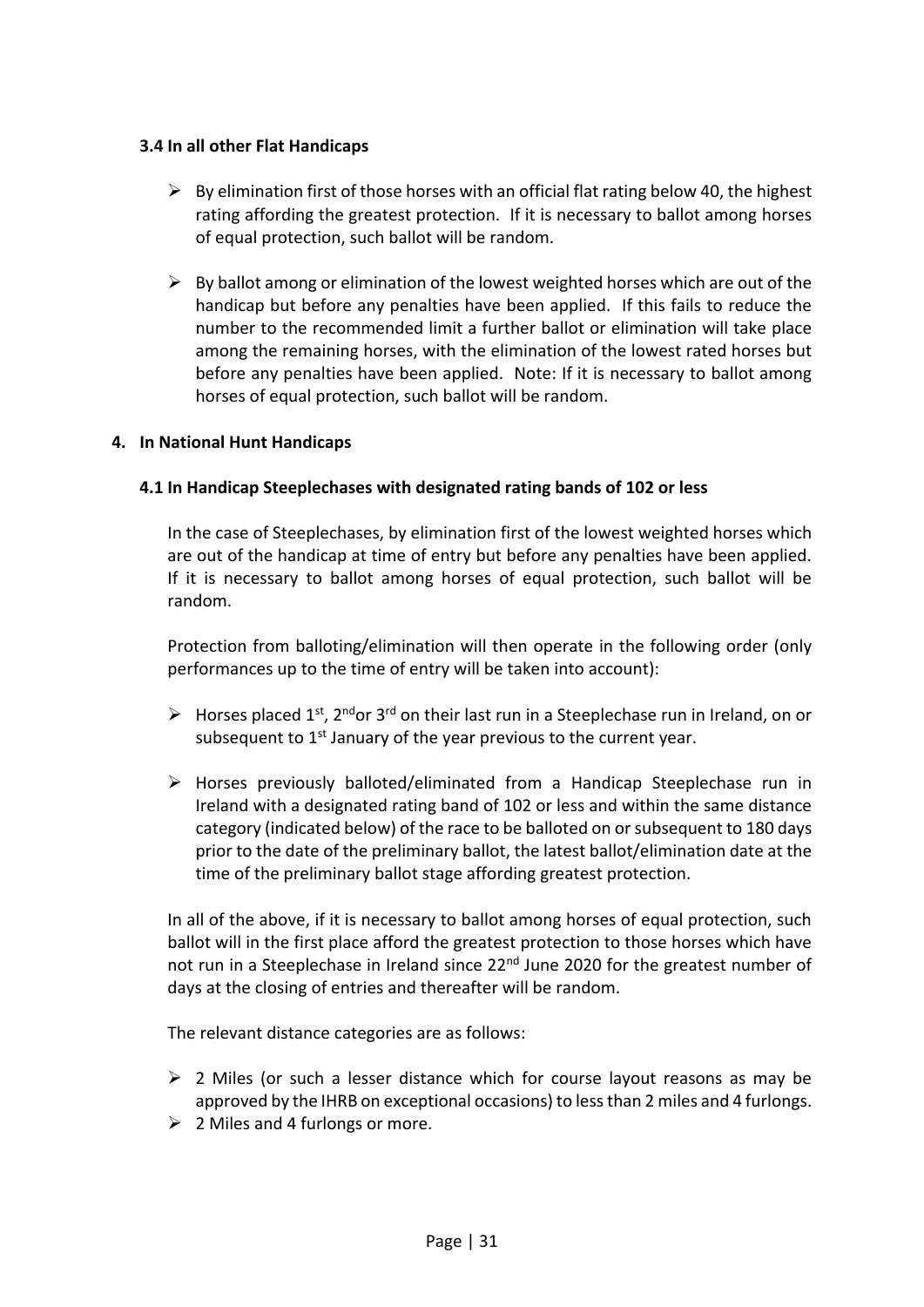Notwithstanding the above and in the interest of permitting as many horses as possible a reasonable opportunity to run in steeplechase handicaps with a maximum rating band of 102 or less, horses will lose their provisional ballot status which:

- $\triangleright$  are declared to run but not a reserve in any steeplechase scheduled to be run in Ireland up to and including the day after that fixed for the closing of declarations.
- $\triangleright$  since the time of entry for such a race, have run in a steeplechase in Ireland without being placed 1st, 2nd or 3rd
- $\triangleright$  since the time of entry for such race, have run more than once in a steeplechase in Ireland or have run once and are declared to run but not a reserve in any steeplechase scheduled to be run in Ireland up to and including the day after that fixed for the closing of declarations.

In any of these circumstances, such re-ballot will afford the greatest protection to those horses with the greatest number of days since their last run in a steeplechase in Ireland at the closing of declarations and, when such protection is equal, horses with the highest rating will be afforded the greatest protection.

#### **4.2 In Handicap Hurdles with designated rating bands of 95 or less**

By elimination first of the lowest weighted horses which are out of the handicap at time of entry but before any penalties have been applied. If it is necessary to ballot among horses of equal protection, such ballot will be random. If it is necessary to ballot among horses of equal protection, such ballot will in the first place afford the greatest protection to those horses which have not run in a Hurdle race in Ireland for the greatest number of days at the closing of entries and thereafter will be random.

Protection from balloting/elimination will then operate in the following order (only performances up to the time of entry will be taken into account):

- a. Horses placed  $1^{st}$ ,  $2^{nd}$ or  $3^{rd}$  on their last run in a Hurdle race run in Ireland, on or subsequent to  $1<sup>st</sup>$  January of the year previous to the current year.
- b. Horses previously balloted/eliminated from a Handicap Hurdle race run in Ireland with a designated rating band of 95 or less and within the same distance category (indicated below) of the race to be balloted, on or subsequent to 180 days prior to the date of the preliminary ballot, the latest ballot/elimination date at the time of the preliminary ballot stage affording greatest protection.

The relevant distance categories are as follows:

- $\triangleright$  2 Miles (or such a lesser distance which for course layout reasons as may be approved by the IHRB on exceptional occasions) to less than 2 miles and 4 furlongs.
- $\geq 2$  Miles and 4 furlongs or more.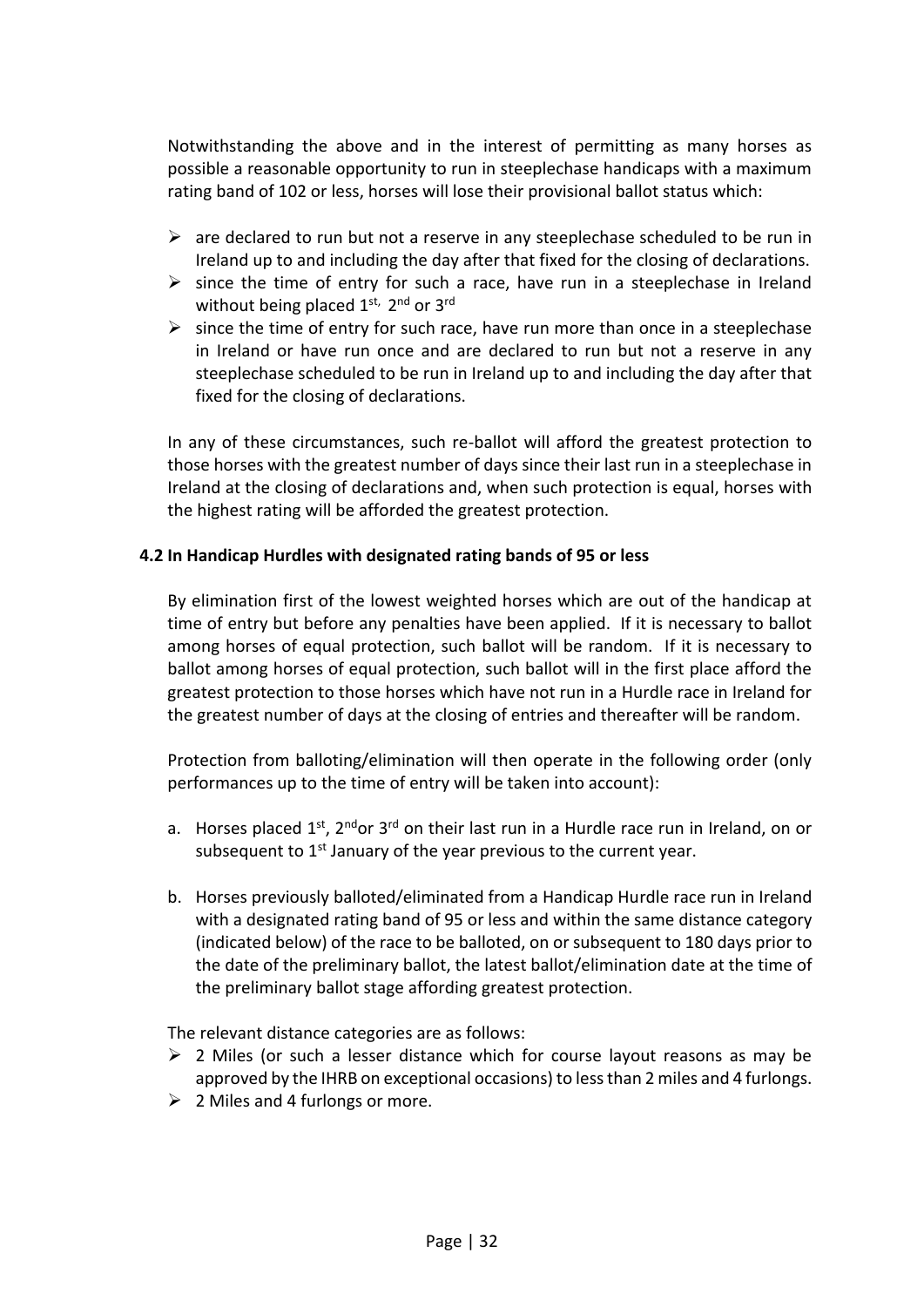In all of the above, if it is necessary to ballot among horses of equal protection, such ballot will in the first place afford the greatest protection to those horses which have not run in a Hurdle race in Ireland since 22<sup>nd</sup> June 2020 for the greatest number of days at the closing of entries and thereafter will be random.

Notwithstanding the above and in the interest of permitting as many horses as possible a reasonable opportunity to run in hurdle handicaps with a maximum rating band of 95 or less, horses will lose their provisional ballot status which:

- $\triangleright$  are declared to run but not a reserve in any hurdle race scheduled to be run in Ireland up to and including the day after that fixed for the closing of declarations.
- $\triangleright$  since the time of entry for such race, have run in a hurdle race in Ireland without being placed 1<sup>st</sup>, 2<sup>nd</sup> or 3<sup>rd</sup>.
- $\triangleright$  since the time of entry for such race, have run more than once in a hurdle race in Ireland or have run once and are declared to run but not a reserve in any hurdle race scheduled to be run in Ireland up to and including the day after that fixed for the closing of declarations.

In any of these circumstances, such re-ballot will afford the greatest protection to those horses with the greatest number of days since their last run in a hurdle race in Ireland at the closing of declarations and, when such protection is equal, horses with the highest rating will be afforded the greatest protection.

#### **4.3 In all early closing National Hunt Handicaps**

By ballot among or elimination of the lowest weighted horses which are out of the handicap after any penalties have been applied at the final forfeit stage. If this fails to reduce the number to the recommended limit a further ballot or elimination will take place among the remaining horses, with the elimination of the lowest rated horses after any penalties have been applied to the horses ratings in the race at the final forfeit stage. If it is necessary to ballot among horses of equal protection, such ballot will be random

#### **4.4 In all other National Hunt Handicaps**

By ballot among or elimination of the lowest weighted horses which are out of the handicap but before any penalties have been applied. If this fails to reduce the number to the recommended limit a further ballot or elimination will take place among the remaining horses, with the elimination of the lowest rated horses but before any penalties have been applied. If it is necessary to ballot among horses of equal protection, such ballot will be random.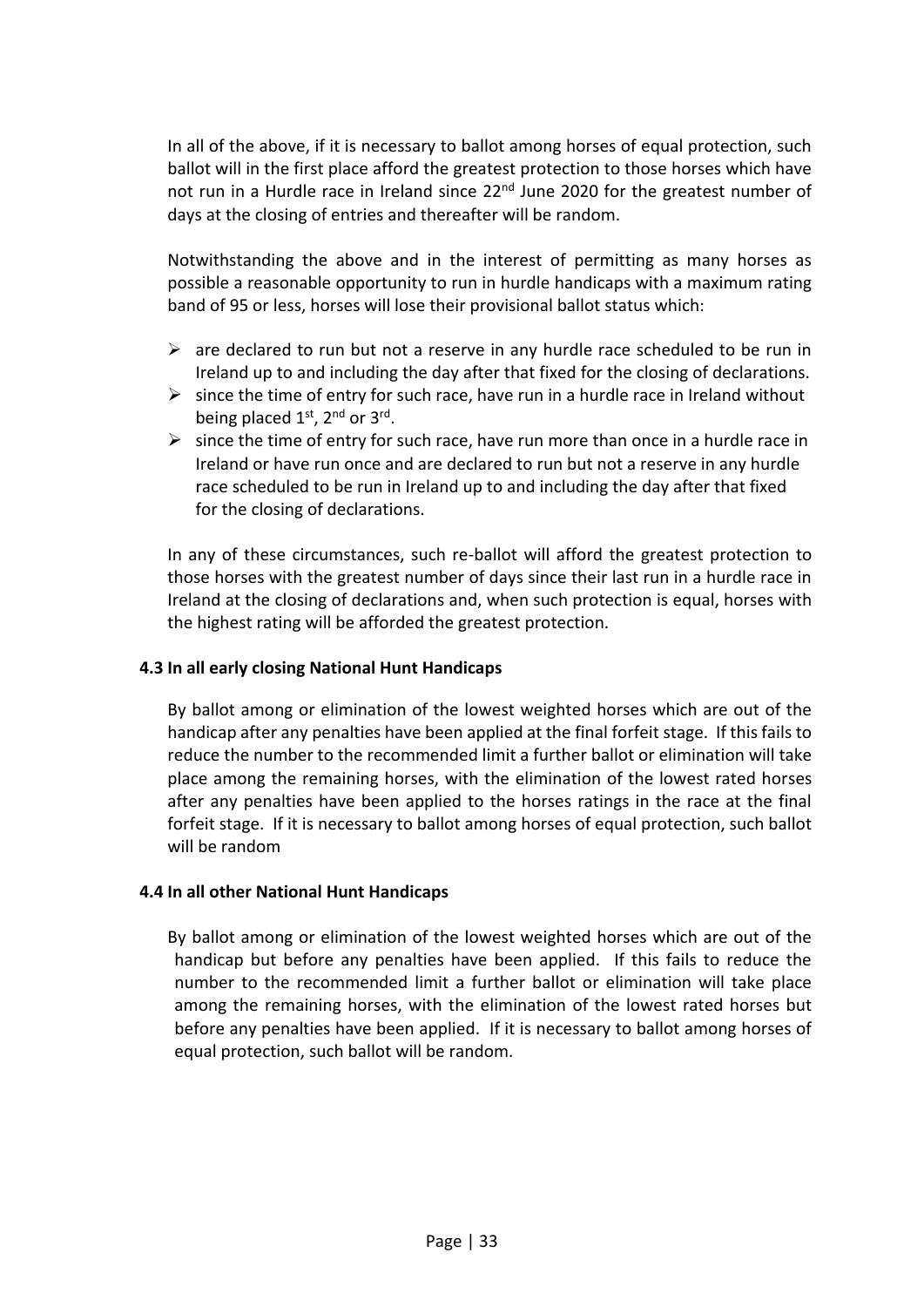#### **5. In all Pattern and Listed Races**

#### **5.1 Flat Races**

By elimination of or ballot of those horses that have the lowest handicap ratings (having regard to the applicable sex allowance) or if they do not qualify for an official rating have the lowest assessment made by the Handicapper so as to reduce the number of declared runners to the recommended limit. International ratings will be taken into account under this subsection. If it is necessary to ballot among horses of equal protection, such ballot will be random. Horses which have not run will be eliminated first by random ballot.

#### **5.2 Steeplechases**

By elimination of or ballot of those horses that have the lowest steeplechase handicap ratings or if they do not qualify for an official rating have the lowest assessment made by the Handicapper (having regard to the applicable sex allowance) so as to reduce the number of declared runners to the recommended limit. If it is necessary to ballot among horses of equal protection, such ballot will be random. Horses which have not run will be eliminated first by random ballot.

#### **5.3 Hurdles**

By elimination of or ballot of those horses that have the lowest hurdle handicap ratings or if they do not qualify for an official rating have the lowest assessment made by the Handicapper (having regard to the applicable sex allowance) so as to reduce the number of declared runners to the recommended limit. If it is necessary to ballot among horses of equal protection, such ballot will be random. Horses which have not run will be eliminated first by random ballot.

#### **6. In all Certified Hunter Steeplechases**

Protection from balloting/elimination will operate in the following order:

- $\triangleright$  Horses which have won a Certified Hunters Steeplechase.
- ➢ Horses which were placed second, third or fourth in either of their last two completed Steeplechases in Ireland confined to Certified Hunters.
- $\triangleright$  Horses which have won a Point to Point Steeplechase in Ireland on and from the commencement day of the two previous Point to Point seasons, the most number of wins in this period affording the greatest protection.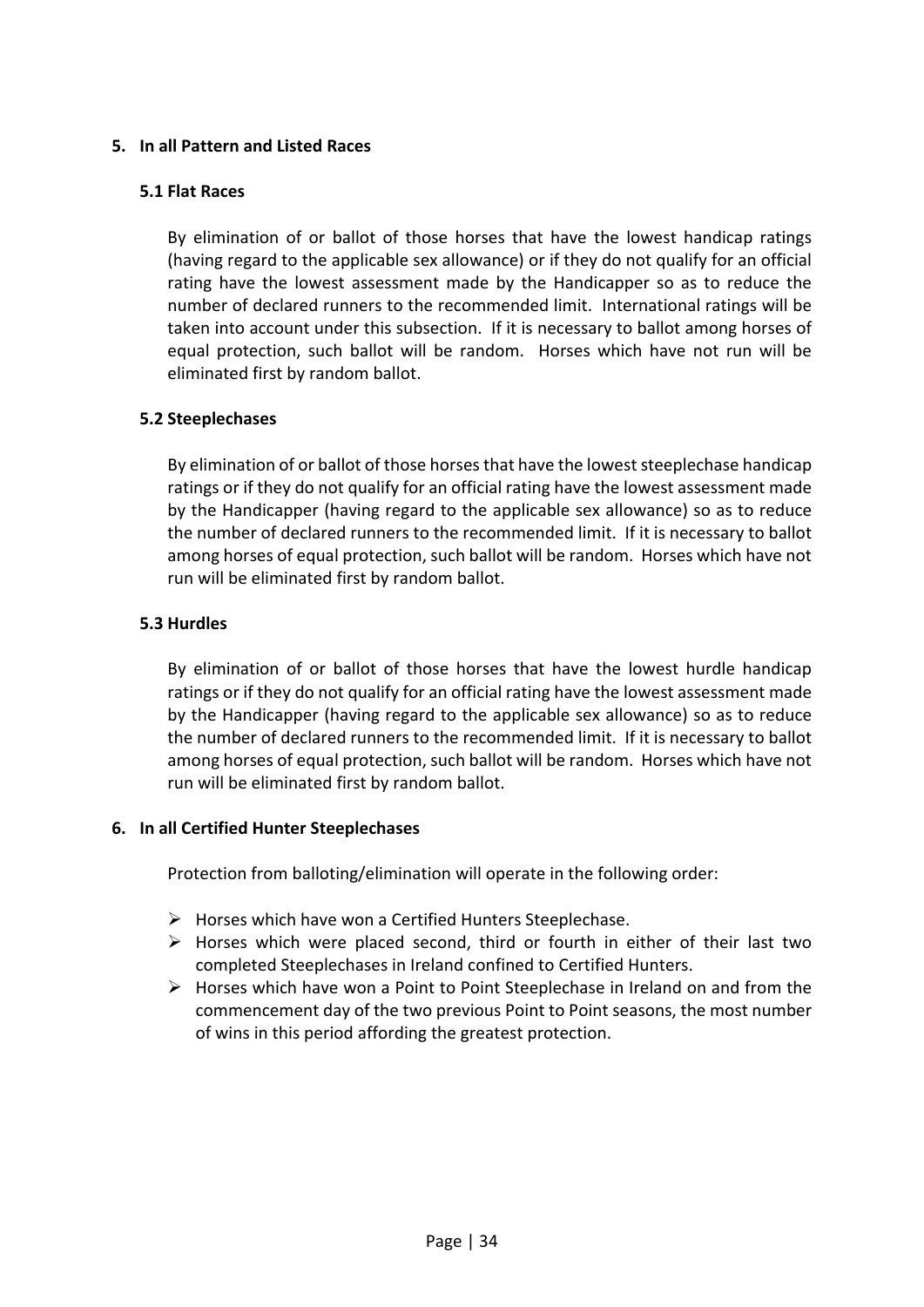Note: When protection is equal, horses previously balloted/eliminated from a Steeplechase run under I.N.H.S. Rules, on or subsequent to 180 days prior to the date of the preliminary ballot will be protected from balloting first, the latest ballot/elimination date at the time of the preliminary ballot stage affording greatest protection. If it is necessary to ballot among horses of equal protection, such ballot will be random. For the purposes of Section (6) above 'pulled up' will be considered a completed run.

#### **7. Refund of Fees**

Owners with horses balloted out or eliminated will not be charged any entrance, forfeit, declaration or bookage fees. Where a horse has more than one engagement on the same day and would have been balloted out or eliminated from the second race, the entrance, forfeit, declaration and bookage fees will be refunded for the second race. However in cases of low grade Handicaps (Flat 45-65, NH 80-95 over hurdles and 102 or less over fences) the ballot date will only apply for the race in which the horse was originally declared.

#### **8. Reserves**

Where a race is the subject of a ballot or elimination, not more than three extra horses will be included as Reserves. The names of the Reserves will be published on the race card in order of priority. Owners with horses designated as Reserves will only be charged entrance, forfeit if applicable, declaration and bookage fees if they exercise their option to run. Reserves which run are no longer deemed balloted or eliminated on that day.

**Note:**

**Trainers are advised that every effort is made to ensure the above balloting procedures are strictly adhered to in all races. However, should a horse, for whatever reason, be inadvertently or incorrectly published on the liable for ballot listing, it is the trainer's responsibility to notify HRI of any error in the balloting procedures before the deadline for declarations has passed as any amendments after this deadline will not be possible.**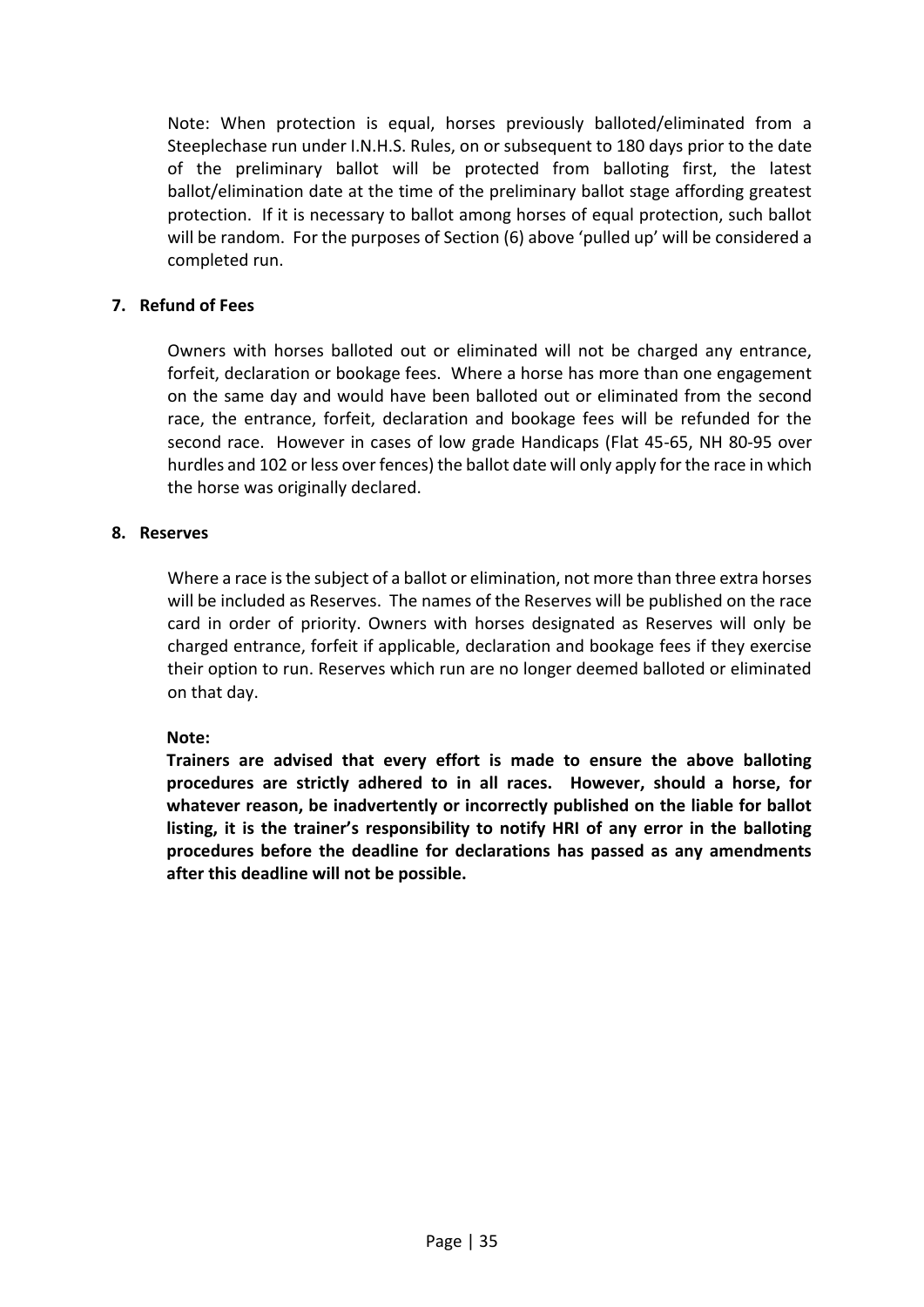## **Bookage Fees:**

For every entry, including entries for races to be run outside of Ireland, the following bookage fees and levy shall be paid to HRI in accordance with HRI Directive 11:

- 1. Irish Flat Group 1, 2 or 3 Flat races €42.50.
- 2. Irish Flat Listed races €42.50.
- 3. Irish National Hunt Grade 1, 2 or 3 races €42.50.
- 4. All other Irish races €12.50.
- 5. All foreign races €42.50.
- 6. In addition for every race in which there is a forfeit, a supplementary bookage fee of €42.50 shall be paid at each stage.

€2.50 of each entry bookage fee is a levy which will be paid to the Irish Equine Centre.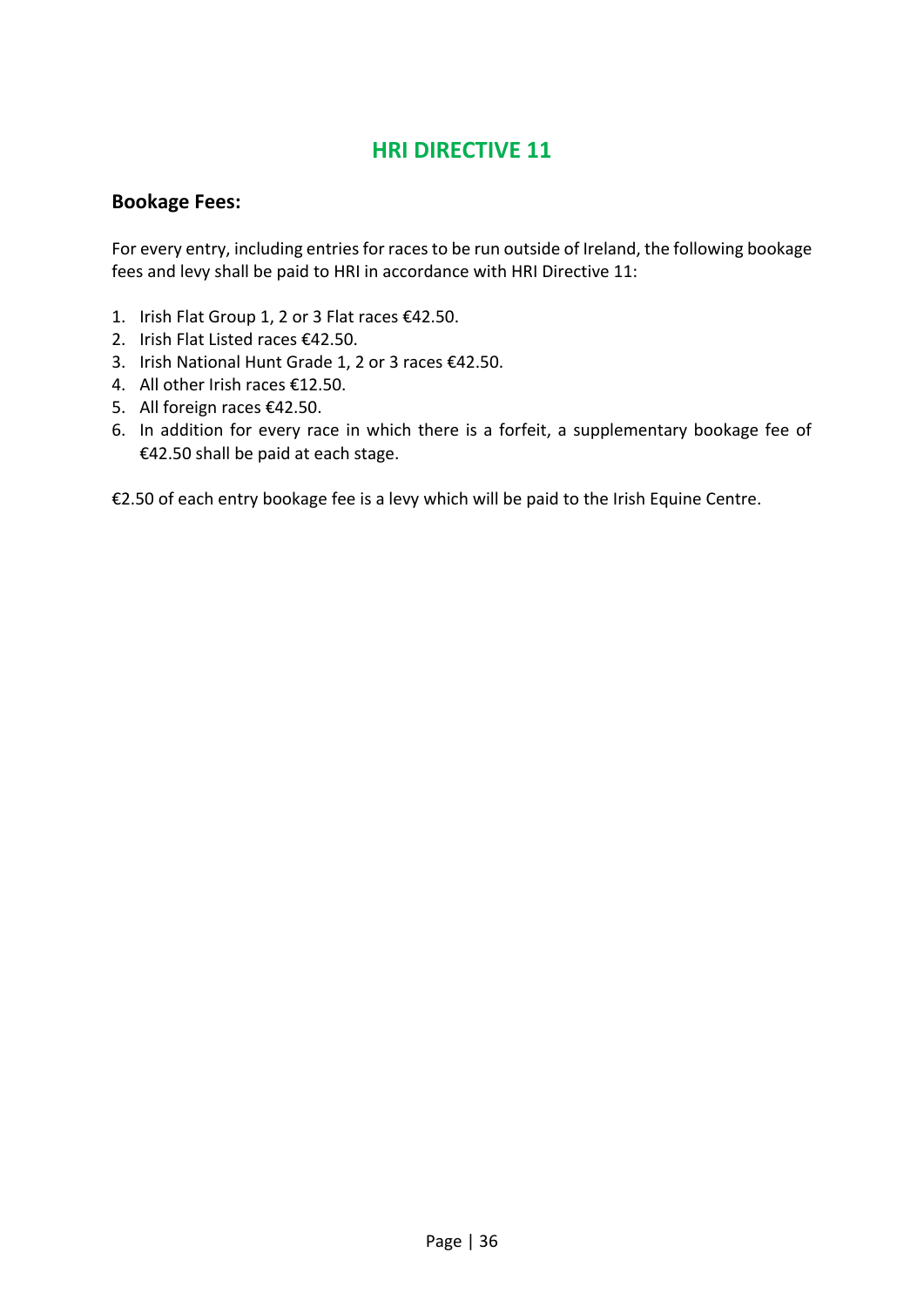#### **Registration Fees:**

The Registration fees charged by HRI are laid out in HRI Directive 12:

- 1. For the annual registration or re-registration of Authority to Act generally on behalf of the owner €40.
- 2. For every registration of lease, contingency, or joint arrangement €40. For the reregistration of syndicates and on every charge there of €20.
- 3. For the annual registration of partnership €40. For the re-registration of partnerships and on every change thereof €20.
- 4. For every annual registration of colours €40.
- 5. For registration of colours for five years €160. For registration of colours for ten years €280.
- 6. For every registration of colours for life €800.
- 7. For registration of non-standard racing colours €2400.
- 8. For registration of a horse's name including update/issue of passport:
	- $\triangleright$  Under two year old  $£125$ .
	- $\triangleright$  Two year old and upwards £125.
	- $\triangleright$  In Ireland if already registered in Britain  $\epsilon$ 20.
	- $\triangleright$  For change or cancellation of a horse's name  $\epsilon$ 400.
	- $\triangleright$  For the replacement of a lost passport  $\epsilon$ 200.
	- $\triangleright$  For registration of Sale with Engagements  $\epsilon$ 40.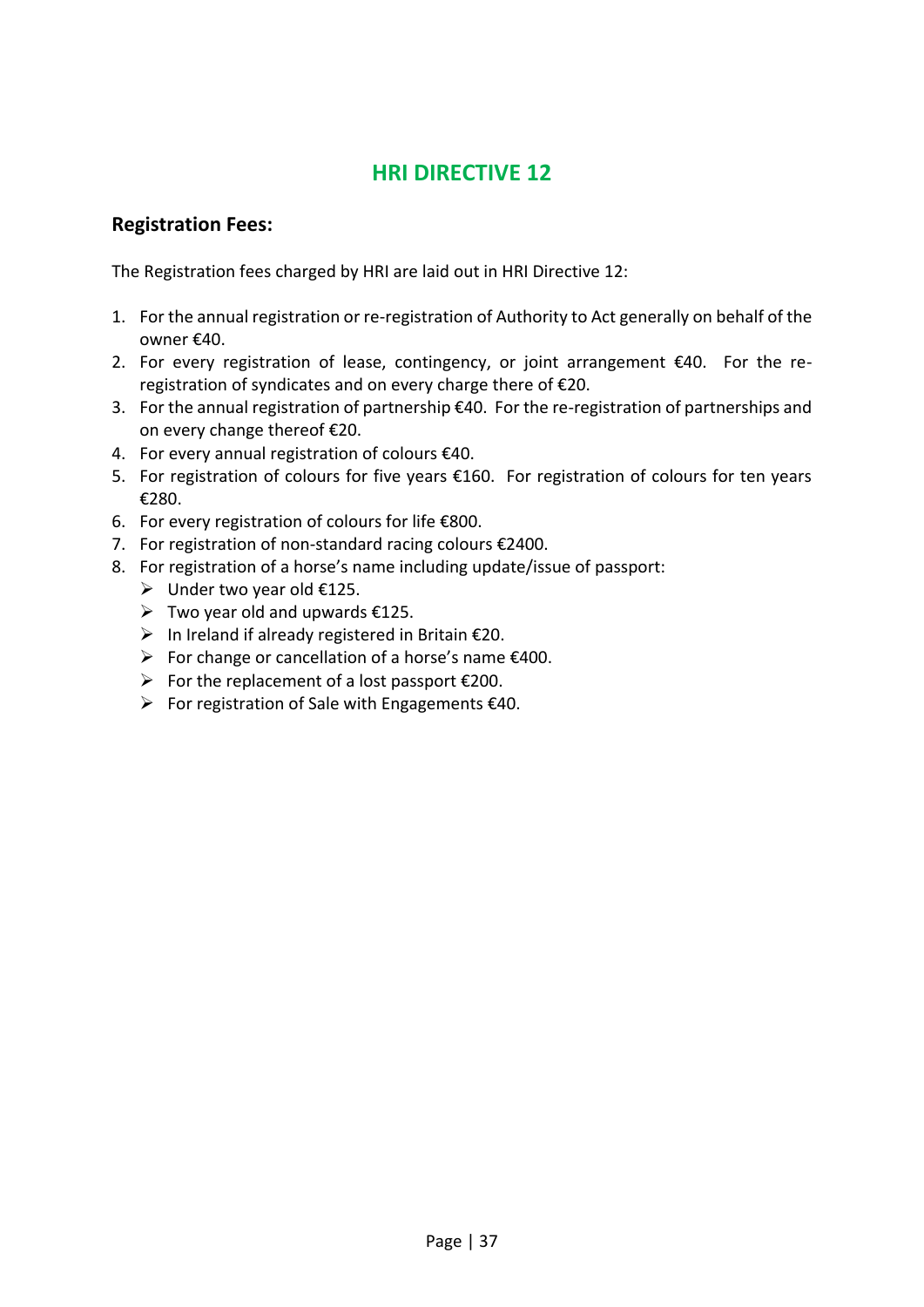#### **Terms of Business – Horse Racing Clients:**

The Terms of Business for Horse Racing Ireland clients are laid out in HRI Directive 13. These Terms of Business do not affect or exclude any Terms and Conditions implied by law. HRI reserves the right to vary these Terms of Business.

#### **1. Account Security**

- a. HRI is required to satisfy itself about the identity of any person who seeks to open an account. To this extent, HRI requests a copy of official proof of photographic identification. Any provision of false information will result in accounts being suspended. HRI reserves the right to decline an application. All owners acknowledge that all registrations with HRI are solely for racing purposes and such registrations do not confer any other legal or beneficial entitlements. Payment of €500 is required to open an account and €300 to re-activate an account. Note: An account can only be re-activated within seven years from the date of closure.
- b. HRI will not accept an ownership application from a person less than 18 years of age.
- c. Any change in client details must be notified to HRI in writing.
- d. HRI will require certain security information before confidential client information is given out over the telephone such as account number, date of birth, address details, racing colours etc.
- e. It is HRI's policy to record telephone phone calls for the purpose of security, accuracy and training.
- f. Where an owner wishes to grant a third party access to information on his/her account, they must complete the relevant section on the Owner Registration form or inform HRI in writing at any stage in the future.
- g. HRI will accept an instruction to close a client's account by telephone, fax or letter. Any credit balances will be forwarded to the client's bank account. Where the client is overdrawn and wishes to close his/her account, then any outstanding balances must be cleared first. Clients are recommended to keep a working balance in their account to meet upcoming entries and avoid refusal of entries. An average race can cost approximately €350 (inclusive of riding fee).
- h. All documents lodged for registration are for the purposes of racing horses under the HRI Directives, Rules of Racing and the INHS Rules.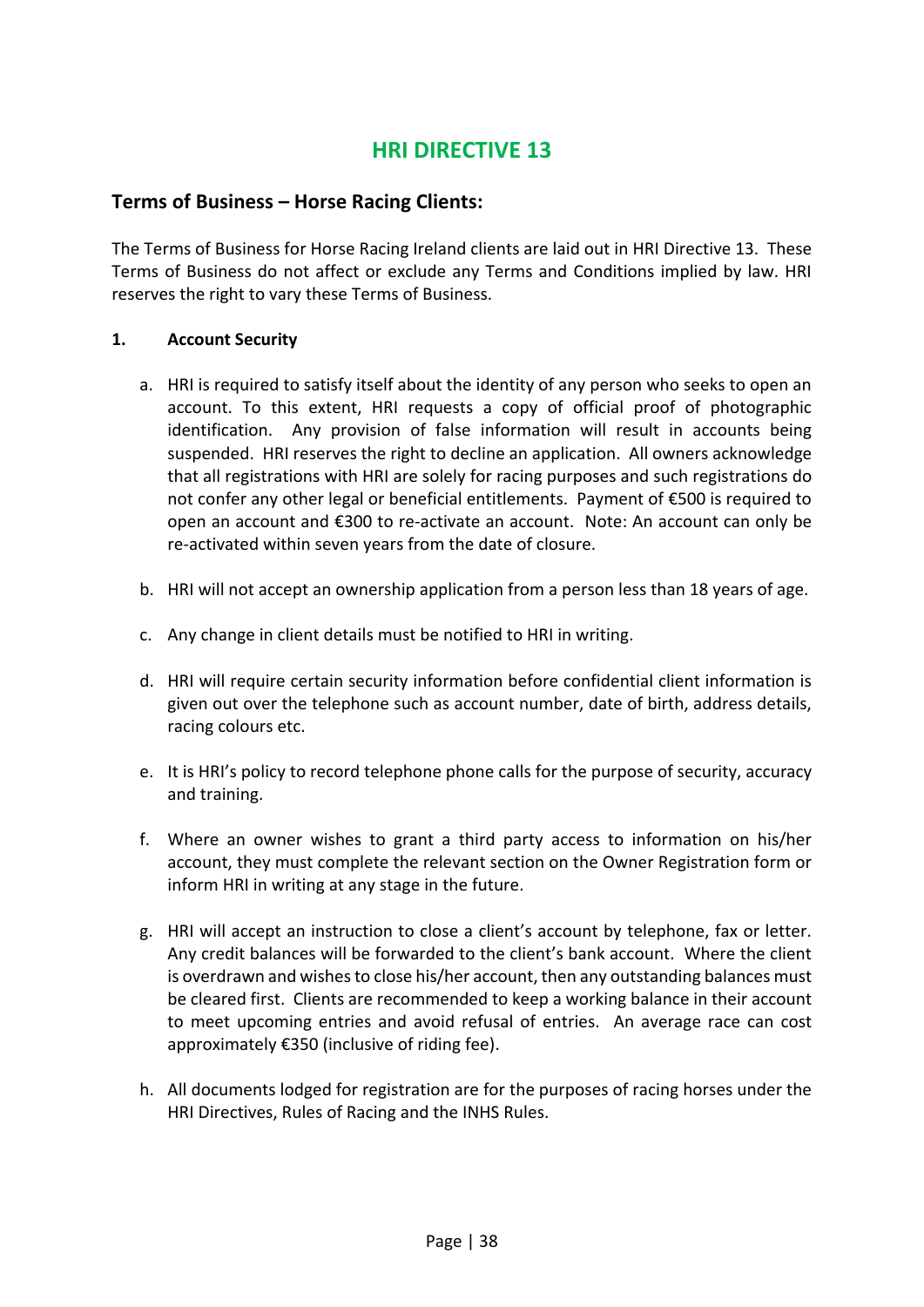- i. An Authority to Act must be completed and signed by the owner (or registered agent) appointing a specific trainer before a horse may be returned in training in the owner's name for racing purposes. This written authorisation is one of the most important aspects of the registration process. It allows the authorised trainer, or any person deputised by him/her, to carry out significant administration procedures on the owner's behalf which include but are not limited to, making horse returns (return a horse in training in an owner's name or out of training), sale with engagements, making entries, forfeits, declarations and jockey bookings. This registration is automatically renewed for subsequent years unless specifically cancelled in writing by the owner.
- j. HRI's main hours of business are between 9am to 5pm not including Saturday, Sunday, Bank Holidays or any day that the HRI offices are closed for any reason. The Entries and Declarations department hours of business are between 8am and 5pm and in some instances are open for limited hours on Sunday and Bank Holidays. The Client Accounts Department is open from 8.30am to 5pm each day Monday to Friday.

#### **2. Client Payments**

- a. HRI will accept payments by cheque, bank transfer, online credit/debit card facility or cash. (Cash up to a limit of  $£1,000$ ).
- b. HRI will credit any prize monies won to the client's account on the second day after the race meeting. Subject to any deductions permitted under these HRI Directives, the monies will be available for withdrawal on the 17<sup>th</sup> day after the race meeting in accordance with Rule 35 of the Rules of Racing.
- c. HRI will accept instructions to pay funds out of a client's account by telephone, fax or letter, email or via the client online system. Payments will be made directly to the client's bank account by electronic funds transfer (EFT) normally within two working days. The bank details section on the owner registration form must be completed at account set-up. A copy of the "Header" part of the client bank statement must also be submitted to verify the bank details. This "Header" must be dated within six months of the date of account set-up and show the name, address, bank account name, IBAN and BIC number of the client which should correspond with that of the HRI account holder. In the event of a cheque being issued it will only be in the name of the client and will be marked account payee only. Cheques are issued monthly.
- d. HRI has a client account online system from which clients, once registered, can access their account online, check entries and make requests. Each registered owner upon registration will receive a unique 10 digit code to facilitate their setup.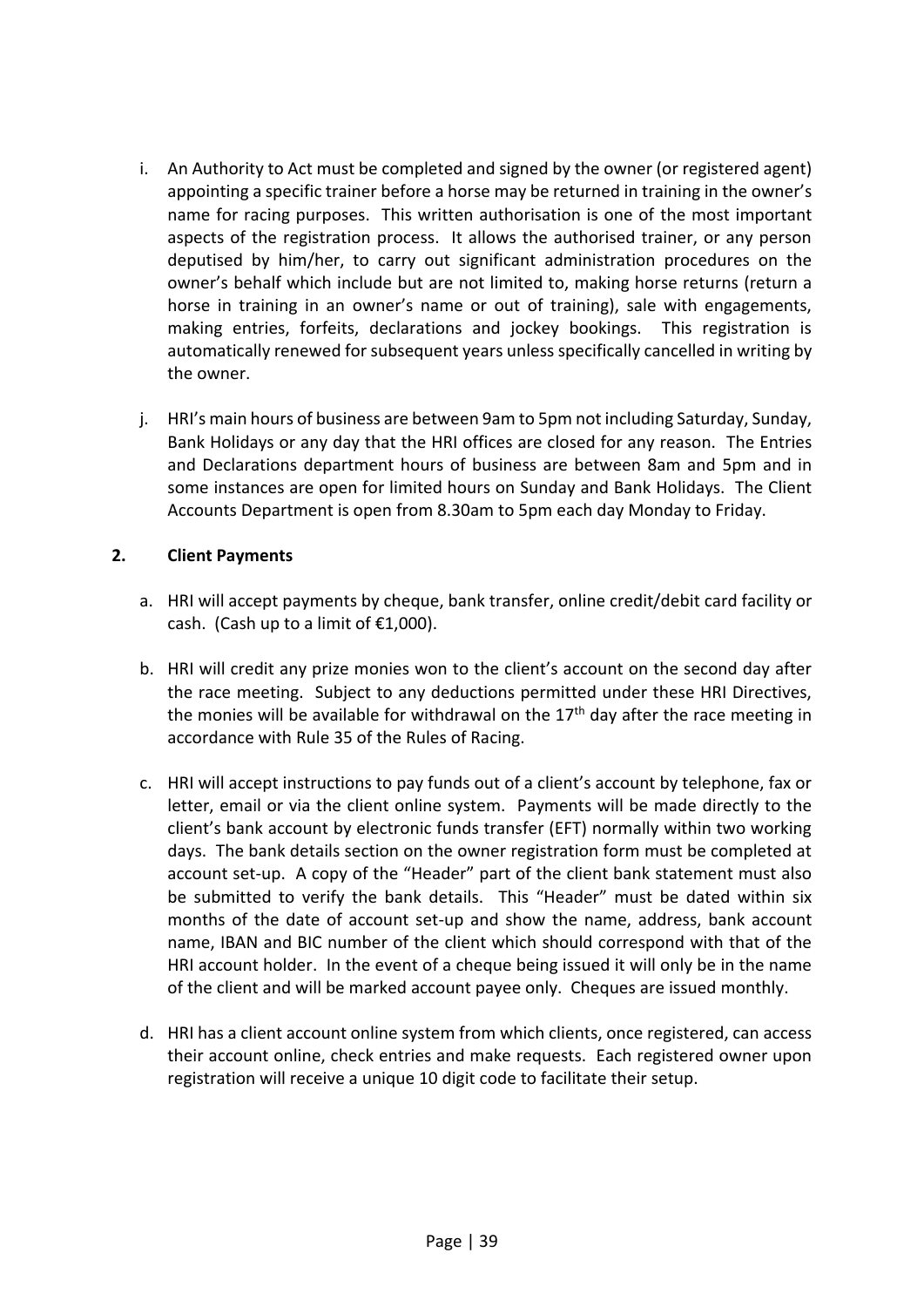e. HRI offers the facility to make "industry related" third party payments. HRI will make the payment upon receipt of an invoice or statement detailing the amount in question. Where HRI makes payments to parties on behalf of clients, it accepts no responsibility for any loss incurred. Where payments are made on the basis of faxed instruction, any loss arising from fraud shall be to the Client's account. HRI are not responsible for the application of any taxes or other deductions.

#### **3. Fees and Charges**

- a. HRI fees are laid out in Directives 11 and 12.
- b. Annual registration charges such as Authority to Acts, annual racing colours, syndicate and partnerships will be automatically renewed for subsequent years unless specifically cancelled in writing or cancelled through the online system. Unpaid accounts due for these charges for a period of more than 6 months may have, their registrations cancelled and account closed without prior notice and may appear on the Forfeit List.
- c. HRI fees are subject to change from time to time.
- d. In the event that there are any amounts due to HRI, including, for the avoidance of doubt, any outstanding foal levy due to HRI, that unpaid amount may be deducted from client funds (upon notification from Weatherbys), whether such client funds represent funds credited to the account by client deposits or prize monies where such amounts due to HRI remain outstanding.

#### **4. Disputes**

a. In the event of a dispute between owners, partners or syndicate members and/or owners and trainers which they are unable to resolve, legal advice should be taken as HRI cannot mediate on such matters.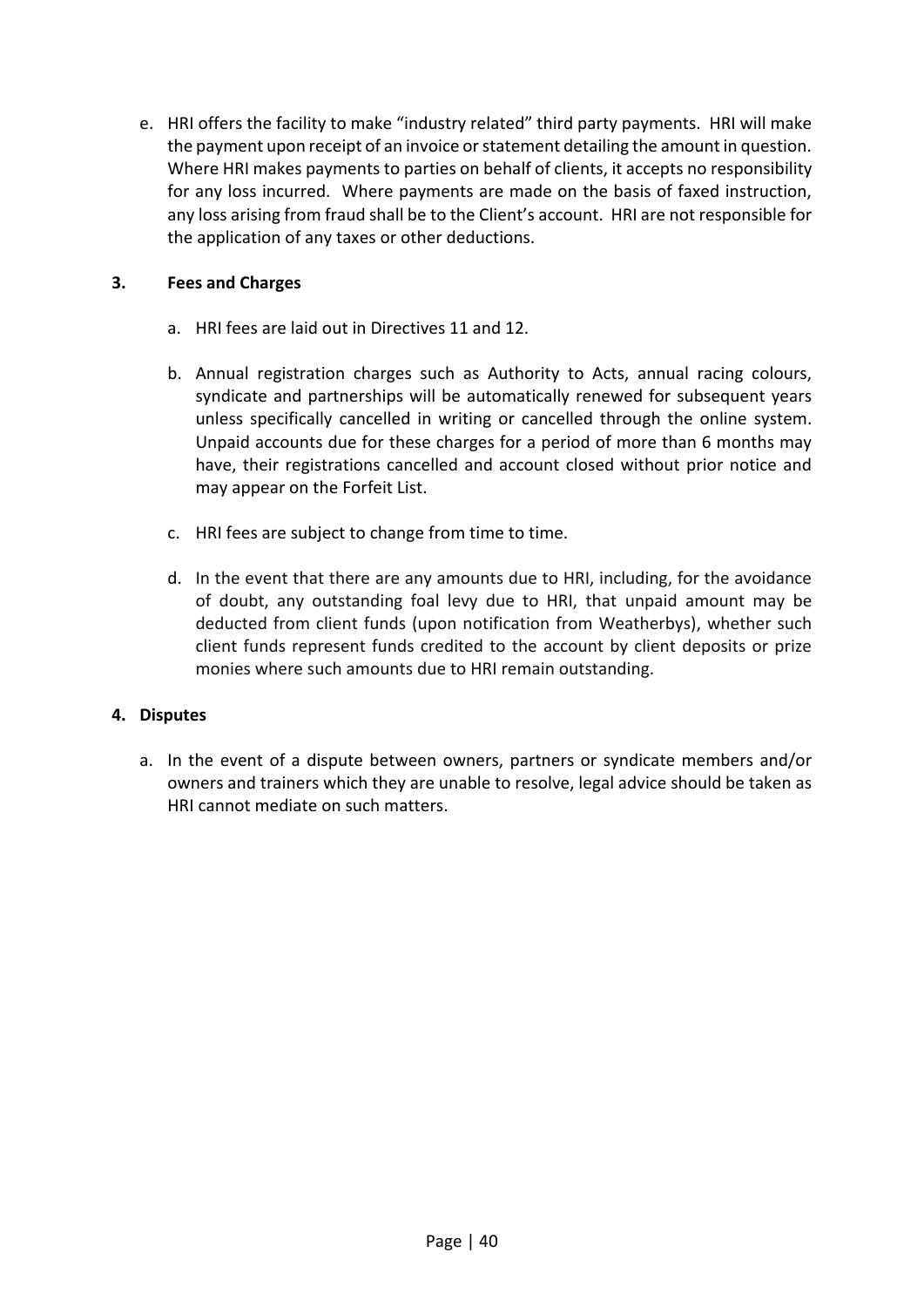#### **Credit Control:**

HRI's Credit Control policy operates in accordance with the procedures laid out in HRI Directive 14:

- 1. **The client's HRI account must be kept in credit at all times**. Where the account goes overdrawn it must be brought back into credit immediately. HRI reserves the right to suspend the account (no race entries or naming applications will be accepted) and if necessary suspend the client's ownership. Only AFTER the account is brought back into credit will entries be accepted.
- 2. HRI will, if necessary, exercise its legal rights to receive any payments due to it from clients.
- 3. HRI will take the following steps should a client account go overdrawn:
	- $\triangleright$  Each client receives a statement at the beginning of each month for the previous month's transactions.
	- $\triangleright$  If the clients account is overdrawn a letter may accompany the statement informing the client that a stop will be placed on the account if it is not brought back into credit within 14 days. HRI reserves the right to place an immediate stop on the clients account during this 14 day period.
	- $\triangleright$  If the account remains overdrawn a 1<sup>st</sup> reminder letter will be sent informing the client that his/her name will appear in the forfeit list and they will be deemed a Disqualified Person.
	- $\triangleright$  If the account remains overdrawn a 2<sup>nd</sup> and final reminder letter will be sent informing the client that he/she will be named in the published forfeit list and the debt sent to solicitors of HRI for collection.
	- $\triangleright$  HRI may charge an administration fee of  $\epsilon$ 10 per letter sent.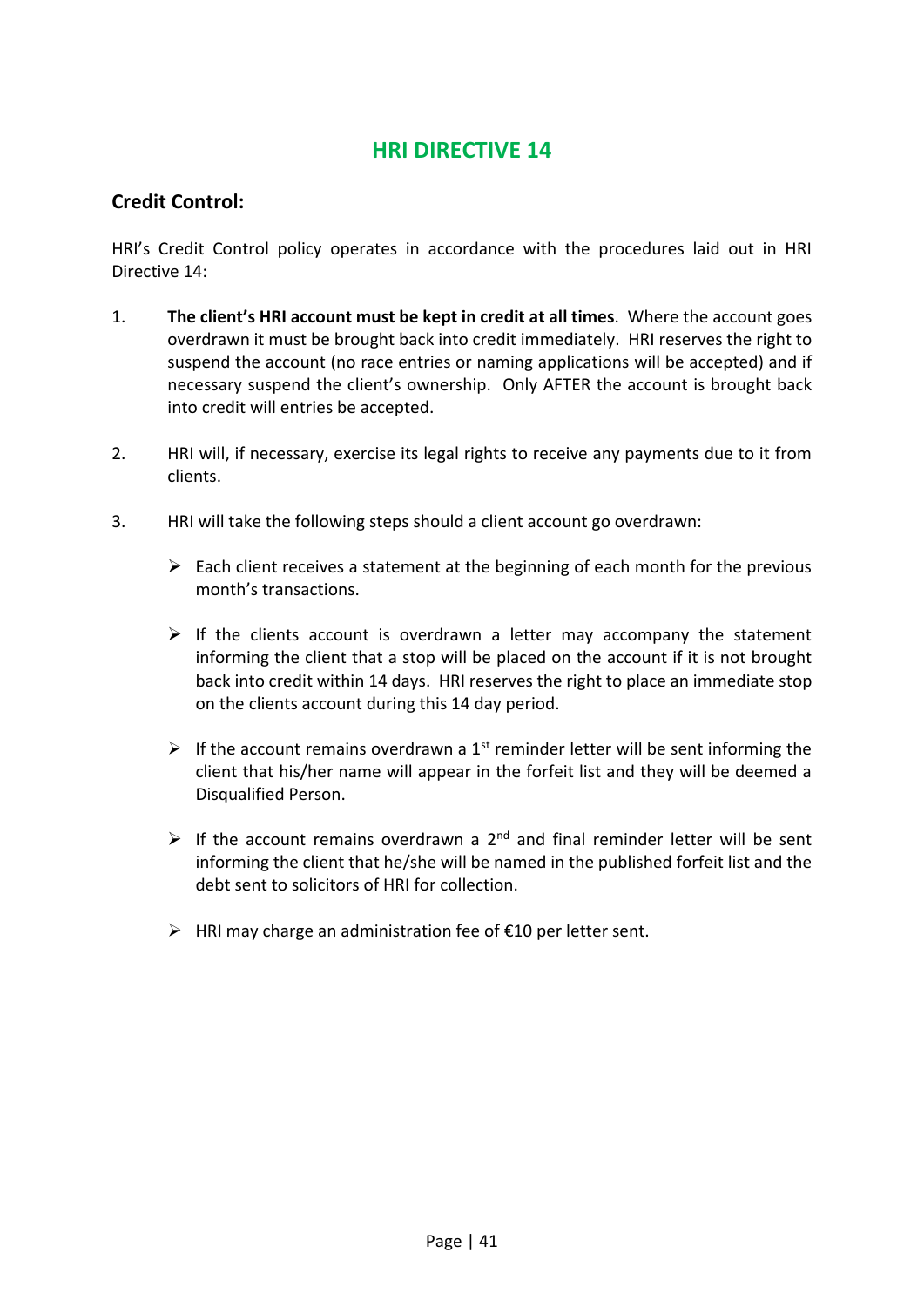#### **Racehorse Ownership Registration:**

The conditions of owner registration and the maintenance thereafter are outlined in Directive 15:

#### **1. HRI Owner Register**

- a. HRI maintains a register of racehorse owners for the administration of horse racing in Ireland. This owner registration is not legal confirmation of ownership.
- b. HRI has complete discretion on the approval of an owner registration application. An applicant(s) whose conduct, behaviour or character is not in accordance with that which, in the opinion of HRI, should be expected of a registered person, may not be considered suitable and therefore may be refused registration. Owner applicants must read the HRI Racehorse Owner Eligibility and Right to Appeal Policy in conjunction with the Owner Registration documents to ensure they fully understand and comply with the criteria which may influence owner application.
- c. At any stage during the lifetime of an owner registration, HRI may void or suspend the owner registration(s). It is not possible to outline all circumstances where this may occur, however such instances include (but are not limited to) the discovery of false or misleading records being submitted to HRI, financial anomalies with the HRI owner's account or the failure to implement the agreed Code of Conduct for a syndicate or club. Additionally, should a registered owner be added to the Forfeit/Disqualified List, this registration will automatically be made void. All existing registered owners should refer to the HRI Racehorse Owner Eligibility and Right to Appeal Policy during the lifetime of their registration to ensure they remain compliant with the criteria which may influence on-going owner registration.
- d. Should the owner subsequently be removed from the Forfeit/Disqualified List, the owner must submit the appropriate owner application forms and fees to re-register.
- e. All active owners, whose names are recorded on the Owner Register on or before  $1<sup>st</sup>$ January 1980, automatically remain registered with HRI.
- f. All registered owners with HRI shall remain on the register of owners for a period of seven years after their HRI client account has been closed whereupon the personal details shall be purged. Should an individual wish to take out ownership with HRI after this seven-year period, they will be required to submit the relevant HRI registration forms, supporting documentation and relevant fees to re-register. If an individual wishes to re-activate their HRI ownership account within this seven-year period, they will be subject to the client re-activation process which may include personal verification to re-activate the client account.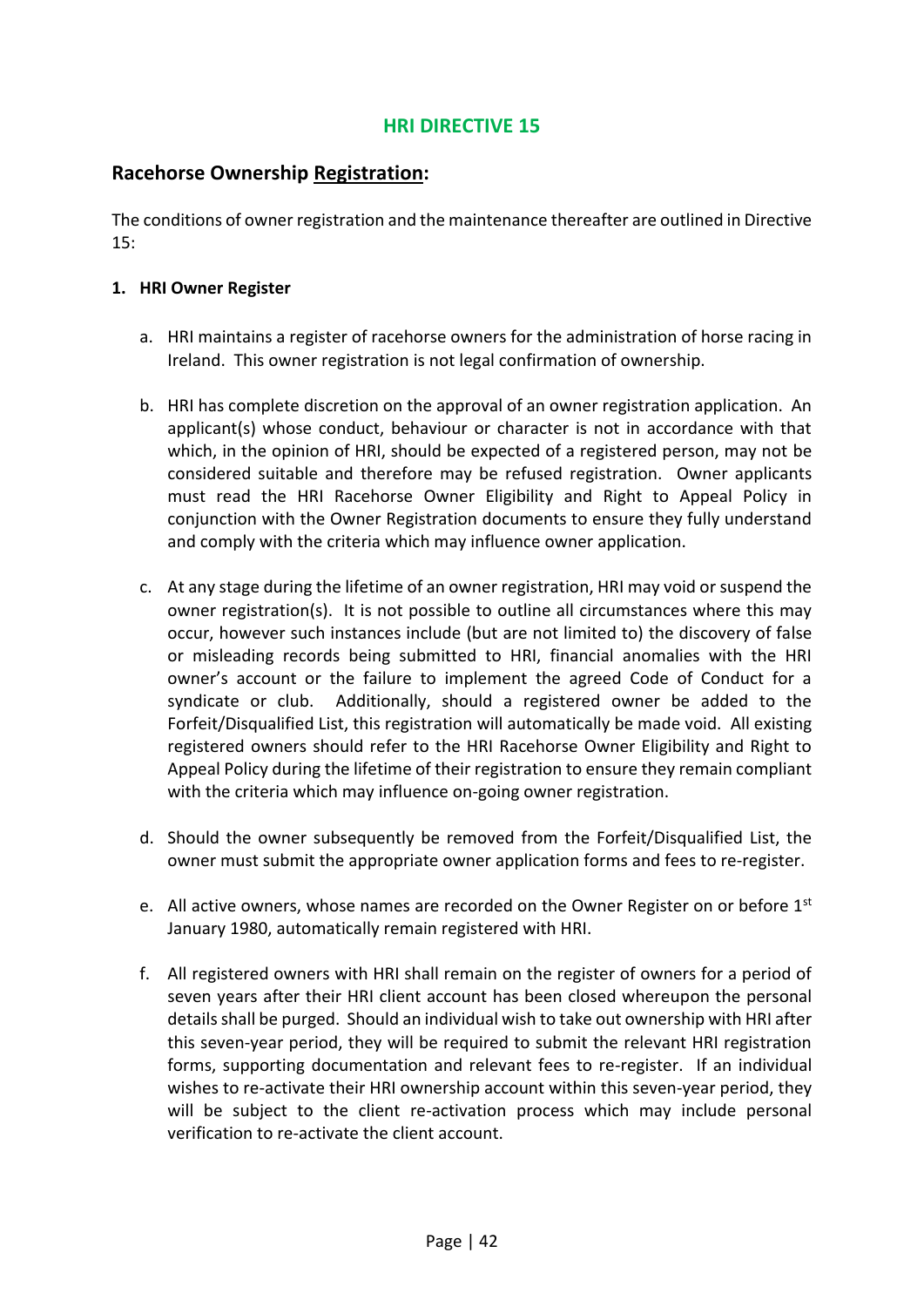- g. Until an owner is registered by HRI, a horse cannot be returned in training.
- h. All those registered with HRI, including members of syndicates and clubs, are bound by the HRI Directives and Rules Of Racing and the I.N.H.S Rules of the IHRB.
- i. In the event of the death of an Owner, any entries or liabilities will be transferred to his or her executors/personal representative. Such entries and liabilities will not be made void.
- j. The executors/personal representative of a deceased Owner (who have been registered with HRI) can run a horse under the description 'Executor(s) of the late….'. The executor(s) or personal representative are not required to be registered Owners unless otherwise determined by HRI.

#### **2. Sole Owner Registration (1 person)**

To register as a sole owner with HRI the following must be adhered to:

- $\triangleright$  The person must be 18 years of age or older.
- $\triangleright$  The person must not be on the Forfeit/Disqualified List.
- $\triangleright$  The person must have submitted the appropriate HRI Registration form, accompanied by the requested supporting documentation.
- $\triangleright$  The person must lodge the correct registration fee(s).
- $\triangleright$  The person is not permitted to race under a nickname or an assumed name.

The sole owner registration shall be effective 2 working days following approval by HRI.

#### **3. Partnership Owner Registration (2-4 persons, each to be registered owners)**

To register as a partnership with HRI the following must be adhered to:

- a. All persons must be Registered Owners.
- b. The appropriate HRI registration form(s) must be submitted to HRI with the supporting documentation.
- c. The correct registration fee(s) must be submitted.
- d. A partnership consists of a minimum of two Partners and a maximum of four Partners. All partners are jointly and severally liable for the cost of running as outlined on partnership form.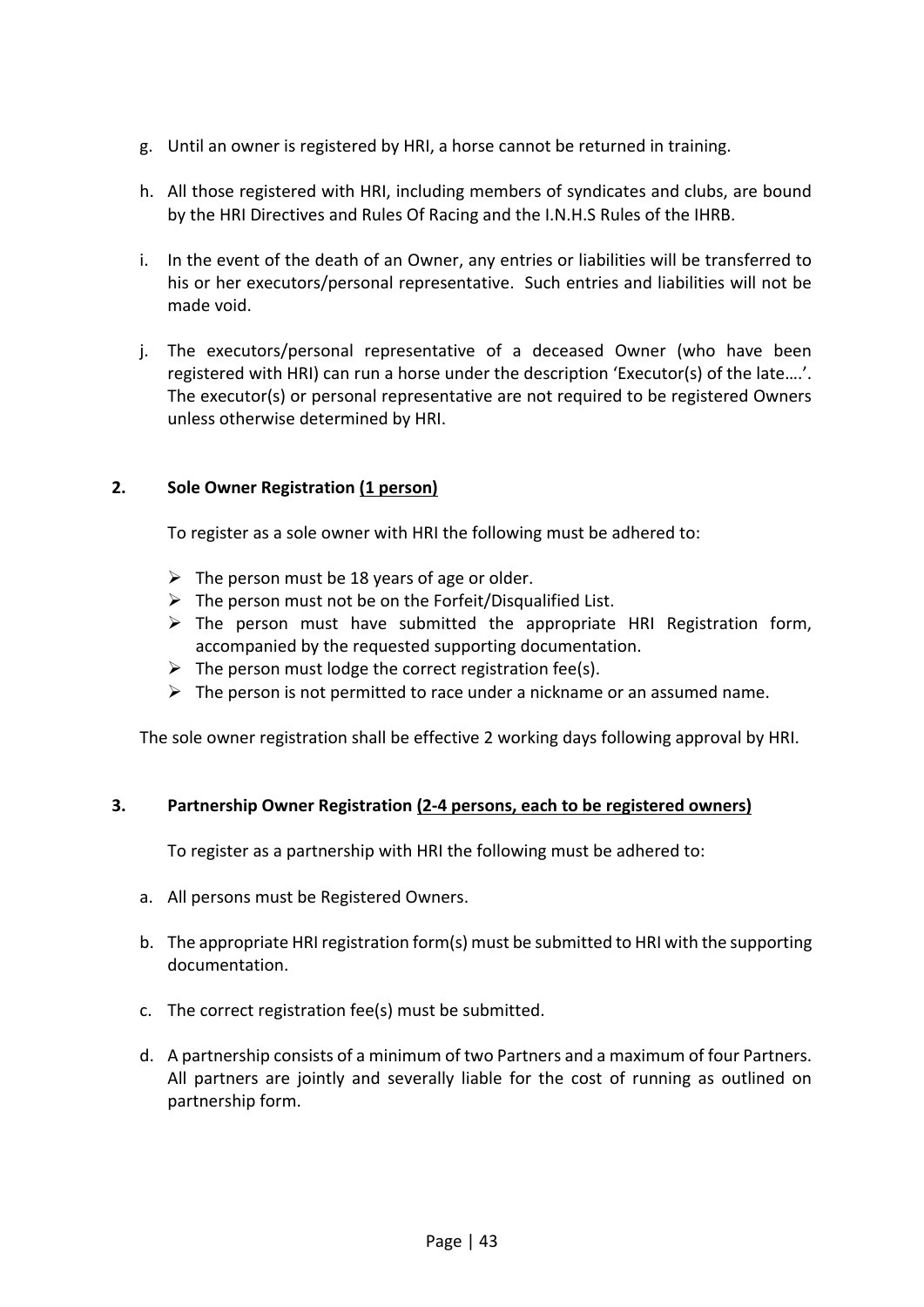- e. All partners must not be on the Forfeit/Disqualified List.
- f. The partners must race in a combination of the partner's names or under an approved partnership name. The registered partnership name is deemed unique for the period the partnership registration is in existence.
- g. Partner one must register a set of colours and an authority to act.
- h. A new partnership form must be completed and submitted to HRI should there be any material change to the partnership structure. In such instances where the partners involved have changed, all previous partners will be notified of the cancellation of the previous partnership registration.
- i. Each horse partnership is registered annually on January  $1<sup>st</sup>$ , with an automatic renewal in place unless cancelled with HRI by correspondence or through the online RÁS system.

The partnership registration shall be effective 2 working days following approval by HRI of the appropriate documentation and fee(s) unless all partners are already registered owners.

All partnerships and other joint arrangements shall be published on [https://www.hri](https://www.hri-ras.ie/)[ras.ie/](https://www.hri-ras.ie/) and in the Irish Racing Calendar Registrations Supplement.

#### **4. Syndicate Owner Registration (3-100 persons, all of whom own at least 1% of the horse, with the syndicate agent to be a registered owner)**

A Standard Syndicate is a group of a minimum of three shareholders and a maximum of 100 shareholders collectively racing a horse(s) under one name. Standard Syndicates may be private or may publicly advertise shares in a syndicate horse(s). HRI retain the right to categorise a syndicate for racing purposes.

To register as a standard syndicate with HRI the following must be adhered to:

- a. A syndicate must have a minimum of three shareholders and a maximum of one hundred shareholders in an individual horse.
- b. A syndicate must have a nominated syndicate agent; this syndicate agent is registered as an owner with HRI. The syndicate agent is subject to all the liabilities, duties and privileges of ownership.
- c. The nominated syndicate agent is the sole individual that has the authority to manage HRI's administrative procedures on behalf of the syndicate and its shareholders.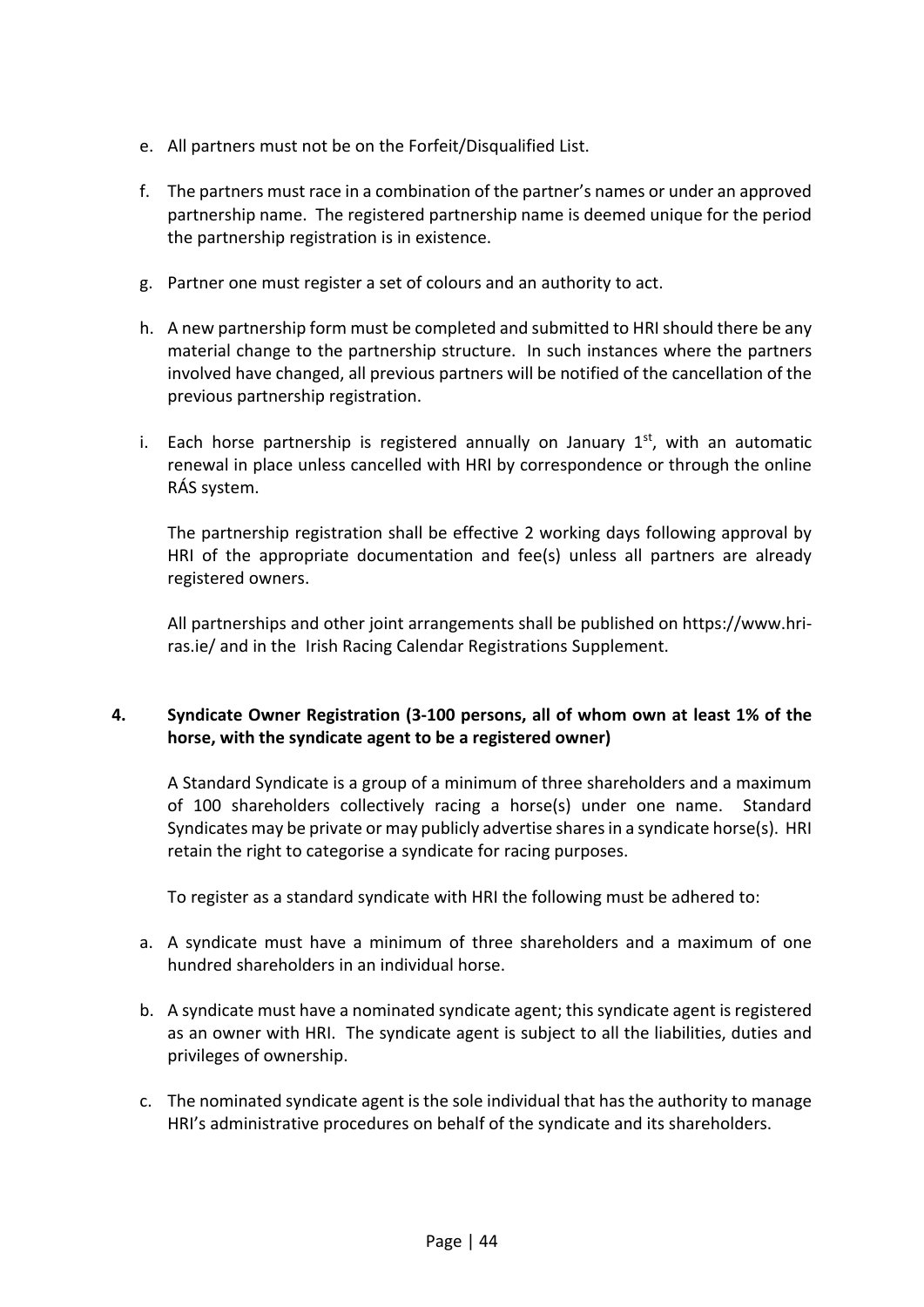- d. In the instances that the syndicate agent is not listed as a shareholder of an individual syndicate horse, the agent remains fully responsible under the Rules of Racing and the I.N.H.S Rules of the IHRB and under the HRI Directives.
- e. A syndicate agent must complete and submit the appropriate HRI registration form, accompanied by the requested supporting documentation. Thereafter, the appropriate form must be submitted for each horse added to the syndicate.
- f. The syndicate agent and all shareholders must be 18 years of age or older.
- g. The syndicate agent and all shareholders must not be on the Forfeit/Disqualified List.
- h. The correct registration fee(s) must be submitted.
- i. The syndicate agent must issue a Code of Conduct to each syndicate shareholder and keep a signed and dated copy. The syndicate agent and shareholders are bound by this Code of Conduct. The Code of Conduct for each syndicate must, at a minimum, include what is outlined in HRI's Code of Conduct requirements.
- j. HRI may at any stage update HRI's Code of Conduct requirements. In such instances syndicate agents will be required to update their code of conduct and inform shareholders of any changes.
- k. HRI may request a copy of a signed Code of Conduct at any stage and request that the processes outlined are implemented by all involved. Upon request the signed Code of Conduct must be submitted to HRI within 14 days.
- l. A syndicate agent must supply HRI with details of all shareholders and their shares at the time of registration and thereafter upon joining or leaving the syndicate.
- m. A syndicate agent can add or remove individual shareholders from a horse on the appropriate HRI documentation. The syndicate agent must notify, in recordable form, the individual shareholders of this amendment.
- n. A syndicate agent must be able to supply HRI with a full listing of all shareholders if requested by HRI at any stage. Upon request the full listing of shareholders must be submitted to HRI within 14 days.
- o. If shareholders differ in each syndicate horse, then a report for each individual horse must be submitted to HRI.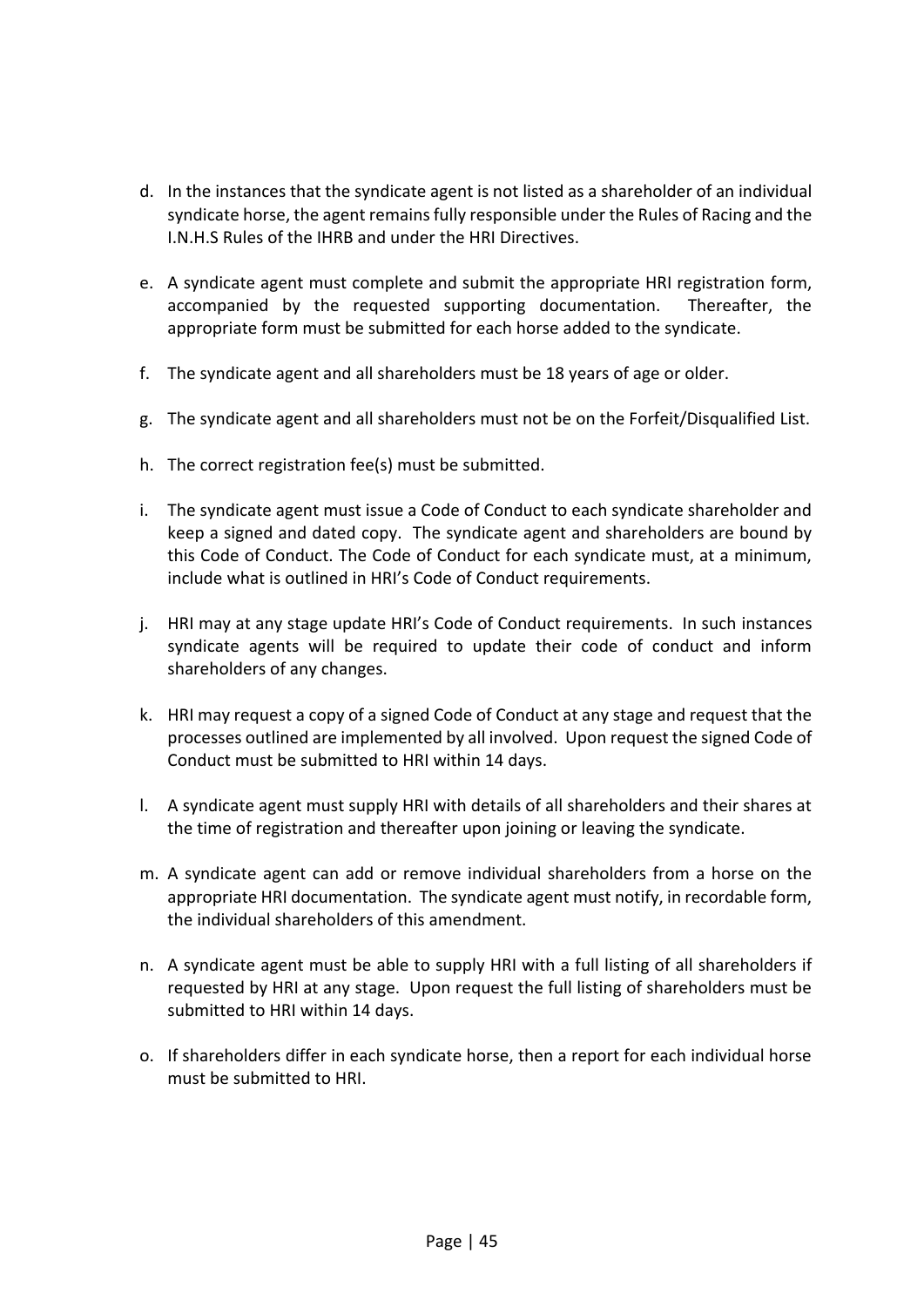- p. HRI must be notified immediately if the syndicate is changing agent as must all syndicate shareholders.
- q. A syndicate agent, if requested, must provide proof of a robust management/admin system for the regulation and maintenance of correct shareholder details.
- r. If the syndicate horse is leased, a HRI lease registration form must also be submitted.
- s. Each horse is registered to the syndicate annually on January 1st, with an automatic renewal in place unless cancelled with HRI by correspondence or through the online RÁS system.

Registration shall be effective 2 working days following approval by HRI of the appropriate documentation and fee(s) unless the agent is already a registered owner.

All syndicates and other joint arrangements shall be published on [https://www.hri](https://www.hri-ras.ie/)[ras.ie/](https://www.hri-ras.ie/) and in the Irish Racing Calendar Registrations Supplement.

#### **5. Micro-Share Syndicate Owner Registration (3+ persons in which some of the shares are less than 1% and/or for specified time periods)**

A micro-share syndicate is a group of three or more shareholders, collectively racing a horse(s) under one name, which publicly advertises shares in the syndicate horse(s) and includes micro-shares (i.e. shares of less than one percent shareholding and/or shares of a specified limited period of time). HRI retains the right to categorise a syndicate for racing purposes.

To register as a micro-share syndicate with HRI the following must be adhered to:

a. A syndicate must have a minimum of three shareholders.

Note: there is no maximum specified for micro-share syndicates, however the syndicate agent must state on registration the maximum number of shares available in each syndicate horse.

- b. A syndicate must have a nominated syndicate agent; this syndicate agent is registered as an owner with HRI. The syndicate agent is subject to all the liabilities, duties and privileges of ownership.
- c. The nominated syndicate agent is the sole individual that has the authority to manage HRI's administrative procedures on behalf of the syndicate and the shareholders.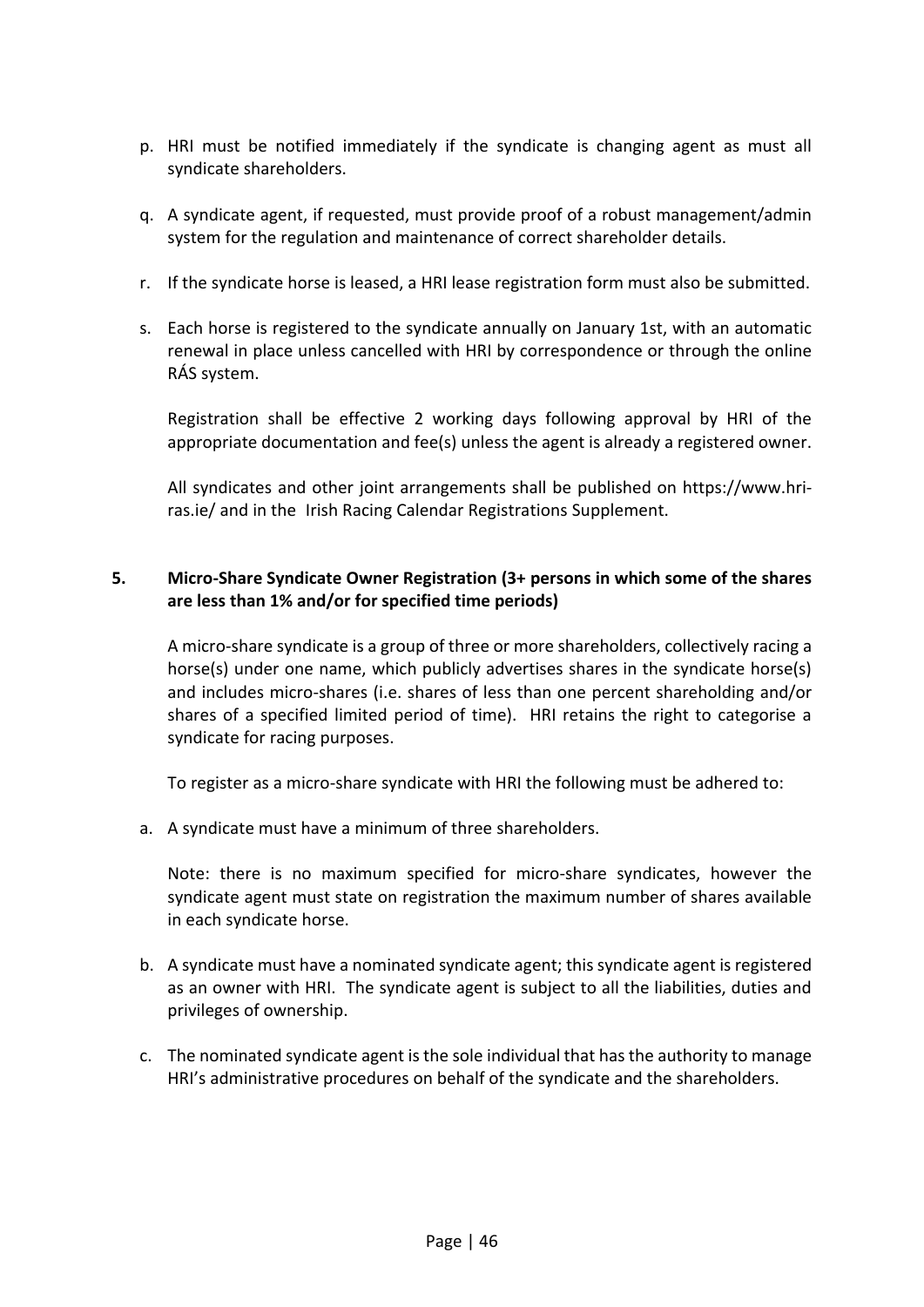- d. In the instances that the syndicate agent is not listed as a shareholder of an individual horse, the agent remains fully responsible under the Rules of Racing and the I.N.H.S Rules of the IHRB and under the HRI Directives.
- e. A syndicate agent must complete and submit the appropriate HRI registration form, accompanied by the requested supporting documentation. Thereafter, the appropriate form must be submitted for each horse added to the syndicate.
- f. The syndicate agent and all shareholders must be 18 years of age or older.
- g. The syndicate agent and all shareholders must not be on the Forfeit/Disqualified List.
- h. The correct registration fee(s) must be submitted.
- i. The syndicate agent must issue a Code of Conduct to each syndicate shareholder and keep a signed and dated copy. The syndicate agent and shareholders are bound by this Code of Conduct. The Code of Conduct for each syndicate must, at a minimum, include what is outlined in HRI's Code of Conduct requirements.
- j. HRI may at any stage update HRI's Code of Conduct requirements. In such instances agents will be required to update their code of conduct and inform shareholders of any changes.
- k. HRI may request a copy of a signed Code of Conduct at any stage and request that the processes outlined are implemented by all involved. Upon request the signed Code of Conduct must be submitted to HRI within 14 days.
- l. A syndicate agent must supply HRI with details of any shareholders with one percent or more shareholding in a syndicate horse at the time of registration and thereafter upon joining the syndicate.
- m. A syndicate agent can add or remove these individual shareholders from a horse on the appropriate HRI documentation and the syndicate agent must notify, in recordable form, the individual shareholders of this amendment.
- n. A syndicate must be able to supply HRI with a full listing of all shareholders, including those with less than one percent shareholding, if requested by HRI at any stage. Upon request the full list of shareholders must be submitted to HRI within 14 days.
- o. If shareholders differ in each syndicate horse, then a report for each individual horse must be submitted to HRI.
- p. HRI must be notified immediately if the syndicate is changing agent as must all syndicate shareholders.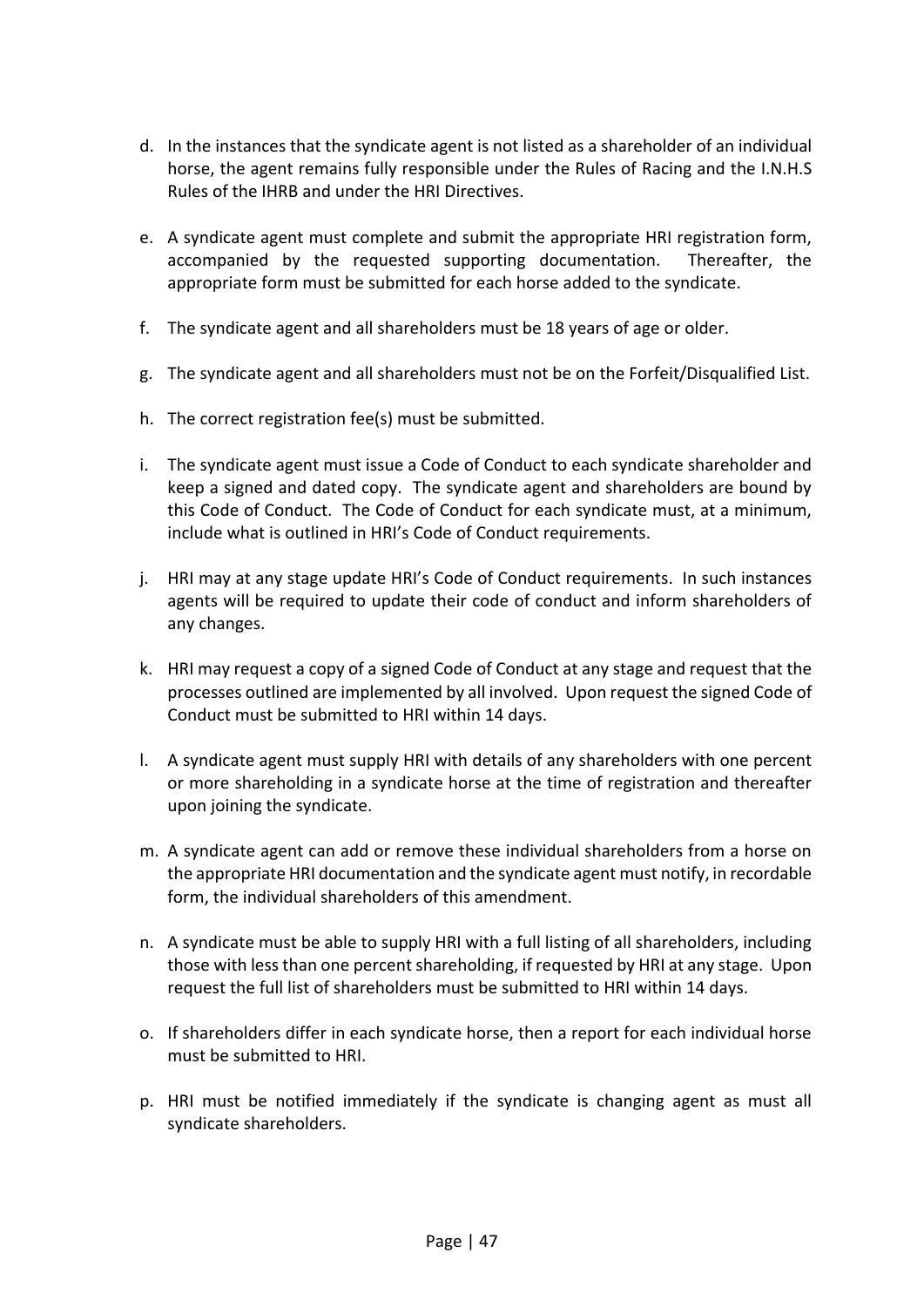- q. A syndicate agent, on registration of the non-standard syndicate, must provide proof of a robust management/admin system for the regulation and maintenance of correct shareholder details.
- r. If a syndicate horse is leased, a HRI lease registration form must also be submitted.
- s. Each horse is registered to the syndicate annually on January  $1<sup>st</sup>$ , with an automatic renewal in place unless cancelled with HRI by correspondence or through the online RÁS system.

Registration shall be effective 2 working days following approval by HRI of the appropriate documentation and fee.

All micro-share syndicates and other joint arrangements shall be published on <https://www.hri-ras.ie/> and in the Irish Racing Calendar Registrations Supplement.

#### **6. Club Owner Registration (5+ members who do not have ownership rights with the horse(s) being owned/leased by the club)**

A club is made up of five or more people collectively racing a horse(s) under the Club name.

To register as a Club with HRI the following criteria must be followed:

- a. A club must have a minimum of five members with no maximum limit.
- b. A club must have two agents, who will be registered as owners with HRI. The club agents are subject to all the liabilities, duties and privileges of ownership.
- c. The nominated club agents are the sole individuals that have the authority to manage HRI's administrative procedures on behalf of the club.
- d. In the instances that the club agents are not listed on the membership of the club, the agents remain fully responsible under the Rules of Racing and the I.N.H.S Rules of the IHRB and under the HRI Directives.
- e. The club agents must complete and submit the appropriate HRI Registration form, accompanied by the requested supporting documentation.
- f. Members of the club do not have ownership rights to the club horse(s), but rather the horse(s) will be owned or leased by the club entity itself. Members of the club should however enjoy some benefits of being involved in racehorse ownership for racing purposes.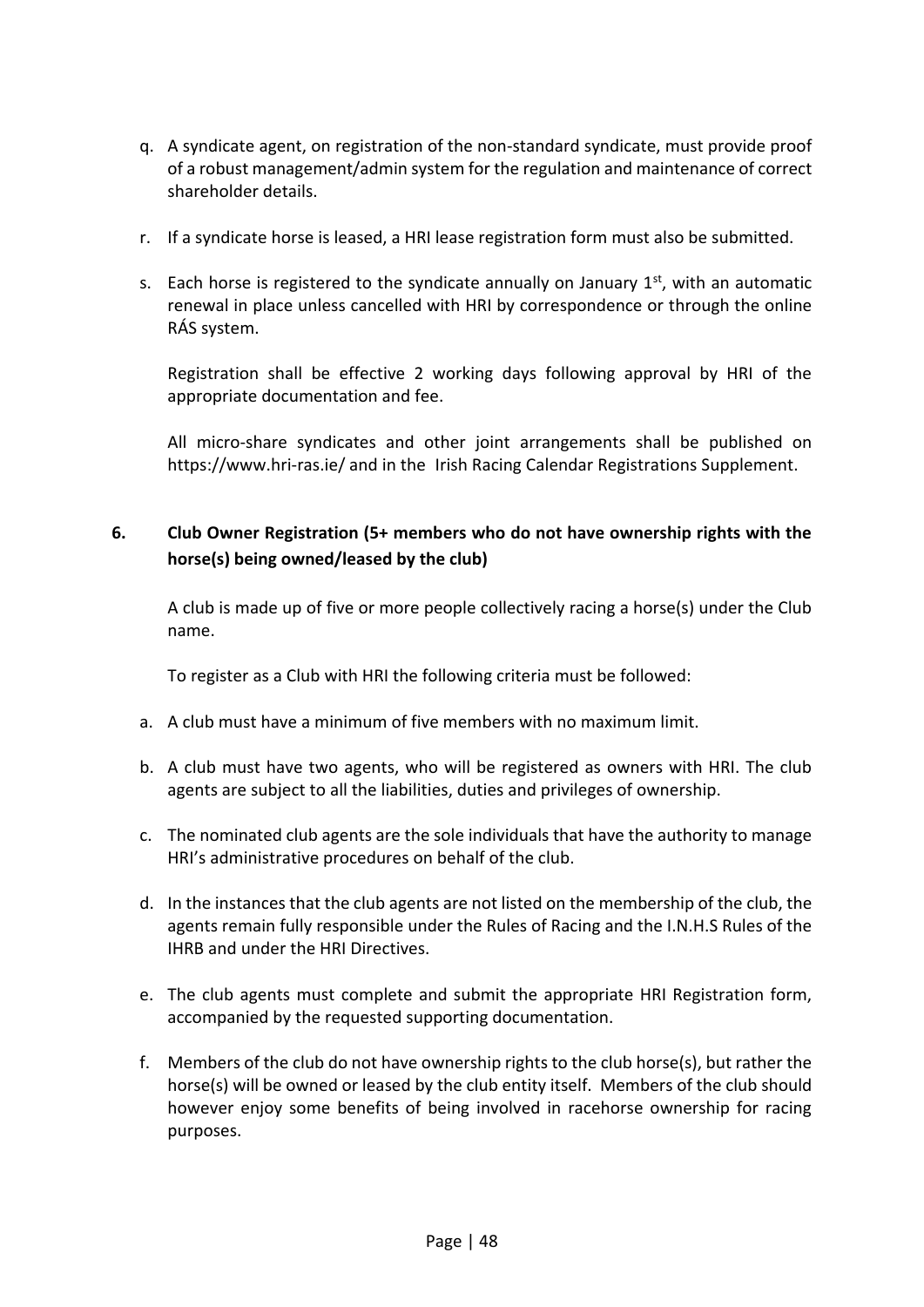- g. The club agents and all members must be 18 years of age or older.
- h. The club agents and all members must not be on the Forfeit/Disqualified List.
- i. The correct registration fee(s) must be submitted.
- j. The club agents must issue a Code of Conduct to each club member and keep a signed and dated copy. The club agent and members are bound by this Code of Conduct. The Code of Conduct for each club must, at a minimum, include what is outlined in HRI's Code of Conduct requirements.
- k. HRI may at any stage update HRI's Code of Conduct requirements. In such instances club agents will be required to update their code of conduct and inform members of any changes.
- l. HRI may request a copy of a signed Code of Conduct at any stage and request that the processes outlined are implemented by all involved. Upon request the signed Code of Conduct must be submitted to HRI within 14 days.
- m. The club agent must be able to supply HRI with a full listing of all members if requested by HRI at any stage. Upon request the full listing of members must be submitted to HRI within 14 days.
- n. A club agent can add or remove individual members from the club on the appropriate documentation. The club agent must notify, in recordable form, the individual member of this amendment.
- o. HRI must be notified immediately if the club is changing agent as must all club members.
- p. If any of the Club's horses are leased, a HRI lease registration form must also be submitted.

Registration shall be effective 2 working days following approval by HRI of the appropriate documentation and fee(s).

All clubs and other joint arrangements shall be published on<https://www.hri-ras.ie/> and in the Irish Racing Calendar Registrations Supplement.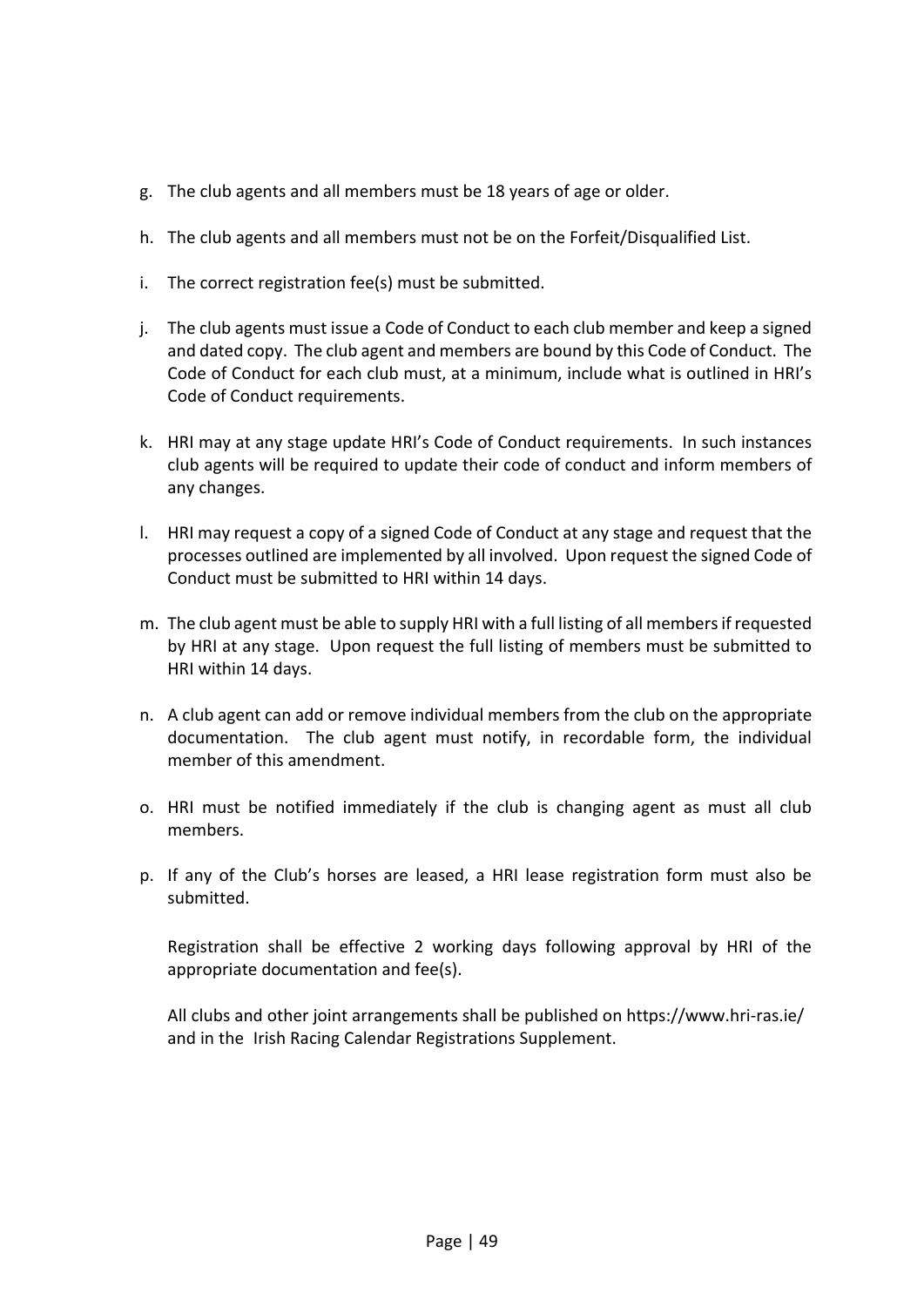#### **7. Company Owner Registration**

To register as a company with HRI the following criteria must be followed:

- a. The company must be a recognised company.
- b. A company agent must be nominated by the directors of the company. The company agent must be a company director or a company secretary. Thereafter the company will only be able to exercise the powers of an owner through the company agent.
- c. The company agent must complete and submit the appropriate HRI registration form, accompanied by the requested supporting documentation.
- d. The registration of a company agent can be cancelled at the request of the company board. A new company agent must be nominated with approval from the directors of the company. The new company agent must submit the required registration documentation.
- e. The submission of the correct registration fee(s).
- f. Where a Company is registered for the purpose of selling shareholdings in horses and/or selling micro-shares in horses to the general public for racing purposes, the company agent must be able to supply HRI with details of all horses owned or leased for racing purposes along with all the shareholders and their shareholdings at the time of registration. Furthermore, the company agent must supply HRI with details of any changes to shareholders, shareholdings and any additional horses and their shareholders and shareholdings during the company registration.
- g. A company agent must be able to supply HRI with a full listing of all shareholders and their shareholdings if required at any stage. Upon request the full listing of shareholders must be submitted to HRI within 14 days.
- h. If shareholders differ in each company horse, then a report for each individual horse must be submitted to HRI.

Registration shall be effective 2 working days following approval by HRI of the appropriate documentation and fee(s).

All company and other joint arrangements shall be published on [https://www.hri](https://www.hri-ras.ie/)[ras.ie/](https://www.hri-ras.ie/) and in the Irish Racing Calendar Registrations Supplement.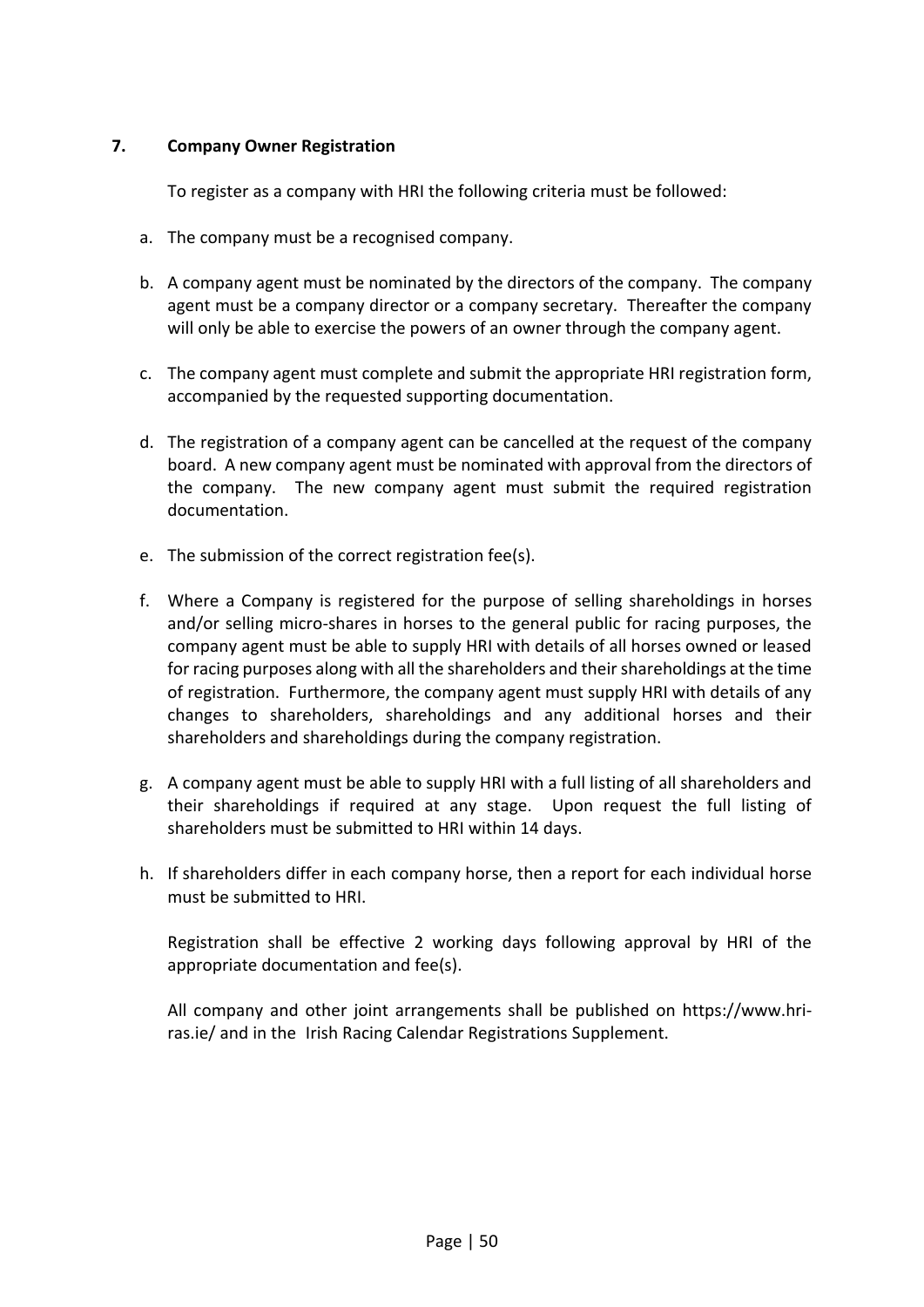#### **8. Lease Registration**

To register a Lease (of a horse) with HRI the following criteria must be followed:

- a. A Lessee and Lessor must complete and submit the appropriate HRI registration form accompanied by the requested supporting documentation.
- b. The Lessee will be deemed to be the sole Owner for racing purposes for the term of the lease.
- c. The Lessee must be 18 years of age or older.
- d. The Lessee must not be on the Forfeit/Disqualified List
- e. The correct registration fee(s) must be submitted.
- f. Each lease is registered annually on January  $1<sup>st</sup>$  with an automatic renewal in place unless cancelled with HRI by correspondence from either the Lessee or Lessor.
- g. The Lessee is liable for the cost of running as outlined on the Lease registration form.
- h. A new Lease registration form must be completed and submitted to HRI should there be any material change to the Lease structure.

All Lease and other joint arrangements shall be published on<https://www.hri-ras.ie/> and in the Irish Racing Calendar Registrations Supplement.

#### **9. Lease in a Horse for a Day**

To register a Lease (in a horse) for a day with HRI the following criteria must be followed:

- a. A Lessee and Lessor must complete and submit the appropriate HRI registration form, accompanied by the requested supporting documentation before the time set for close of declaration of runners.
- b. The Lessee may be any of the following:
	- $\triangleright$  An Individual
	- ➢ Group of People
	- ➢ Company
- c. The Lessee(s) is not deemed to be registered Owners with HRI. The Lease for a day registration is for racecard purposes only.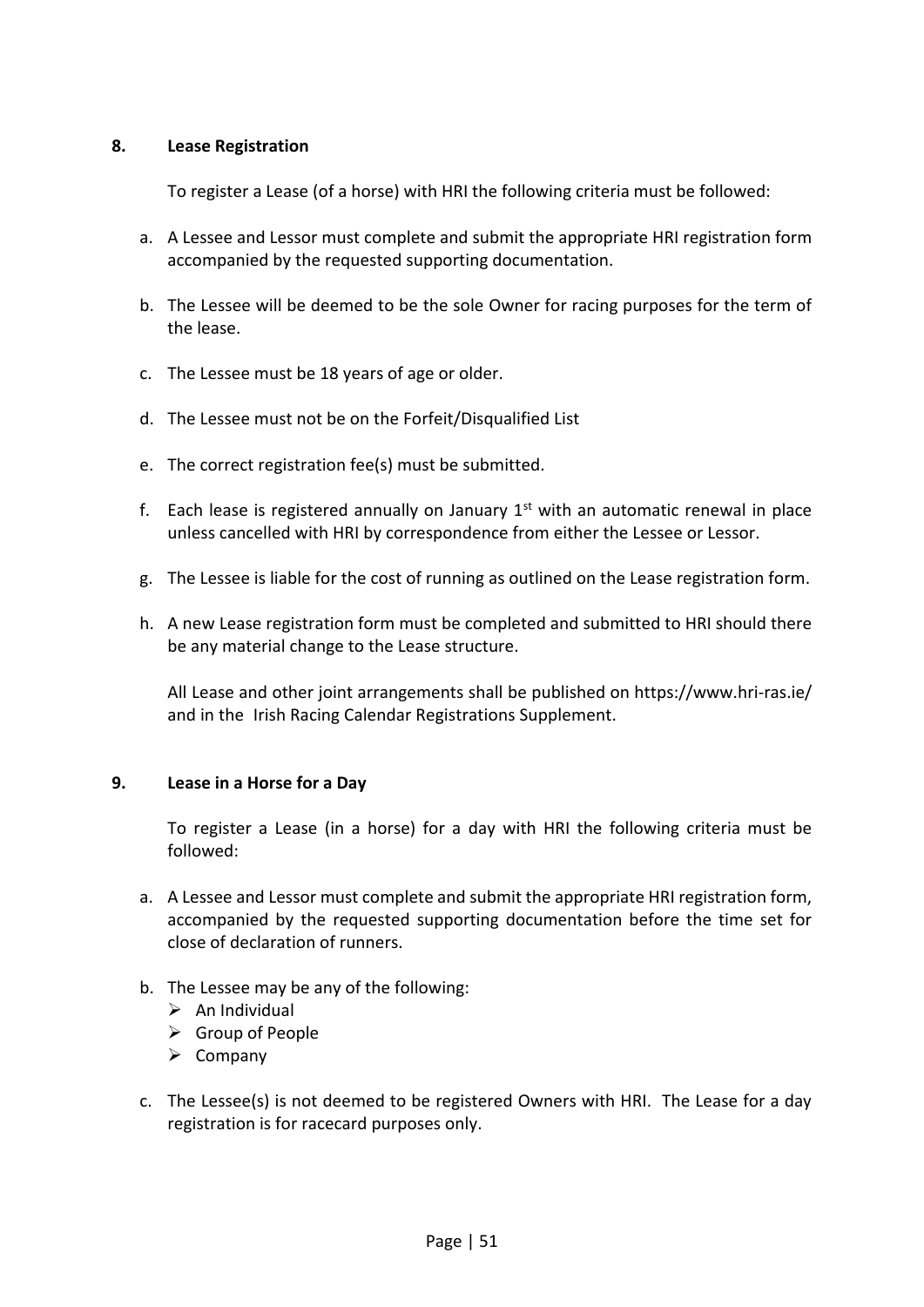- d. The Lessee or any person(s) associated with the Group or Company must not be on the Forfeit/Disqualified List.
- e. The horse shall be leased for one day only specifying the race in which the horse is to run on the Lease for a day registration form.
- f. The horse will run in the name of the Lessee and will carry the colours of the Lessor or any nominated racing colours as approved by HRI.
- g. The Lessor will remain liable for the cost of running and will retain any prizemoney.
- h. In the case of a Group, HRI will have final approval of any Group name to appear on the racecard.
- i. HRI has complete discretion on the approval of a Lease for a day registration application and may withdraw approval for such a registration at any time.

#### **10. Racing Colours**

Racing Colours are unique to each individual Owner and can be registered for the following periods:

- ➢ Annual
- $> 5$  Year
- $\geq 10$  Year
- ➢ Life

To register Racing Colours with HRI the following criteria must be followed:

- a. Racing colours consist of a combination of jacket, sleeves and cap description as laid out in the standard colours description chart.
- b. Where an owner wishes to apply for racing colours where the designs do not conform to all of the usual restrictions as laid out in the standard colours description chart, an application must be made in writing to HRI. A higher fee will be applied (see Directive 12). Any non-standard racing colours that could be perceived to be offensive or inflammatory will not be accepted.
- c. The correct registration fee(s) must be submitted.
- d. To register racing colours the Owner must complete and submit the appropriate HRI registration form accompanied by the requested supporting documentation, thereafter any subsequent racing colours can be registered through the online RÁS system.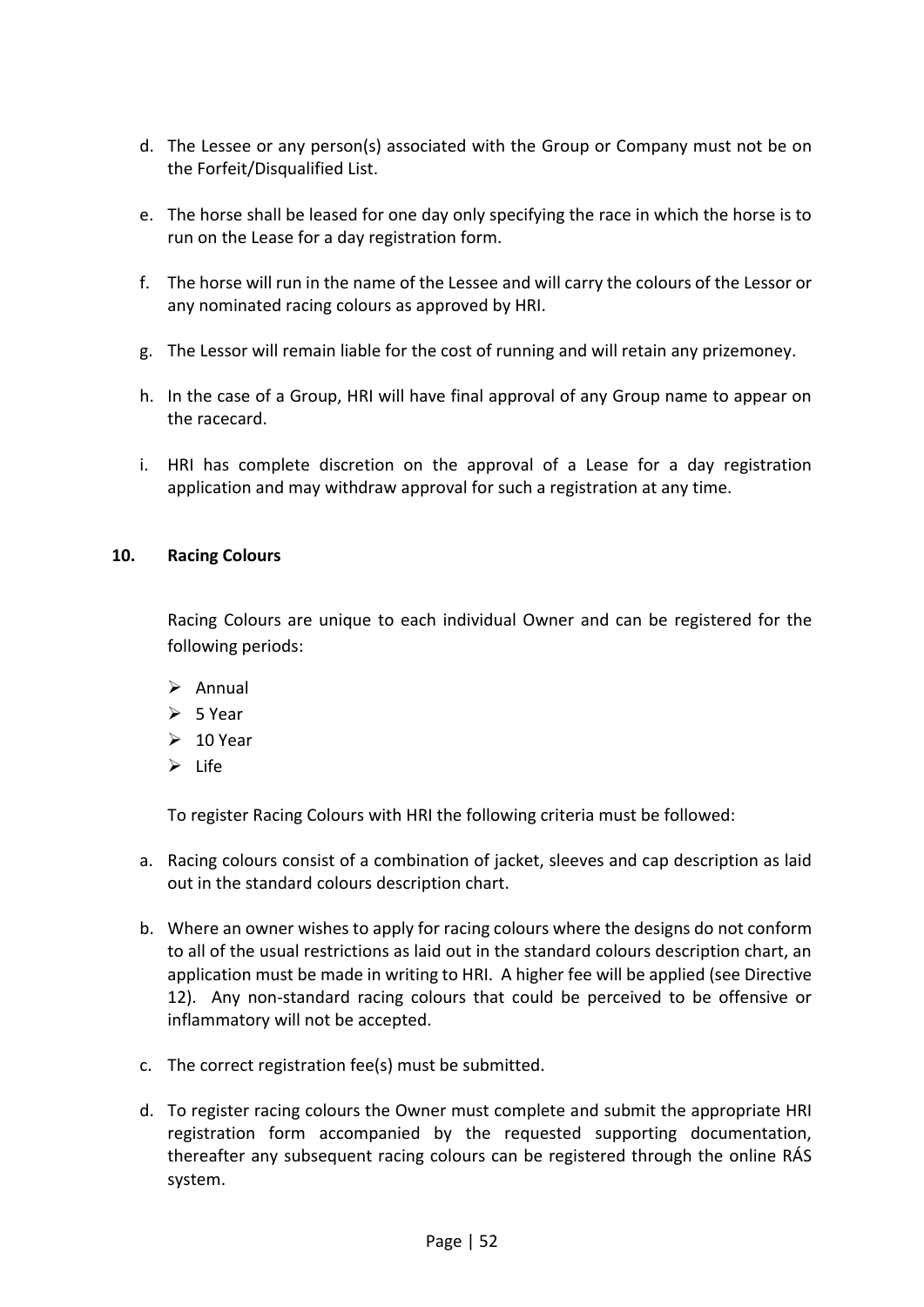- e. Each annual racing colours is registered on January  $1<sup>st</sup>$  with an automatic renewal in place unless cancelled with HRI by correspondence or through the online RÁS system.
- f. Each five/ten year racing colours registration will be due for renewal on the five or ten year anniversary registration date with an automatic renewal in place unless cancelled with HRI by correspondence or through the online RÁS system.
- g. The colours must be distinguishable by the Judge and describable for commentary along with being clearly identifiable for members of the public.
- h. HRI has complete discretion on the approval of any application for racing colours and may withdraw approval at any time.
- i. HRI will have the final decision on the right to any particular set of racing colours.

All Racing Colours, shall be published on<https://www.hri-ras.ie/> and in the Irish Racing Calendar Registrations Supplement.

#### **11. Registration of Change of Racing Ownership**

HRI maintain the register of racehorse owners for the administration of horse racing. In the event of a horse being sold or requiring a change of ownership, notification of the change of ownership must be made to HRI.

- a. All persons associated with the new ownership must be Registered Owners.
- b. Notification can be made through the online RÁS system. Alternatively, the appropriate HRI form(s) must be submitted to HRI with any supporting documentation.

Note: Any non-racing, non-breeding ownership or change of ownership is required to be registered with the relevant Passport Issuing Organisation (PIO) – see <https://www.weatherbys.co.uk/horses-racing/horse-passports/passports-ireland> within 30 days of acquiring a horse. This includes all horses not actively racing or breeding for a period of 30 days or longer (including pre-training, retired animals and mares whose progeny will not be registered with Weatherbys).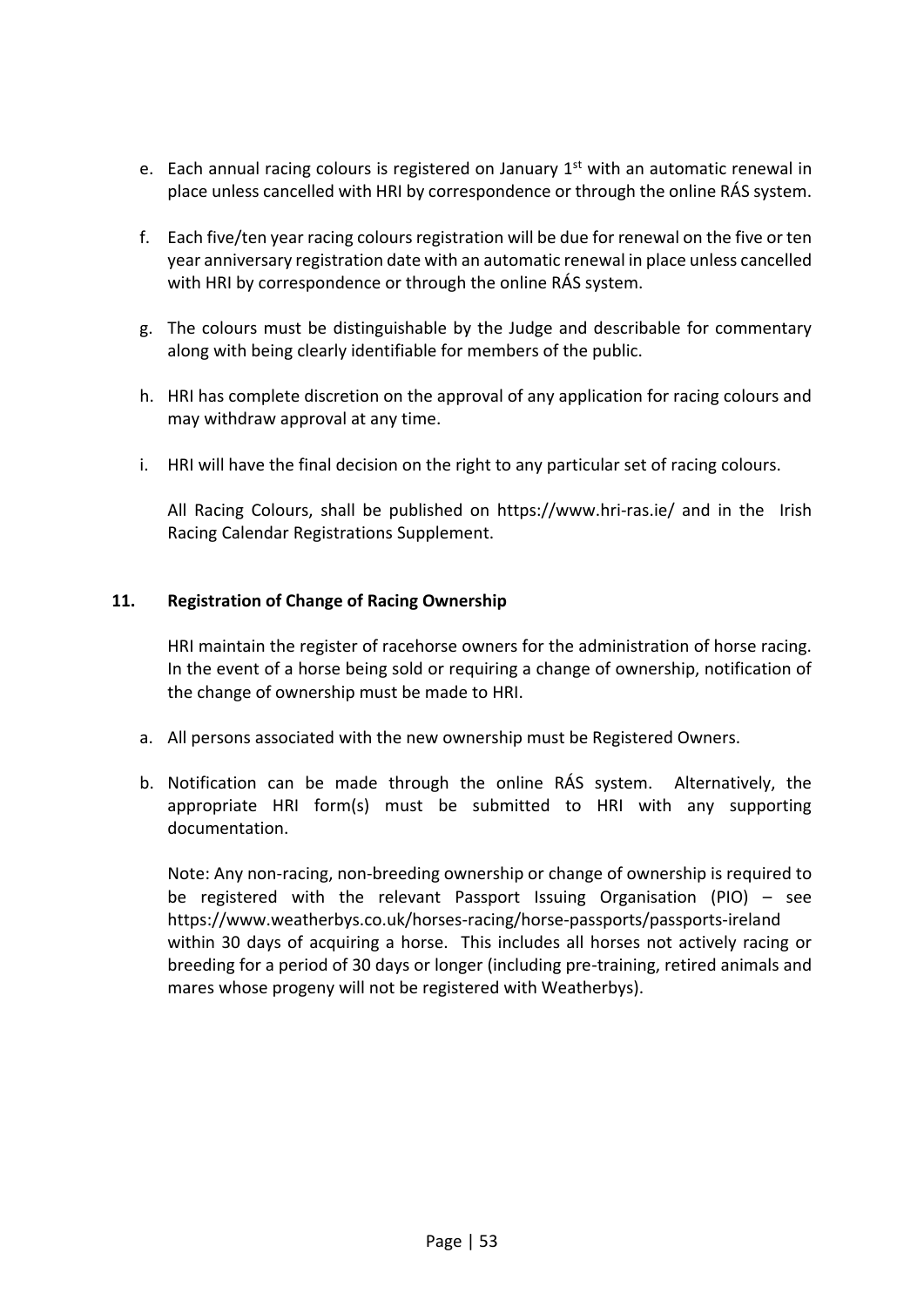#### **12. Sale with Engagements**

- a. In the event of a horse sold, leased or syndicated with active engagements, notification of this sale must be registered with HRI by the deadline set for Rider Nominations for such a race.
- b. All persons associated with the new ownership must be Registered Owners.
- c. The appropriate HRI form(s) must be submitted to HRI with any supporting documentation.
- d. On registration of the Sale, all engagements will pass to the purchaser. In the case of early closing races, the vendor shall be liable for all entrance money, fees and forfeits due at the date of registration of sale. After the registration of sale, the purchaser shall be liable for all entrance money, fees and forfeits, except for those already due.
- e. On the registration of the Sale, all engagements will pass to the purchaser. In standard races, the purchaser shall be liable for all entrance money and fees due.
- f. The horse must not be on the Forfeit/Disqualified list.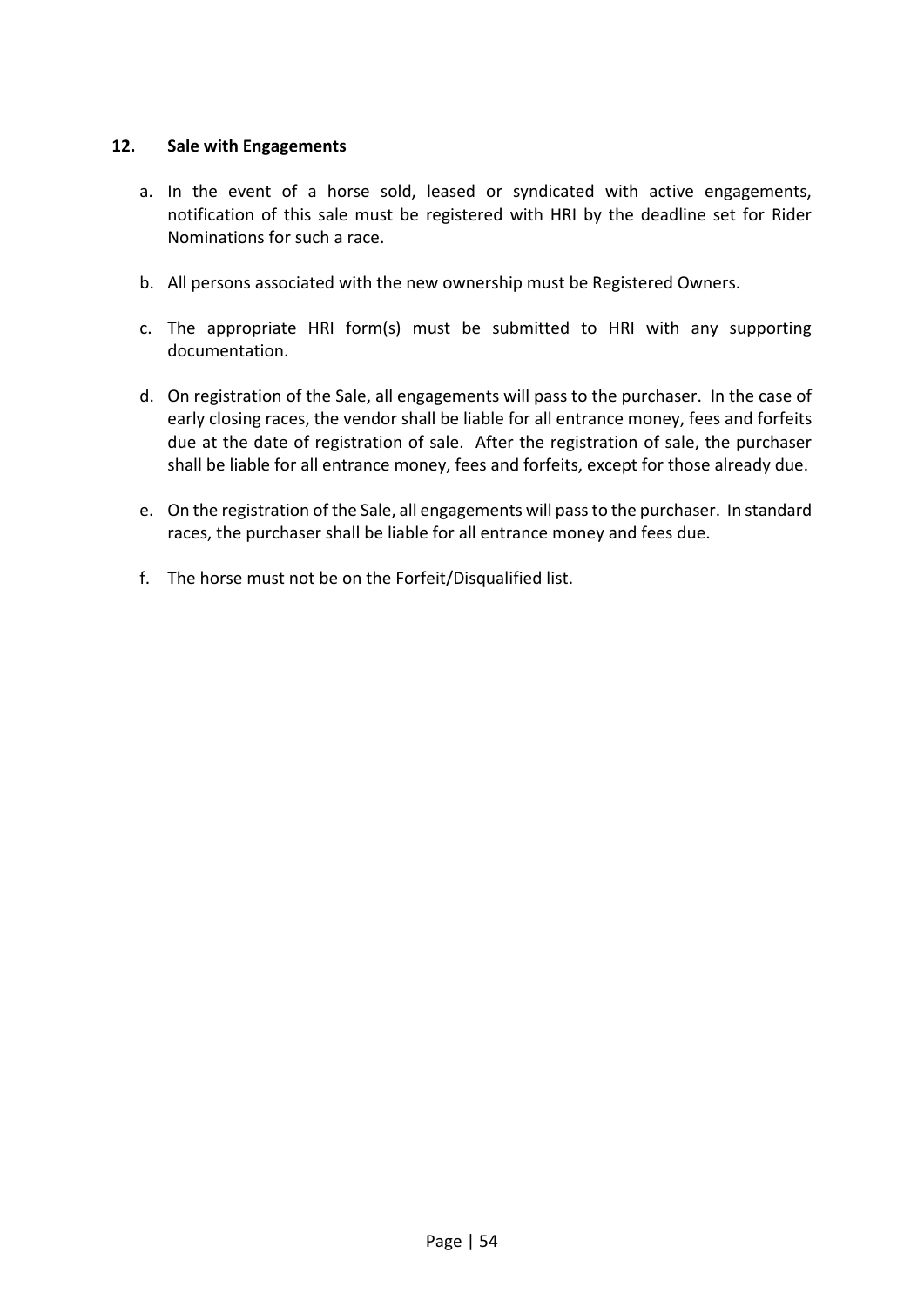#### **Horse Registration and Clearance:**

The conditions of horse names registration and the maintenance thereafter are outlined in Directive 16:

#### **1. HRI Horse Names Register**

- a. In order for a horse to be eligible to race under the Rules of Racing or in Point-to-Points in Ireland, they must be first registered with a unique name. All horse name applications of Irish trained horses are administered by HRI, while name choice approval is governed by Weatherbys and the BHA for inclusion in the Weatherbys General Studbook and must comply with the General Studbook naming rules.
- b. HRI maintains a register of racehorse names for the administration of horse racing in Ireland and reserves the right to request any supporting documentation as required by HRI or Weatherbys/BHA during the naming application or thereafter.
- c. All racehorse naming applications should be submitted to HRI on the HRI Naming Application form along with the horse's passport, markings updates (where applicable) and the relevant registration fee. Please note it is a requirement to submit up-to-date markings for animals foaled outside Ireland and Great Britain.
- d. On application for registration of horse name, the markings on the Passports must be verified by a licensed Irish Trainer or a Veterinary Surgeon as correct by signing the declaration on the naming form. Before signing this declaration, the markings in the passport must be checked against the animal within a recent period from the date of application (no more than three months). Where there is a doubt on the markings or where any discrepancies have been found, new markings must be taken by a Veterinary Surgeon on a Weatherbys Markings Chart.
- e. Where a horse is bred outside of Ireland or Great Britain, markings must be submitted (i.e. markings must be taken by a Veterinary Surgeon on a Weatherbys Markings Chart).
- f. Markings cannot be signed by a Veterinary Surgeon who is either the Owner or the Trainer of the horse, nor a person for whom the Trainer of the horse holds a current Racing Establishment Employee Card.
- g. Where a horse is already named with Weatherbys GSB and may have been imported to Ireland to race here under an Irish licensed trainer, an application to register the name in Ireland must be submitted to HRI on a HRI naming application form, with any supporting documentation as required along with the appropriate fee.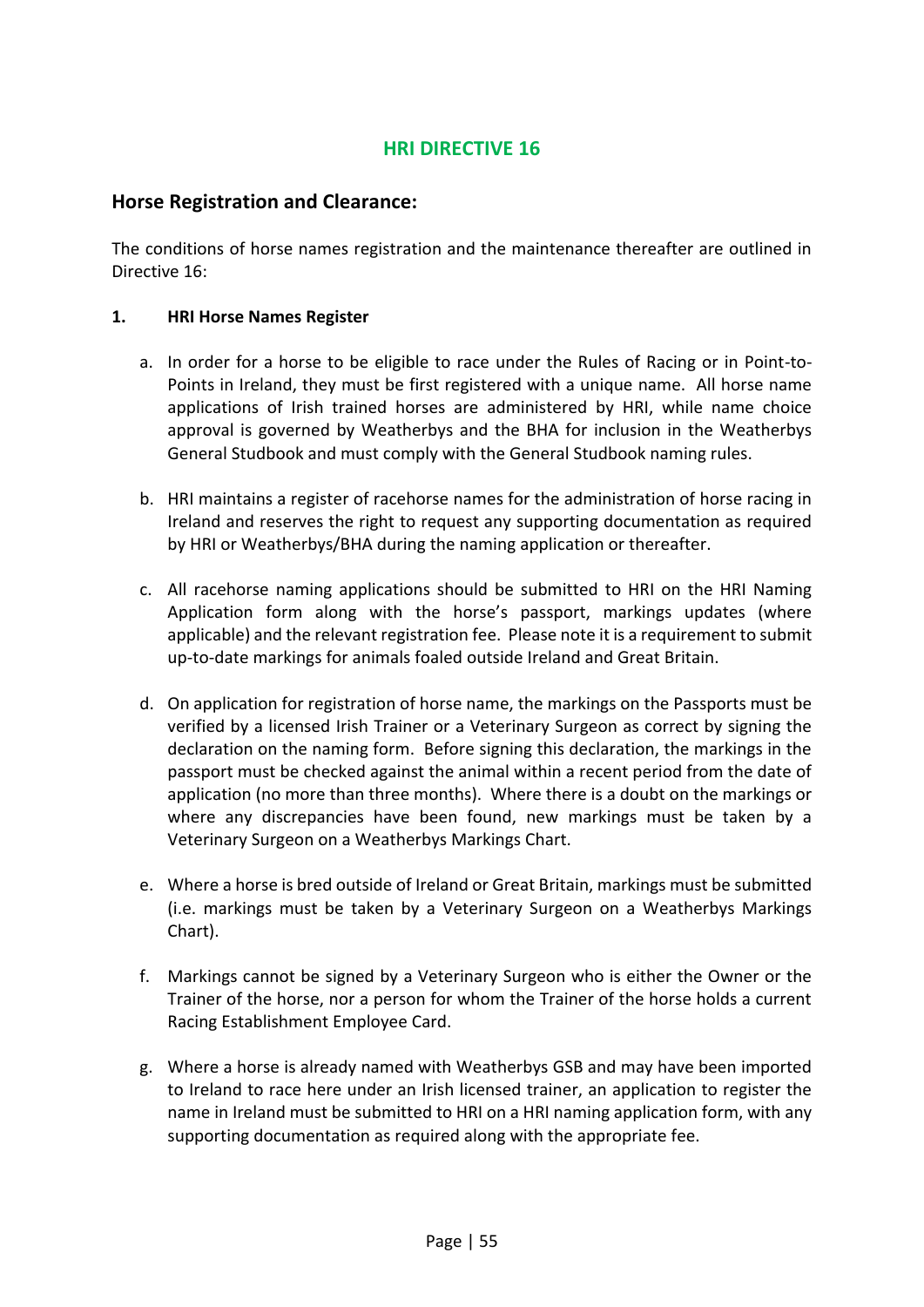- h. Naming Applications which comply with the HRI Directives and the relevant IHRB Rules and are received in HRI up to and including the Thursday of any week will be processed and the name registered on the following Monday.
- i. HRI reserves the right to accept or reject a naming application if the client applying for the name has insufficient funds in their HRI client account or if the client appears on the Forfeit/Disqualified list.
- j. A Change of Name application may only be considered where the horse has not already raced under the original name under the Rules of Racing or in Point-to-Points.

#### **2. Racing Clearance Notification**

The conditions required for HRI to issue a horse racing clearance notification for an Irish trained horse to another Racing Authority are outlined below:

- a. When an Irish trained horse is to travel abroad for the purposes of running in a race, before returning to Ireland, the licensed Trainer must submit a written request to HRI to issue a Racing Clearance Notification (RCN) to the recognised Racing Authority staging the race no later than the day prior to the deadline for declaration (with the exception where the recognised Racing Authority considers all movements regardless of purpose or time frame as permanent).
- b. The RCN will attest that:
	- $\triangleright$  The horse is free or not free, from any restrictions/suspensions which prevent it from racing
	- $\triangleright$  The Trainer is licensed (and not suspended)
	- $\triangleright$  The Owner(s) is registered and does not appear on the Forfeit/Disqualified List. Please note the RCN will not attest to the horse's vaccination history being in order, this remains the Trainer's responsibility.

#### **3. Horses Retired from Racing**

On exiting the racing pool, it is the responsibility of the trainer when returning the horse out of training to record the "Out of training" status as "Retired from Racing" and notify HRI via the RÁS online system of the next keeper of the horse (name and contact details).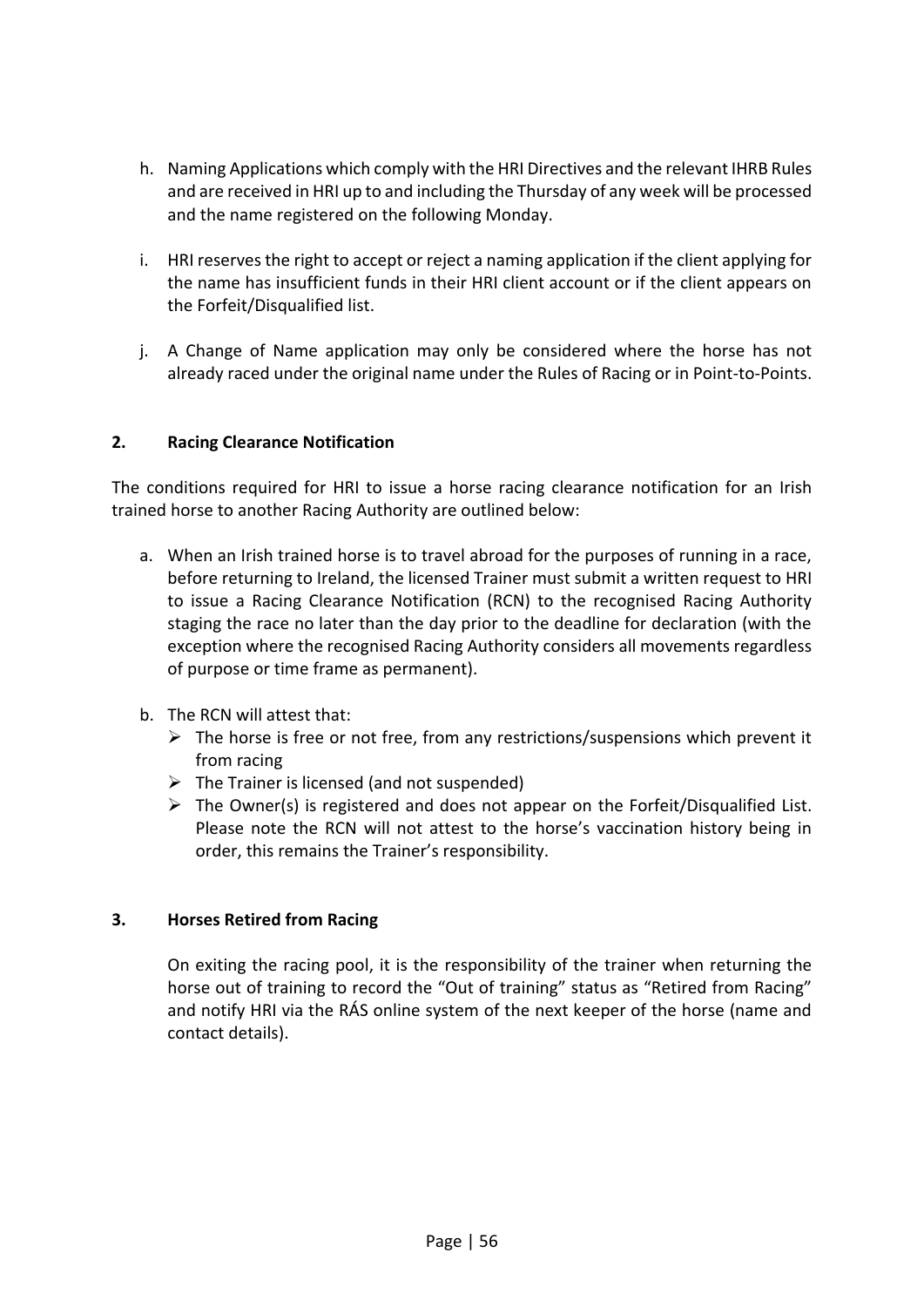## **APPENDIX A**

## **Weight For Age Table Southern Hemisphere Bred Horses : Flat Races**

|                | The Official Scale of Weight, Age & Distance (Flat 2017) - Southern hemisphere bred horses |                |                |                |                |                |                |                |                |                |                         |                |                                                        |              |                |                |                         |                |                          |                |                |                |                |                         |                         |
|----------------|--------------------------------------------------------------------------------------------|----------------|----------------|----------------|----------------|----------------|----------------|----------------|----------------|----------------|-------------------------|----------------|--------------------------------------------------------|--------------|----------------|----------------|-------------------------|----------------|--------------------------|----------------|----------------|----------------|----------------|-------------------------|-------------------------|
| <b>Dist</b>    |                                                                                            |                | Jul            |                | Aug            |                | Sep            |                | Oct            |                | Nov                     |                | <b>Dec</b>                                             | Jan          |                |                | Feb                     |                | Mar                      |                | Apr            |                | May            | June                    |                         |
| (fur)          | Age                                                                                        | $1-5$          | 16-31          | $1 - 14$       | 15-28          | $1 - 15$       | 16-31          | $1 - 15$       | 16-30          | $1 - 15$       | 16 31                   | $1 - 15$       | 16-31                                                  | 1 1 5        | $16-$          | $1 - 15$       | 16-31                   | $1 - 15$       | 16-30                    | 1.15           | 16-31          | $1 - 15$       | 16-30          | $1 - 15$                | $16-$                   |
|                |                                                                                            |                |                |                |                |                |                |                |                |                |                         |                |                                                        |              | 31             |                |                         |                |                          |                |                |                |                |                         | 31                      |
| 5              | $\overline{2}$                                                                             | $\mathbf 0$    | $\mathbf 0$    | 0              | 0              | 0              | 47             | 44             | 41             | 38             | 36                      | 34             | 32                                                     | 30           | 28             | 26             | 24                      | 22             | 20                       | 19             | 18             | 17             | 17             | 16                      | 16                      |
|                | 3                                                                                          | 15             | 15             | 14             | 14             | 13             | 12             | 11             | 10             | 9              | 8                       | $\overline{7}$ | 6                                                      | 5            | $\overline{4}$ | $\overline{3}$ | $\overline{2}$          | $\mathbf{1}$   | $\mathbf{1}$             | $\mathbf 0$    | 0              | $\mathbf 0$    | $\mathbf 0$    | $\mathsf 0$             | $\mathbf 0$             |
| 6              | $\overline{2}$                                                                             | 0              | $\mathbf 0$    | 0              | $\mathbf 0$    | 0              | 0              | 0              | 0              | 44             | 41                      | 38             | 36                                                     | 33           | 31             | 28             | 26                      | 24             | 22                       | 21             | 20             | 19             | 18             | 17                      | 17                      |
|                | 3                                                                                          | 16             | 16             | 15             | 15             | 14             | 13             | 12             | 11             | 10             | 9                       | 8              | $\overline{7}$                                         | 6            | 5              | $\overline{4}$ | 3                       | $\overline{2}$ | $\overline{2}$           |                | 1              | 0              | 0              | 0                       | 0                       |
| $\overline{7}$ | $\overline{2}$                                                                             | 0              | $\mathbf 0$    | 0              | 0              | 0              | 0              | 0              | 0              | 0              | $\mathbf 0$             | 0              | 0                                                      | 38           | 35             | 32             | 30                      | 27             | 25                       | 23             | 22             | 21             | 20             | 19                      | 19                      |
|                | 3                                                                                          | 18             | 18             | 17             | 17             | 16             | 15             | 14             | 13             | 12             | 11                      | 10             | 9                                                      | 8            | $\overline{7}$ | 6              | 5                       | $\overline{4}$ | 3                        | $\overline{2}$ | $\overline{2}$ | $\mathbf{1}$   | 1              | 0                       | 0                       |
| 8              | $\overline{2}$                                                                             | 0              | $\mathbf 0$    | 0              | $\mathbf 0$    | 0              | 0              | $\mathbf 0$    | $\mathbf 0$    | $\mathsf{O}$   | $\mathbf 0$             | 0              | 0                                                      | 0            | 0              | 37             | 34                      | 31             | 28                       | 26             | 24             | 23             | 22             | 21                      | 20                      |
|                | 3                                                                                          | 20             | 20             | 19             | 19             | 18             | 17             | 15             | 14             | 13             | 12                      | 11             | 10                                                     | 9            | 8              | $\overline{7}$ | 6                       | 5              | 4                        | 3              | 3              | $\overline{2}$ | $\overline{2}$ | $\mathbf{1}$            | 1                       |
| 9              | 3                                                                                          | 22             | 22             | 21             | 21             | 20             | 19             | 17             | 15             | 14             | 13                      | 12             | 11                                                     | 10           | 9              | 8              | $\overline{7}$          | 6              | 5                        | 4              | 4              | 3              | 3              | $\overline{2}$          | $\overline{2}$          |
|                | 4                                                                                          | 1              | 1              | 0              | 0              | 0              | $\mathbf{0}$   | 0              | $\mathbf 0$    | 0              | 0                       | 0              | 0                                                      | 0            | 0              | 0              | 0                       | 0              | 0                        | 0              | 0              | 0              | 0              | 0                       | 0                       |
| 10             | 3                                                                                          | 23             | 23             | 22             | 22             | 21             | 20             | 19             | 17             | 15             | 14                      | 13             | 12                                                     | 10           | 9              | 8              | $\overline{\mathbf{z}}$ | 6              | 5                        | 4              | 4              | 3              | 3              | $\overline{2}$          | $\mathbf{2}$            |
|                | 4                                                                                          | $\overline{2}$ | $\overline{2}$ | 1              | $\mathbf{1}$   | 0              | 0              | $\mathbf 0$    | $\mathbf 0$    | $\mathbf 0$    | $\mathbf 0$             | $\mathbf 0$    | 0                                                      | 0            | $\mathbf 0$    | 0              | 0                       | $\mathbf 0$    | 0                        | $\mathbf 0$    | 0              | 0              | $\mathbf 0$    | $\mathbf 0$             | 0                       |
| 11             | 3                                                                                          | 24             | 24             | 23             | 23             | 22             | 21             | 20             | 19             | 17             | 15                      | 14             | 13                                                     | 11           | 10             | 9              | 8                       | $\overline{7}$ | 6                        | 5              | 5              | 4              | 4              | 3                       | 3                       |
|                | 4                                                                                          | $\overline{3}$ | $\overline{3}$ | $\overline{2}$ | $\overline{2}$ | 1              | 1              | $\mathbf 0$    | $\mathbf 0$    | $\mathbf 0$    | $\mathbf 0$             | $\mathbf 0$    | 0                                                      | $\mathbf 0$  | $\mathbf 0$    | 0              | $\mathbf 0$             | $\mathbf 0$    | 0                        | $\mathbf 0$    | 0              | 0              | 0              | $\mathbf 0$             | $\mathbf 0$             |
| 12             | 3                                                                                          | 25             | 25             | 24             | 24             | 23             | 22             | 21             | 20             | 19             | 17                      | 15             | 14                                                     | 12           | 11             | 10             | 9                       | 8              | $\overline{\phantom{a}}$ | 6              | 6              | 5              | 5              | 4                       | 4                       |
|                | 4                                                                                          | $\overline{4}$ | $\overline{4}$ | 3              | 3              | $\overline{2}$ | $\overline{2}$ | 1              | $\mathbf{1}$   | 0              | 0                       | 0              | 0                                                      | 0            | $\mathbf 0$    | 0              | 0                       | $\mathbf 0$    | 0                        | 0              | 0              | 0              | 0              | 0                       | 0                       |
| 13             | 3                                                                                          | 26             | 26             | 25             | 25             | 24             | 23             | 22             | 21             | 20             | 19                      | 17             | 15                                                     | 13           | 11             | 10             | 9                       | 8              | $\overline{7}$           | 6              | 6              | 5              | 5              | 4                       | 4                       |
|                | 4                                                                                          | 5              | 5              | 4              | 4              | 3              | 3              | $\overline{2}$ | $\mathbf{1}$   | 0              | 0                       | 0              | 0                                                      | 0            | $\mathbf 0$    | 0              | 0                       | $\mathbf 0$    | 0                        | 0              | 0              | 0              | $\mathbf 0$    | 0                       | 0                       |
| 14             | 3                                                                                          | 27             | 27             | 26             | 26             | 25             | 24             | 23             | 22             | 21             | 20                      | 18             | 16                                                     | 14           | 12             | 11             | 10                      | 9              | 8                        | $\overline{7}$ | $\overline{7}$ | 6              | 6              | 5                       | 5                       |
|                | 4                                                                                          | 6              | 6              | 5              | 5              | $\overline{4}$ | 4              | $\overline{3}$ | $\overline{2}$ | $\mathbf{1}$   | 0                       | $\mathbf 0$    | $\mathbf 0$                                            | 0            | 0              | 0              | 0                       | 0              | 0                        | 0              | 0              | 0              | 0              | 0                       | 0                       |
| 15             | 3                                                                                          | 28             | 28             | 27             | 27             | 26             | 25             | 24             | 23             | 22             | 21                      | 19             | 17                                                     | 15           | 13             | 12             | 11                      | 10             | 9                        | 8              | $\overline{7}$ | 6              | 6              | 5                       | 5                       |
|                | 4                                                                                          | 6              | 6              | 5              | 5              | 4              | 4              | $\overline{3}$ | 3              | $\overline{2}$ | 1                       | $\mathbf 0$    | 0                                                      | $\mathbf 0$  | $\mathbf 0$    | $\Omega$       | $\mathbf 0$             | $\mathbf 0$    | $\mathbf 0$              | 0              | 0              | 0              | 0              | 0                       | 0                       |
| 16             | 3                                                                                          | 29             | 29             | 28             | 28             | 27             | 26             | 25             | 24             | 23             | 22                      | 21             | 19                                                     | 17           | 15             | 13             | 12                      | 11             | 10                       | 9              | 8              | $\overline{7}$ | $\overline{7}$ | 6                       | 6                       |
|                | 4                                                                                          | $\overline{7}$ | $\overline{7}$ | 6              | 6              | 5              | 5              | $\overline{4}$ | $\overline{4}$ | 3              | $\overline{2}$          | 1              | 0                                                      | 0            | $\mathbf 0$    | $\mathbf 0$    | 0                       | 0              | 0                        | 0              | 0              | 0              | 0              | 0                       | 0                       |
| 18             | 3                                                                                          | 31             | 31             | 30             | 30             | 29             | 28             | 27             | 26             | 25             | 24                      | 23             | 21                                                     | 19           | 17             | 15             | 13                      | 12             | 11                       | 10             | 9              | 8              | $\overline{7}$ | 6                       | 6                       |
|                | 4                                                                                          | 8              | 8              | $\overline{7}$ | $\overline{7}$ | 6              | 6              | 5              | 5              | 4              | 3                       | $\overline{2}$ | $\mathbf{1}$                                           | 0            | $\mathbf 0$    | 0              | 0                       | $\mathbf 0$    | 0                        | 0              | 0              | 0              | 0              | 0                       | 0                       |
| 20             | 3                                                                                          | 33             | 33             | 32             | 32             | 31             | 30             | 29             | 28             | 27             | 26                      | 25             | 23                                                     | 21           | 19             | 17             | 15                      | 13             | 12                       | 11             | 10             | 9              | 8              | $\overline{\mathbf{z}}$ | $\overline{\mathbf{z}}$ |
|                | 4                                                                                          | 9              | 9              | 8              | 8              | $\overline{7}$ | $\overline{7}$ | 6              | 6              | $\overline{5}$ | $\overline{\mathbf{A}}$ | $\mathbf{3}$   | $\overline{2}$                                         | $\mathbf{1}$ | $\mathbf 0$    | 0              | 0                       | $\mathbf 0$    | 0                        | $\mathbf 0$    | 0              | 0              | 0              | 0                       | 0                       |
|                |                                                                                            |                |                |                |                |                |                |                |                |                |                         |                | Note: changes from the previous year are shown in bold |              |                |                |                         |                |                          |                |                |                |                |                         |                         |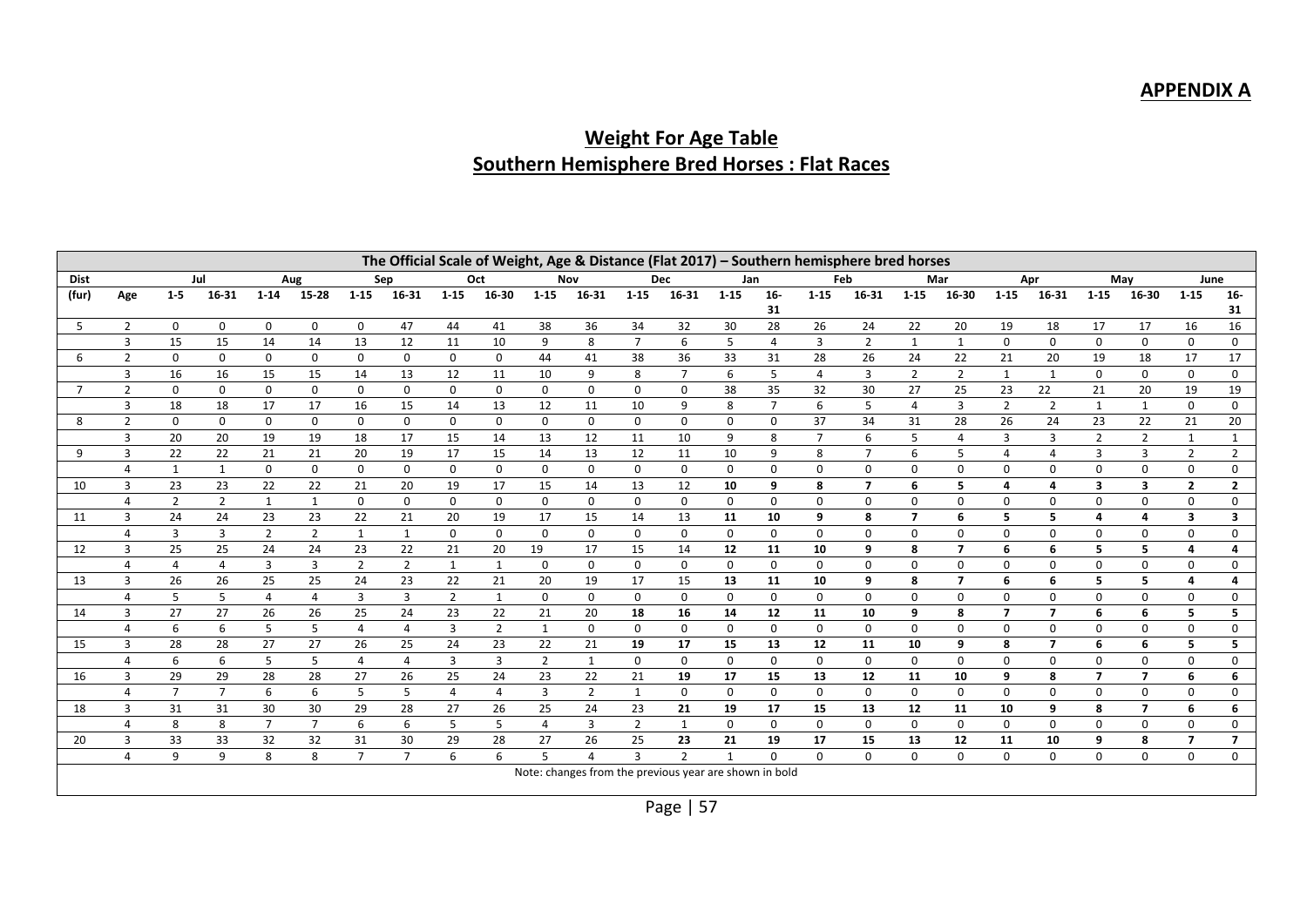## **APPENDIX B**

**IRE - Weight-For-Age scale**

#### **Rules of Racing (Flat)**

|          |                               |                                |                           |                          |                           |                                   | TURF CLUB SCALE OF WEIGHT FOR AGE |                                             |                                             |                           |                          |                                |                                |                       |                           | <b>RULES OF RACING</b>    |                           |                                             |                                                                                                                                           |                      |                               |                                   |                               |                                             |                               |
|----------|-------------------------------|--------------------------------|---------------------------|--------------------------|---------------------------|-----------------------------------|-----------------------------------|---------------------------------------------|---------------------------------------------|---------------------------|--------------------------|--------------------------------|--------------------------------|-----------------------|---------------------------|---------------------------|---------------------------|---------------------------------------------|-------------------------------------------------------------------------------------------------------------------------------------------|----------------------|-------------------------------|-----------------------------------|-------------------------------|---------------------------------------------|-------------------------------|
|          |                               |                                |                           |                          |                           |                                   |                                   |                                             |                                             |                           |                          |                                |                                |                       |                           |                           |                           |                                             | Expressed as the number of pounds that is deemed the average horse in each group falls short of maturity at different dates and distances |                      |                               |                                   |                               |                                             |                               |
|          |                               | <b>JAN</b>                     |                           | FEB                      |                           | <b>MAR</b>                        |                                   |                                             | <b>APR</b>                                  | MAY                       |                          | <b>JUN</b>                     |                                | JUL                   |                           | AUG                       |                           | <b>SEP</b>                                  |                                                                                                                                           | OCT                  |                               | <b>NOV</b>                        |                               | DEC                                         |                               |
| Furlongs | Age                           | $1 - 15$                       | 16-31                     | $1 - 15$                 | $16+$                     | $1 - 15$                          | $16 - 31$                         | $1 - 15$                                    | $16 - 30$                                   | $1 - 15$                  | 16-31                    | $1 - 15$                       | $16 - 30$                      | $1 - 15$              | $16-31$                   | $1 - 15$                  | $16-31$                   | $1 - 15$                                    | $16 - 30$                                                                                                                                 | $1 - 15$             | $16-31$                       | $1 - 15$                          | $16 - 30$                     | $1 - 15$                                    | $16-31$                       |
| 5        |                               | $\overline{\phantom{a}}$       | $\sim$                    | $\sim$                   | $\sim$                    | $\sim$                            | 47                                | 44                                          |                                             | 38                        | 36                       | 34                             | 32                             |                       | 28                        | 26                        | 24                        | 22                                          | 20                                                                                                                                        | 19                   | 18                            | 17                                | 17                            | 16                                          | 16                            |
|          | 2<br>3                        | 15                             | 15                        | 14                       | 14                        | 13                                | 12                                | 11                                          | 41<br>10                                    | 9                         | 8                        | $\overline{7}$                 | 6                              | 30<br>$5\overline{)}$ | $\overline{4}$            | 3                         | $\overline{2}$            | $\overline{1}$                              | $\overline{1}$                                                                                                                            | $\sim$               | $\sim$                        | $\sim$                            | $\overline{\phantom{a}}$      | $\sim$                                      | $\sim$                        |
|          |                               |                                |                           |                          |                           |                                   |                                   |                                             |                                             |                           |                          |                                |                                |                       |                           |                           |                           |                                             |                                                                                                                                           |                      |                               |                                   |                               |                                             |                               |
| 6        | 2<br>3                        | $\overline{\phantom{a}}$<br>16 | $\overline{a}$<br>16      | $\sim$<br>15             | 15                        | $\overline{a}$<br>$\overline{14}$ | $\overline{\phantom{a}}$<br>13    | $\overline{\phantom{a}}$<br>$\overline{12}$ | $\overline{\phantom{a}}$<br>$\overline{11}$ | 44<br>10                  | 41<br>9                  | 38<br>8                        | 36<br>$\overline{7}$           | 33<br>6               | 31<br>5                   | 28<br>$\overline{4}$      | 26<br>3                   | 24<br>2                                     | 22<br>$\overline{2}$                                                                                                                      | 21<br>$\overline{1}$ | 20<br>$\overline{1}$          | 19<br>$\sim$                      | 18<br>$\sim$                  | 17<br>$\sim$                                | 17<br>$\sim$                  |
|          |                               |                                |                           |                          |                           |                                   |                                   |                                             |                                             |                           |                          |                                |                                |                       |                           |                           |                           |                                             |                                                                                                                                           |                      |                               |                                   |                               |                                             |                               |
| 7        | $\overline{2}$<br>3           | $\sim$<br>18                   | $\sim$<br>$\overline{18}$ | $\sim$<br>17             | $\sim$<br>$\overline{17}$ | $\sim$<br>16                      | $\sim$<br>15                      | $\sim$<br>$\overline{14}$                   | $\sim$<br>$\overline{13}$                   | $\sim$<br>$\overline{12}$ | $\sim$<br>11             | $\overline{\phantom{a}}$<br>10 | $\sim$<br>9                    | 38<br>8               | 35<br>$\overline{7}$      | 32<br>6                   | 30<br>5                   | 27<br>$\overline{4}$                        | 25<br>3                                                                                                                                   | 23<br>2              | 22<br>$\overline{2}$          | $\overline{21}$<br>$\overline{1}$ | 20<br>$\overline{1}$          | 19<br>$\sim$                                | 19<br>$\sim$                  |
|          |                               |                                |                           |                          |                           |                                   |                                   |                                             |                                             |                           |                          |                                |                                |                       |                           |                           |                           |                                             |                                                                                                                                           |                      |                               |                                   |                               |                                             |                               |
| 8        | $\overline{2}$                | $\overline{\phantom{a}}$       | $\overline{\phantom{a}}$  | $\overline{\phantom{a}}$ | $\sim$                    | $\sim$                            | $\overline{\phantom{a}}$          | $\sim$                                      | $\sim$                                      | $\overline{\phantom{a}}$  | $\overline{\phantom{a}}$ | $\overline{\phantom{a}}$       | $\sim$                         | $\sim$                | $\sim$                    | 37                        | 34                        | 31                                          | 28                                                                                                                                        | 26                   | 24                            | 23                                | 22                            | 21                                          | 20                            |
|          | 3                             | 20                             | 20                        | 19                       | 19                        | 18                                | $\overline{17}$                   | 15                                          | 14                                          | 13                        | 12                       | 11                             | 10                             | 9                     | 8                         | $\overline{7}$            | 6                         | 5                                           | $\overline{4}$                                                                                                                            | 3                    | 3                             | 2                                 | 2                             | $\overline{1}$                              | $\mathbf{1}$                  |
| 9        | 3                             | 22                             | 22                        | 21                       | 21                        | 20                                | 19                                | 17                                          | 15                                          | 14                        | 13                       | 12                             | 11                             | 10                    | 9                         | 8                         | $\overline{7}$            | 6                                           | 5                                                                                                                                         | 4                    | 4                             | 3                                 | 3                             | $\overline{2}$                              | $\overline{2}$                |
|          | $\Delta$                      |                                | $\overline{1}$            | $\sim$                   | $\sim$                    | $\sim$                            | $\overline{\phantom{a}}$          | $\blacksquare$                              | $\sim$                                      | $\overline{\phantom{a}}$  | $\sim$                   | $\sim$                         | $\sim$                         | $\sim$                | $\sim$                    | $\sim$                    | $\sim$                    | $\overline{\phantom{a}}$                    | $\sim$                                                                                                                                    | $\sim$               | $\overline{\phantom{a}}$      | $\overline{\phantom{a}}$          |                               | $\overline{\phantom{a}}$                    | $\overline{\phantom{a}}$      |
| 10       | 3                             | 23                             | 23                        | 22                       | 22                        | 21                                | 20                                | 19                                          | 17                                          | 15                        | 14                       | 13                             | 12                             | 10 <sup>°</sup>       | 9                         | 8                         |                           | 6                                           | 5                                                                                                                                         | 4                    | 4                             | 3                                 | 3                             | $\overline{2}$                              | $\overline{2}$                |
|          | $\overline{4}$                |                                | -1                        | $\sim$                   | a.                        | $\sim$                            | $\sim$                            | $\sim$                                      | $\sim$                                      | $\sim$                    | $\sim$                   | $\sim$                         | $\sim$                         | $\sim$                | $\sim$                    | $\sim$                    | $\overline{\phantom{a}}$  | $\sim$                                      | $\sim$                                                                                                                                    | $\sim$               | $\sim$                        | $\sim$                            | $\sim$                        | $\sim$                                      | $\sim$                        |
| 11       | 3                             | 24                             | 24                        | 23                       | 23                        | 22                                | 21                                | 20                                          | 19                                          | 17                        | 15                       | 14                             | 13                             | 11                    | 10 <sup>°</sup>           | 9                         | 8                         | 7                                           | 6                                                                                                                                         | $5^{\circ}$          | 5                             | $\overline{4}$                    | $\overline{4}$                | $\mathbf{3}$                                | $\mathbf{3}$                  |
|          | $\boldsymbol{\Delta}$         | $\overline{2}$                 | $\overline{2}$            | $\blacksquare$           | -1                        | $\sim$                            | $\sim$                            | $\sim$                                      | $\sim$                                      | $\sim$                    | $\sim$                   | $\sim$                         | $\sim$                         | $\sim$                | $\sim$                    | $\sim$                    | $\sim$                    | $\sim$                                      | $\sim$                                                                                                                                    | $\sim$               | $\sim$                        | $\sim$                            | $\sim$                        | $\sim$                                      | $\sim$                        |
| 12       | 3                             | 25                             | 25                        | 24                       | 24                        | 23                                | 22                                | 21                                          | 20                                          | 19                        | 17                       | 15                             | 14                             | 12                    | 11                        | 10                        | 9                         | 8                                           | $\overline{7}$                                                                                                                            | 6                    | 6                             | 5                                 | $5^{\circ}$                   | $\overline{4}$                              | $\overline{4}$                |
|          | 4                             | 3                              | 3                         | $\overline{2}$           | $\overline{2}$            | -1                                | $\overline{1}$                    | $\sim$                                      | o.                                          | $\overline{\phantom{a}}$  | $\sim$                   | $\sim$                         | $\sim$                         | $\sim$                | $\sim$                    | $\sim$                    | $\sim$                    | $\blacksquare$                              | $\overline{\phantom{a}}$                                                                                                                  | $\sim$               | $\overline{\phantom{a}}$      | $\overline{\phantom{a}}$          | $\overline{\phantom{a}}$      | $\sim$                                      | $\sim$                        |
| 13       | 3                             | 26                             | $\overline{26}$           | $\overline{25}$          | 25                        | 24                                | $\overline{23}$                   | $\overline{22}$                             | 21                                          | 20                        | 19                       | 17                             | 15                             | 13                    | 11                        | 10                        | 9                         | 8                                           |                                                                                                                                           | 6                    | 6                             | 5                                 | 5                             | $\overline{4}$                              |                               |
|          | $\overline{\Delta}$           | 3                              | $\mathbf{3}$              | $\overline{2}$           | $\overline{2}$            | $\blacktriangleleft$              | -1                                | $\sim$                                      | n.                                          | $\sim$                    | $\sim$                   | $\sim$                         | $\sim$                         | $\sim$                | $\sim$                    | $\sim$                    | $\sim$                    | $\sim$                                      | $\sim$                                                                                                                                    | $\sim$               | $\sim$                        | $\sim$                            | $\sim$                        | $\sim$                                      |                               |
|          |                               |                                | 27                        | 26                       |                           | 25                                | 24                                | 23                                          | 22                                          | 21                        | 20                       |                                |                                |                       |                           |                           |                           |                                             |                                                                                                                                           | 7                    | 7                             |                                   | 6                             |                                             |                               |
| 14       | 3<br>$\boldsymbol{\varDelta}$ | 27<br>$\overline{4}$           | $\overline{4}$            | 3                        | 26<br>$\mathbf{3}$        | $\overline{2}$                    | $\overline{2}$                    | $\blacktriangleleft$                        | $\overline{1}$                              | $\sim$                    | $\sim$                   | 18<br>$\sim$                   | 16<br>$\sim$                   | 14<br>$\sim$          | 12 <sup>°</sup><br>$\sim$ | 11<br>$\sim$              | 10<br>$\sim$              | 9<br>$\sim$                                 | 8<br>$\sim$                                                                                                                               | $\sim$               | $\sim$                        | 6<br>$\sim$                       | $\overline{\phantom{a}}$      | 5<br>$\sim$                                 | 5<br>$\sim$                   |
|          |                               |                                |                           |                          |                           |                                   |                                   |                                             |                                             |                           |                          |                                |                                |                       |                           |                           |                           |                                             |                                                                                                                                           |                      |                               |                                   |                               |                                             |                               |
| 15       | 3<br>$\boldsymbol{\Delta}$    | 28<br>$\overline{4}$           | 28<br>$\overline{4}$      | 27<br>3                  | 27<br>$\mathbf{3}$        | 26<br>$\overline{2}$              | 25<br>$\overline{2}$              | 24<br>$\overline{1}$                        | 23<br>$\overline{1}$                        | 22<br>$\sim$              | 21                       | 19<br>$\sim$                   | 17<br>$\sim$                   | 15<br>$\blacksquare$  | 13<br>$\blacksquare$      | 12 <sup>2</sup><br>$\sim$ | 11<br>$\sim$              | 10 <sup>°</sup><br>$\overline{\phantom{a}}$ | 9<br>$\sim$                                                                                                                               | 8<br>$\sim$          | $\overline{7}$<br>$\sim$      | 6<br>$\overline{\phantom{a}}$     | 6<br>$\overline{\phantom{a}}$ | $5\phantom{.0}$<br>$\sim$                   | $5^{\circ}$<br>$\sim$         |
|          |                               |                                |                           |                          |                           |                                   |                                   |                                             |                                             |                           |                          |                                |                                |                       |                           |                           |                           |                                             |                                                                                                                                           |                      |                               |                                   |                               |                                             |                               |
| 16       | 3                             | 29<br>5                        | 29<br>$\sqrt{5}$          | 28<br>4                  | 28<br>$\overline{4}$      | 27<br>3                           | 26<br>3                           | 25<br>$\overline{2}$                        | 24<br>$\overline{2}$                        | 23                        | 22                       | 21<br>$\sim$                   | 19<br>$\overline{\phantom{a}}$ | 17<br>$\sim$          | 15<br>$\sim$              | 13<br>$\sim$              | 12 <sup>2</sup><br>$\sim$ | 11<br>$\sim$                                | 10<br>$\sim$                                                                                                                              | 9<br>$\sim$          | 8<br>$\overline{\phantom{a}}$ | $\overline{\phantom{a}}$          | $\sim$                        | $6\phantom{1}6$<br>$\overline{\phantom{a}}$ | 6<br>$\overline{\phantom{a}}$ |
|          |                               |                                |                           |                          |                           |                                   |                                   |                                             |                                             |                           |                          |                                |                                |                       |                           |                           |                           |                                             |                                                                                                                                           |                      |                               |                                   |                               |                                             |                               |
| 18       | 3                             | 31                             | 31                        | 30                       | 30                        | 29                                | $\overline{28}$                   | 27                                          | 26                                          | 25                        | 24                       | 23                             | 21                             | 19                    | 17                        | 15                        | 13 <sup>°</sup>           | 12 <sup>2</sup>                             | 11                                                                                                                                        | 10 <sup>°</sup>      | 9                             | 8                                 |                               | 6                                           | 6                             |
|          | $\boldsymbol{\Delta}$         | 5                              | $5\overline{5}$           | $\overline{4}$           | $\overline{4}$            | $\mathbf{3}$                      | 3                                 | $\overline{2}$                              | $\overline{2}$                              | 1                         | -1                       | $\sim$                         | $\sim$                         | $\sim$                | $\sim$                    | $\sim$                    | $\sim$                    | $\sim$                                      | $\sim$                                                                                                                                    | $\sim$               | $\sim$                        | $\sim$                            | $\overline{\phantom{a}}$      | $\sim$                                      | $\sim$                        |
| 20       | 3                             | 33                             | 33                        | 32                       | 32                        | 31                                | 30                                | 29                                          | 28                                          | 27                        | 26                       | 25                             | 23                             | 21                    | 19                        | 17                        | 15                        | 13                                          | 12                                                                                                                                        |                      |                               |                                   |                               |                                             |                               |
|          | $\Delta$                      | 6                              | 6                         | 5                        | 5 <sup>5</sup>            | $\overline{4}$                    | 4                                 | 3                                           | 3                                           | $\overline{2}$            | $\overline{2}$           | $\overline{1}$                 | 1                              |                       |                           |                           |                           |                                             |                                                                                                                                           |                      |                               |                                   |                               |                                             |                               |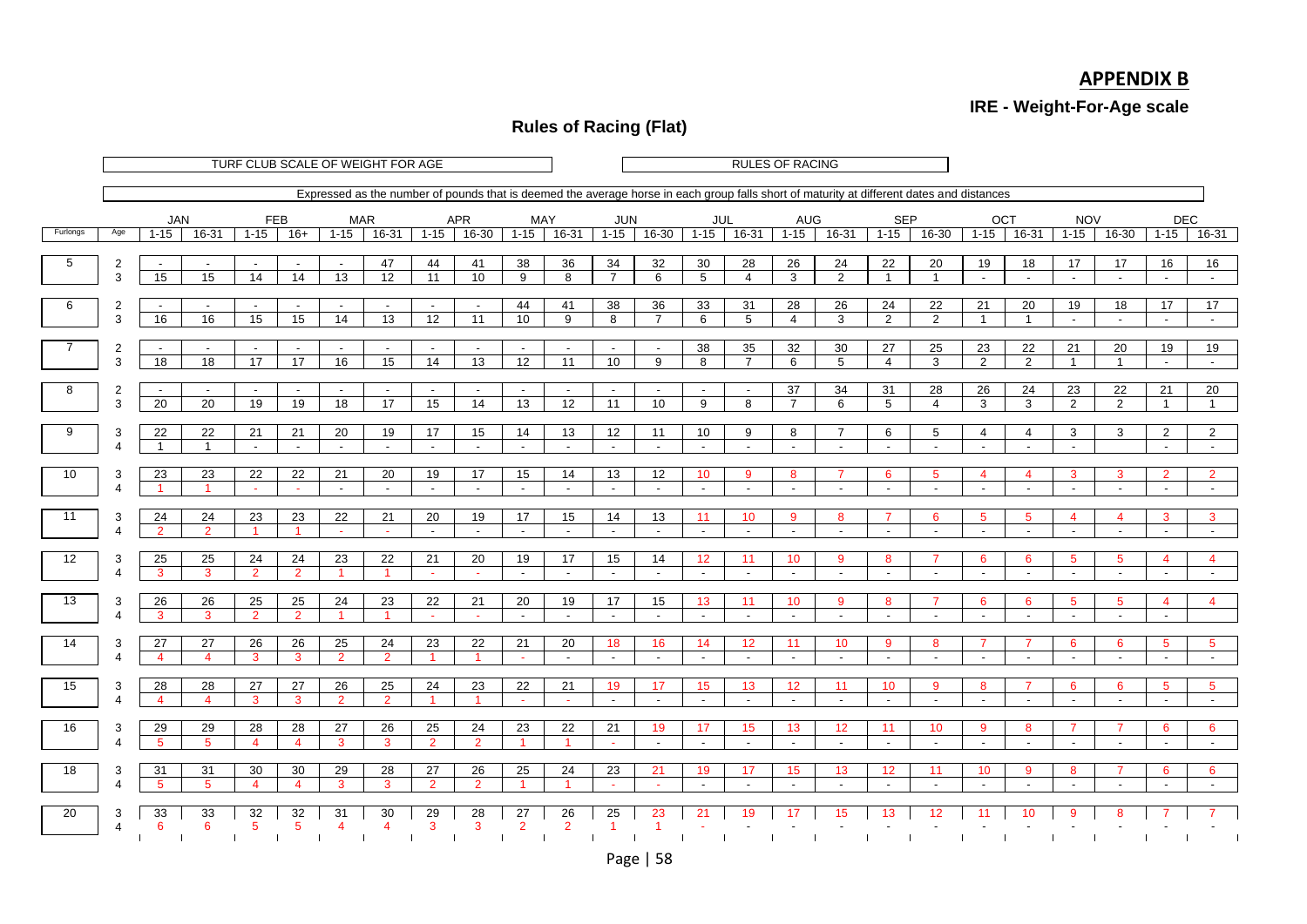#### **APPENDIX C**

#### **I.N.H.S. RULES**

#### **SCALES OF WEIGHT FOR AGE**

Expressed as the number of pounds that is deemed the average horse in each group falls short of maturity at different dates and distances

| <b>Steeplechases</b>    |      | Jan.           | Feb. | Mar.           | Apr.                   | May                    | June          | July          | Aug.  | Sept. | Oct.  | Nov.  | Dec.  |
|-------------------------|------|----------------|------|----------------|------------------------|------------------------|---------------|---------------|-------|-------|-------|-------|-------|
|                         | Age  | Ibs            | Ibs  | Ibs            | Ibs                    | Ibs                    | lbs           | Ibs           | Ibs   | Ibs   | lbs   | Ibs   | Ibs   |
| <b>Two Miles</b>        | 4yrs | 18             | 17   | 16             | 15                     | 14                     | 13            | 12            | 11    | 10    | 9     | 8     | 6     |
|                         | 5yrs | $\overline{4}$ | 2    | $\sim$ $\sim$  | $\qquad \qquad \cdots$ | $\frac{1}{2}$          | $- - -$       | $---$         | $---$ | $---$ | $---$ | $---$ | $--$  |
| Two Miles and a<br>Half | 4yrs | 19             | 18   | 17             | 16                     | 15                     | 14            | 13            | 12    | 11    | 10    | 9     | 8     |
|                         | 5yrs | 6              | 4    | $\overline{2}$ | $\qquad \qquad -$      | $\qquad \qquad \cdots$ | $- - -$       | $- - -$       | $---$ | $---$ | $---$ | $---$ | $---$ |
| <b>Three Miles</b>      | 4yrs | 20             | 19   | 18             | 17                     | 16                     | 15            | 14            | 13    | 12    | 11    | 10    | 9     |
|                         | 5yrs | 8              | 6    | $\overline{4}$ | 2                      | $\qquad \qquad \cdots$ | $\sim$ $\sim$ | $\sim$ $\sim$ | $--$  | $---$ | $---$ | $---$ | $---$ |

Page | 59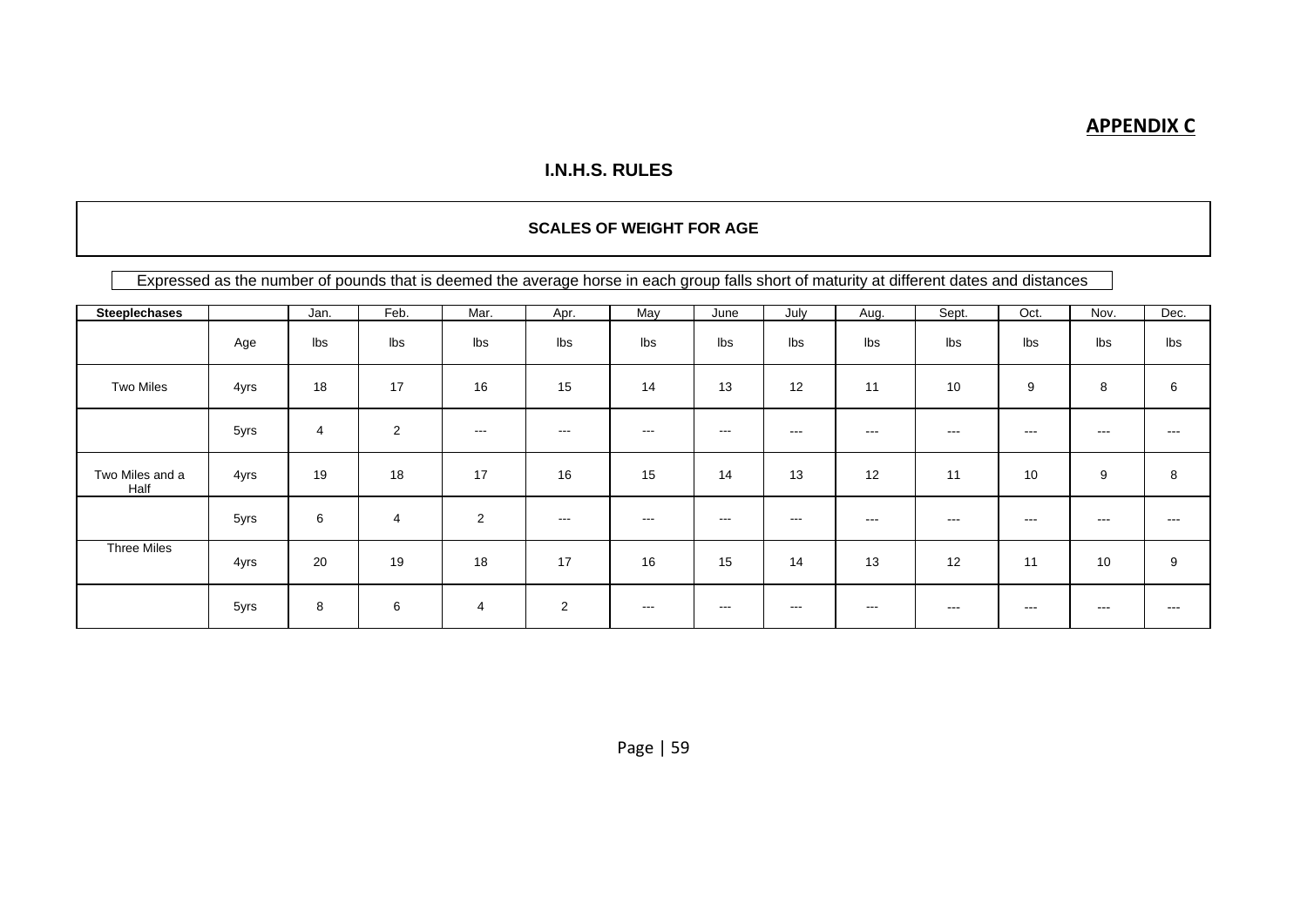#### **APPENDIX C**

#### **I.N.H.S. RULES**

#### **SCALES OF WEIGHT FOR AGE**

Expressed as the number of pounds that is deemed the average horse in each group falls short of maturity at different dates and distances

| <b>Hurdle Races</b>     |      | Jan.                     | Feb.  | Mar.                   | Apr.                    | May     | June  | July           | Aug.              | Sept.          | Oct.         | Nov.           | Dec.           |
|-------------------------|------|--------------------------|-------|------------------------|-------------------------|---------|-------|----------------|-------------------|----------------|--------------|----------------|----------------|
|                         | Age  | Ibs                      | Ibs   | Ibs                    | Ibs                     | Ibs     | Ibs   | lbs            | $\mathsf{lbs}$    | Ibs            | Ibs          | Ibs            | $\mathsf{lbs}$ |
| Two Miles               | 3yrs | $\qquad \qquad - -$      | $---$ | $---$                  | $---$                   | 22      | 21    | 20             | 19                | 18             | 17           | 16             | 15             |
|                         | 4yrs | 13                       | 12    | 10                     | $\bf 8$                 | $\,6\,$ | 5     | 4              | 3                 | $\overline{2}$ | $\mathbf{1}$ | $---$          | $---$          |
|                         | 5yrs | $---$                    | $---$ | $---$                  | $---$                   | $---$   | $---$ | $---$          | $---$             | $---$          | $---$        | $---$          | $---$          |
| Two Miles and a<br>Half | 3yrs | $---$                    | $---$ | $\qquad \qquad \cdots$ | $---$                   | 24      | 23    | 22             | 21                | 20             | 19           | 18             | 17             |
|                         | 4yrs | 15                       | 14    | 12                     | 10                      | $\,8\,$ | 6     | $\,$ 5 $\,$    | $\overline{4}$    | 3              | $\sqrt{2}$   |                | $---$          |
|                         | 5yrs | $---$                    | $---$ | $---$                  | $\qquad \qquad -\qquad$ | $---$   | $---$ | $---$          | $\qquad \qquad -$ | $---$          | $---$        | $---$          | $---$          |
| Three Miles             | 3yrs | $\hspace{0.05cm} \ldots$ | $---$ | $---$                  | $---$                   | 26      | 25    | 24             | 23                | 22             | 22           | 21             | 20             |
|                         | 4yrs | 18                       | 17    | 15                     | 13                      | 11      | 9     | $\overline{7}$ | $\,6$             | 5              | 4            | $\overline{c}$ | $\overline{1}$ |
|                         | 5yrs | $---$                    | $---$ | $---$                  | $---$                   | $---$   | $---$ | $---$          | $---$             | $---$          | $---$        | $---$          | $---$          |

**N.B. I.N.H. Flat Race Scale to be the same proportion as that for Hurdle Races**

Page | 60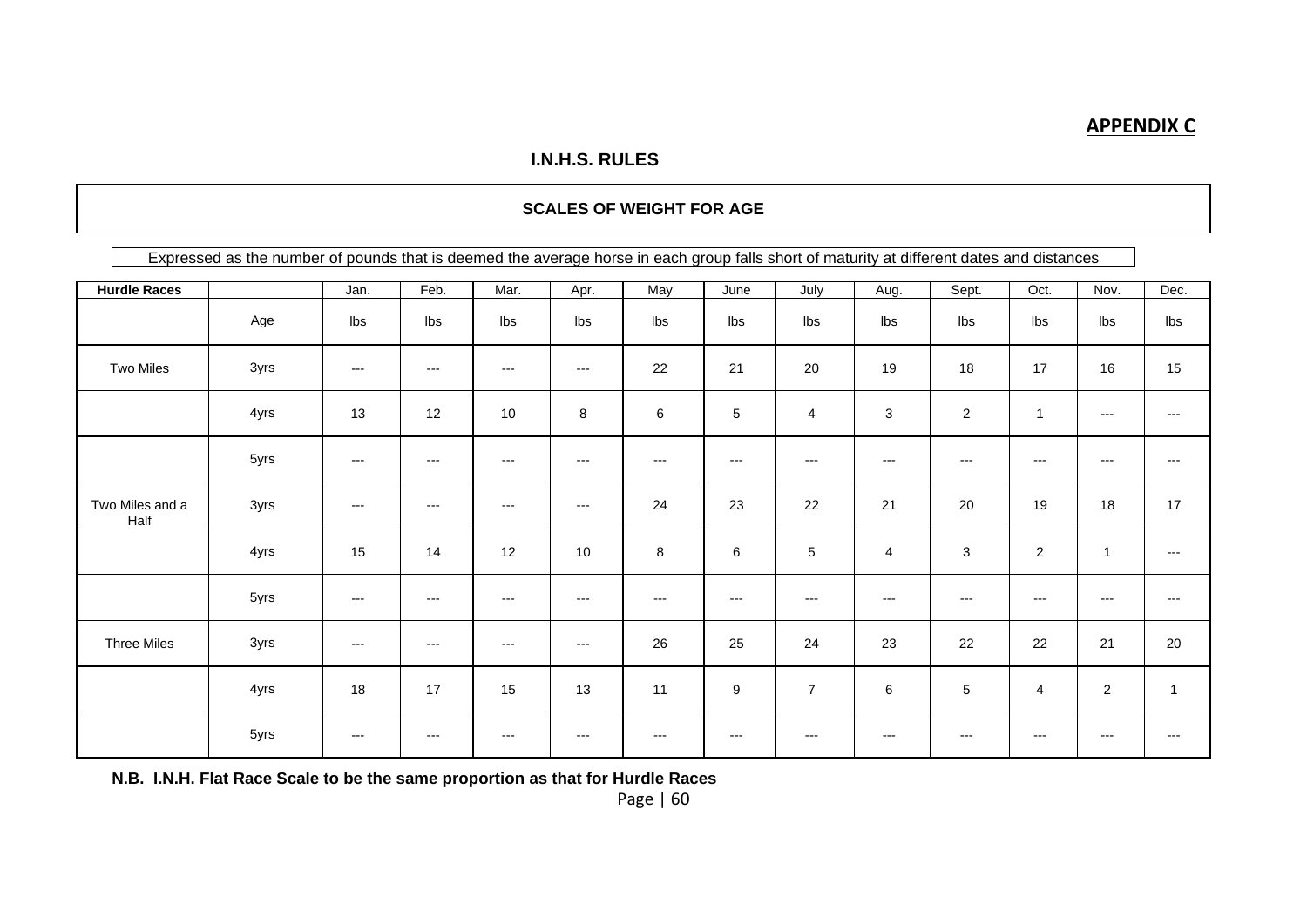#### **MINIMUM VALUES APPENDIX D**

| <b>HURDLES/BUMPERS</b> | <b>2022 MINIMUM VALUES</b> |
|------------------------|----------------------------|
| Hurdles - Grade 1      | €80,000                    |
| Grade 2                | €35,000                    |
| Grade 3                | €27,500                    |
| Listed                 | €22,500                    |
| Conditions             | €17,000-€15,500            |
| Winners (of 1/2)       | €13,500-€11,500            |
| Maidens                | €12,000-€10,000            |
| Claimers               | €10,000                    |
| Grade A/B Handicaps    | €80,000-€40,000            |
| 0-140+/Open Handicaps  | €21,000                    |
| 0-130/135 Handicaps    | €16,000                    |
| 0-123 Handicaps        | €14,500                    |
| 0-109/116 Handicaps    | €11,000                    |
| 0-95/102 Handicaps     | €10,000                    |
| Bumpers - Maiden       | €10,000                    |
| Winners of 1           | €11,000                    |
| Winners of 2           | €12,000                    |

| <b>CHASES</b>            | 2022 MINIMUM VALUES |
|--------------------------|---------------------|
| Grade 1                  | €80,000             |
| Grade 2                  | €35,000             |
| Grade 3                  | €27,500             |
| Listed                   | €22,500             |
| Conditions               | €17,000-€15,500     |
| Novices (Winners of 1/2) | €15,500-€12,500     |
| <b>Beginners</b>         | €12,500-€11,000     |
| Grade A/B Handicaps      | €80,000-€40,000     |
| 0-140+/Open Handicaps    | €21,000             |
| 0-130/135 Handicaps      | €16,000             |
| 0-123 Handicaps          | €14,500             |
| 0-109/116 Handicaps      | €11,000             |
| 0-95/102 Handicaps       | €10,000             |
| Hunters (High Quality)   | €13,500             |
| <b>Hunters</b>           | €10,000             |

| <b>FLAT</b>                    | <b>2022 MINIMUM VALUES</b> |
|--------------------------------|----------------------------|
| Group 1                        | €300,000*                  |
| Group 2                        | €120,000*                  |
| Group 3                        | €50,000                    |
| Listed                         | €37,500                    |
| Winners - 2yo/3yo/3yo+         | €17,000                    |
| Winners -4yo+                  | €14,500                    |
| Maidens - 2yo/3yo/3yo+         | €12,000                    |
| Maidens - 4yo+                 | €11,000                    |
| Claimers                       | €10,000                    |
| Premier Handicaps              | €80,000-€40,000            |
| 0-100/Open Handicaps/Nurseries | €21,000                    |
| 0-90/95 Handicaps              | €15,500                    |
| 0-85 Handicaps                 | €12,000                    |
| 0-80 Handicaps                 | €11,500                    |
| 0-75 Handicaps                 | €11,000                    |
| 0-70 Handicaps                 | €10,500                    |
| 0-65 Handicaps                 | €10,000                    |

**\* = These include sponsorship**

(Where two figures are shown, these represent the values for Category 1 & 2 courses respectively)

N.B. These are minimum values and many will be increased by the addition of sponsorship funds